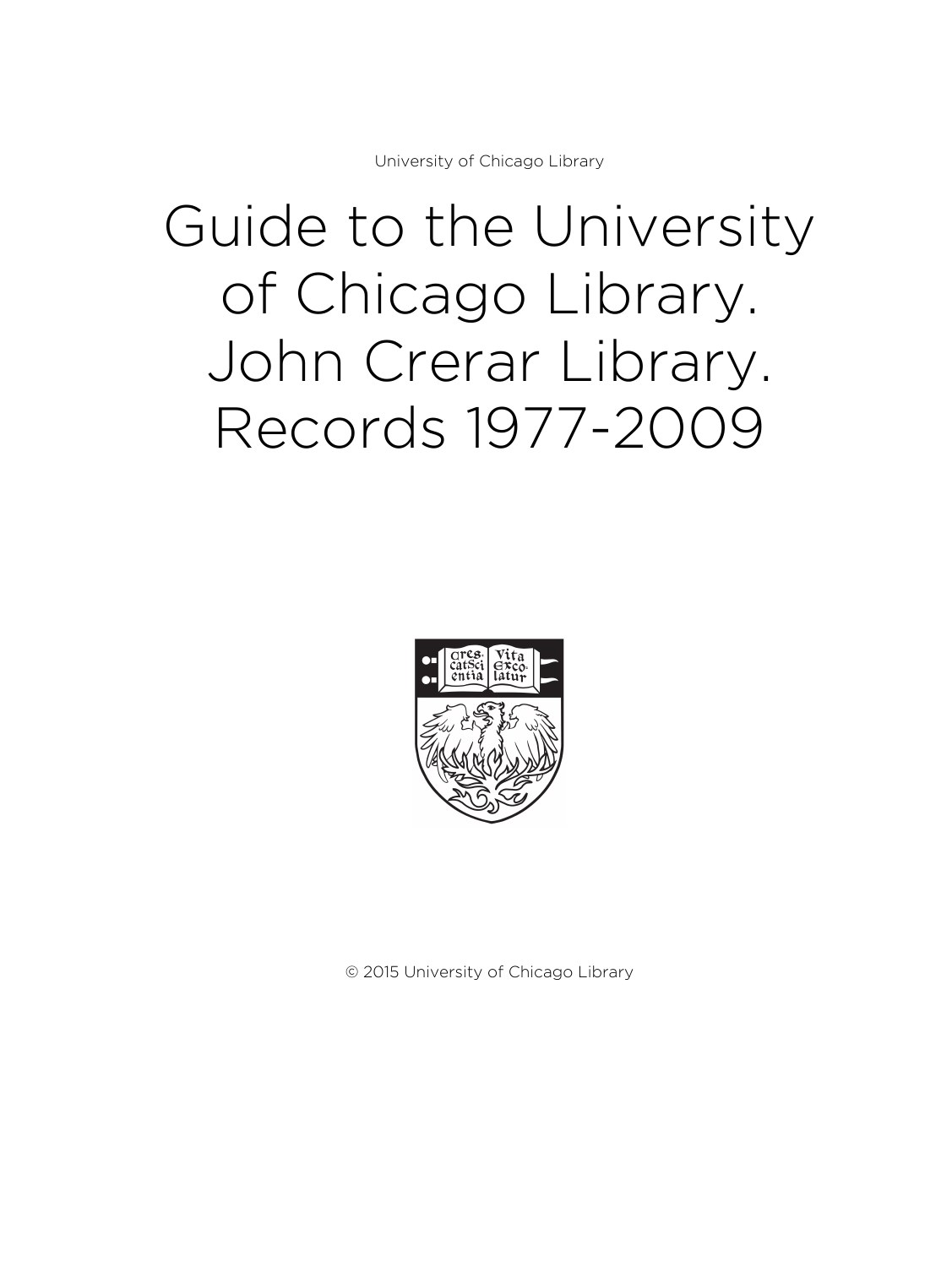# **Table of Contents**

| Descriptive Summary                        | 3  |
|--------------------------------------------|----|
| Information on Use                         |    |
| Access                                     |    |
| Citation                                   |    |
| <b>Historical Note</b>                     |    |
| Scope Note                                 |    |
| <b>Related Resources</b>                   |    |
| <b>Subject Headings</b>                    |    |
| <b>INVENTORY</b>                           |    |
| Series I: John Crerar Library Construction |    |
| Series II: Missing Books Information       | 21 |
| Series III: Audio-Visual                   | 49 |
| Series IV: Oversized                       | 49 |
| Series V: Restricted                       | 53 |
|                                            |    |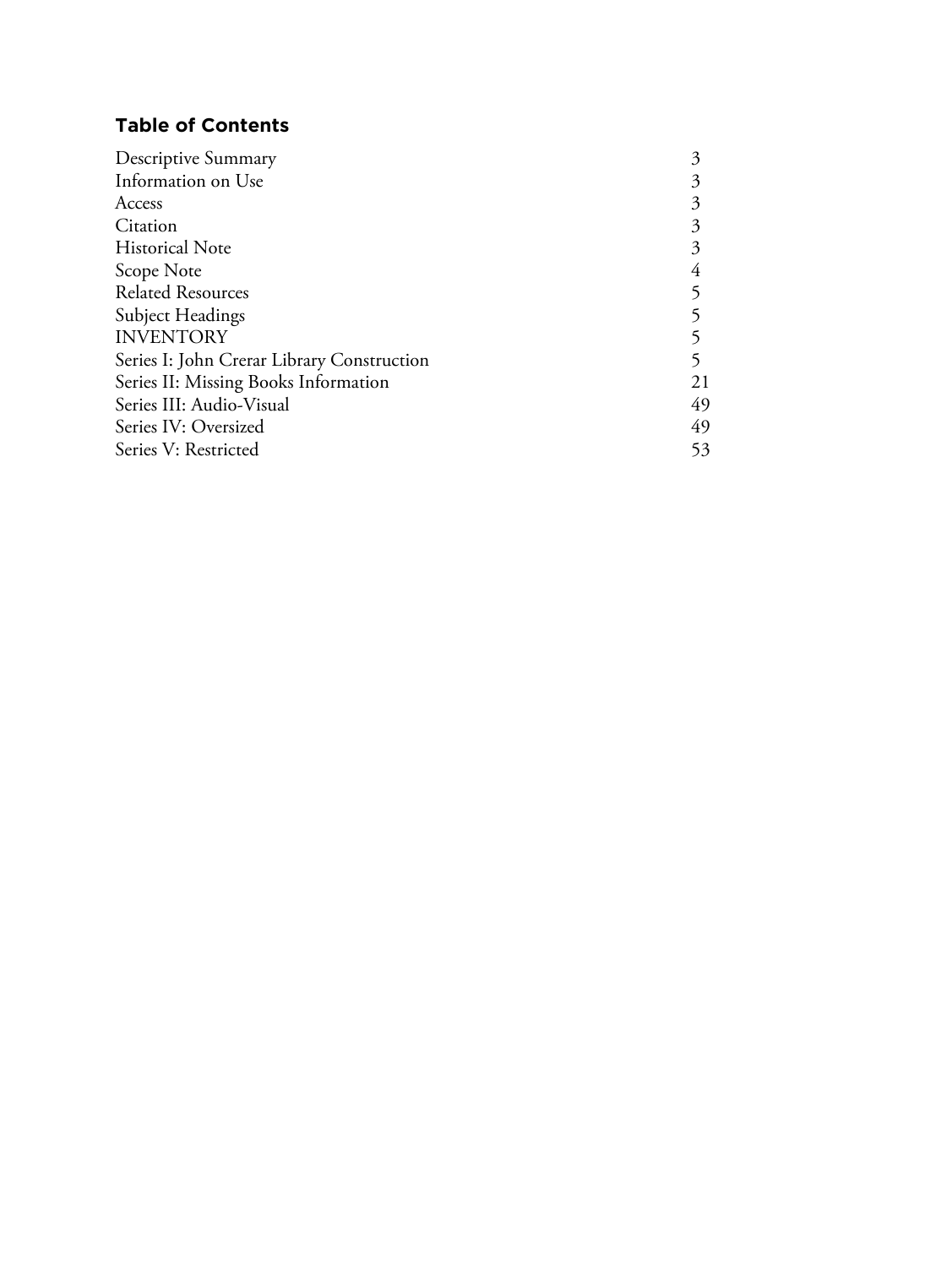# **Descriptive Summary**

| <b>Identifier</b> | <b>ICU.SPCL.UCHICAGOCRERAR</b>                                                                                                                                                                                                                                                                                                                                                                                                                                                                                                                                             |
|-------------------|----------------------------------------------------------------------------------------------------------------------------------------------------------------------------------------------------------------------------------------------------------------------------------------------------------------------------------------------------------------------------------------------------------------------------------------------------------------------------------------------------------------------------------------------------------------------------|
| <b>Title</b>      | University of Chicago. Library. John Crerar Library. Records                                                                                                                                                                                                                                                                                                                                                                                                                                                                                                               |
| Date              | 1977-2009                                                                                                                                                                                                                                                                                                                                                                                                                                                                                                                                                                  |
| <b>Size</b>       | 24 linear feet (35 boxes)                                                                                                                                                                                                                                                                                                                                                                                                                                                                                                                                                  |
| <b>Repository</b> | Special Collections Research Center<br>University of Chicago Library<br>1100 East 57th Street<br>Chicago, Illinois 60637 U.S.A.                                                                                                                                                                                                                                                                                                                                                                                                                                            |
| <b>Abstract</b>   | This collection includes materials relating to the construction of the John<br>Crerar Library at the University of Chicago and library activities from<br>1984 onwards. The majority of the material in the collection relates to the<br>construction of the new library building, built to facilitate the transferal of<br>the collection from the Illinois Institute of Technology to the University<br>of Chicago campus in 1981. In addition, the collection contains materials<br>relating to the tracking and processing of missing books during the early<br>1980s. |

# **Information on Use**

# **Access**

The collection is open for research. Series V contains a restricted theft file and is closed until 2041.

# **Citation**

When quoting material from this collection, the preferred citation is: University of Chicago Library. John Crerar Library. Records, [Box #, Folder #], Special Collections Research Center, University of Chicago Library.

# **Historical Note**

The John Crerar Library was founded in 1894 and was initially housed in the Marshall Field Building (111 N. State Street, Chicago). By 1961 a larger space was needed to house the rapidly growing collection and a new building was constructed at the Illinois Institute of Technology. This building opened in 1963 and the collection was housed there until 1981. By the late 1970s the collection had once again expanded beyond the capacity of its building. On April 13, 1981 an agreement was reached between the Crerar Library Board of Directors and the University of Chicago to consolidate the collection with the University of Chicago's science collection.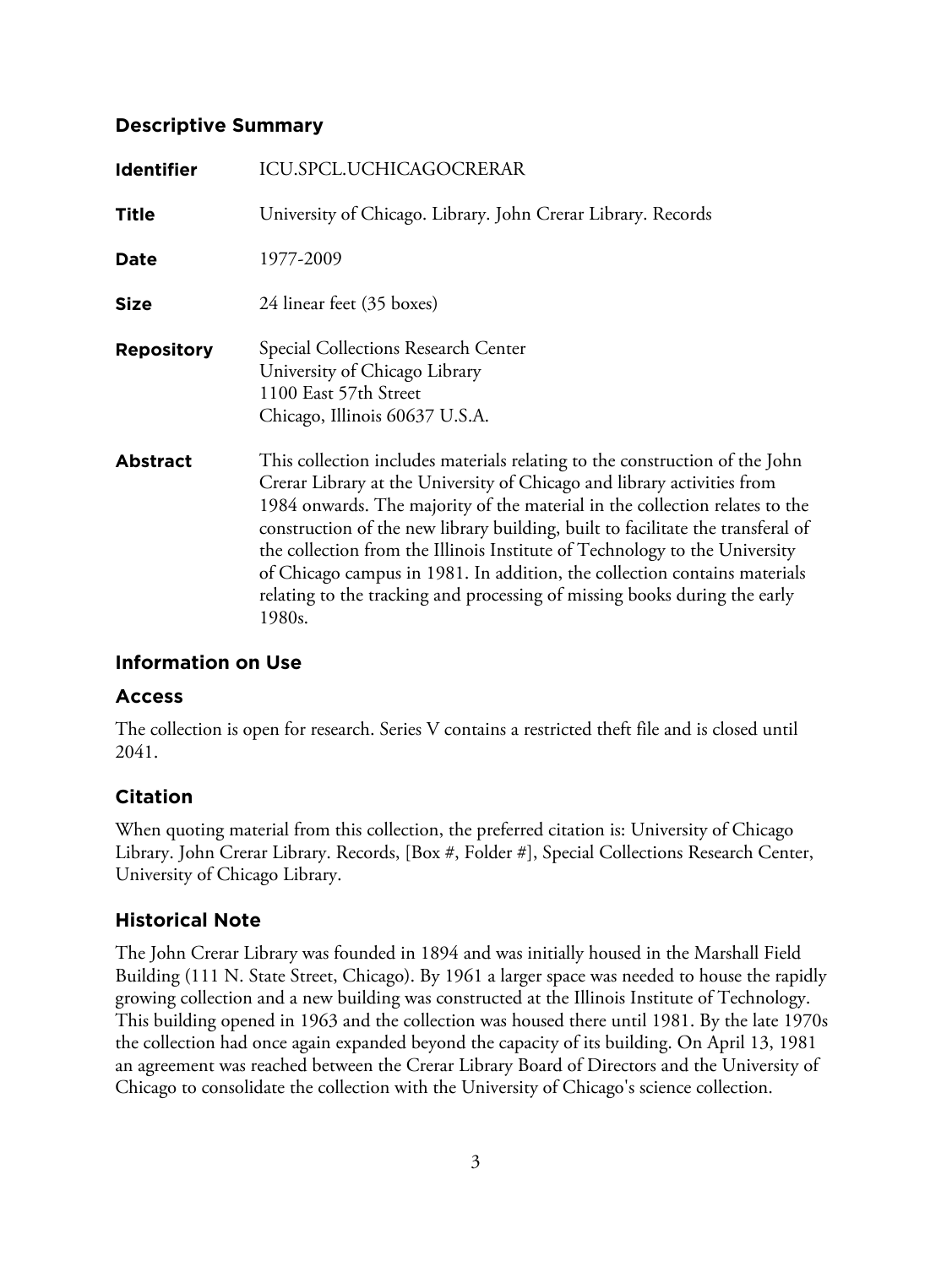A new building was constructed on the University of Chicago campus to house the consolidated collection and opened on September 10, 1984. The structure was designed by Stubbins Associates of Cambridge, Massachusetts, and has 160,836 square feet of floor space, costing \$22 million to build. It has capacity for 1.3 million volumes. This building currently houses the John Crerar Library collection.

# **Scope Note**

The materials in this collection date from 1977 to 2009 with the majority dating between 1981 and 1985. The bulk of the collection relates to the construction of the library building at the University of Chicago campus. This includes copies of construction contracts, floorplans and construction drawings, technical information relating to the construction materials and products, data from site surveys and reports, and Schedule B's from the construction process. There is also a small amount of meeting minutes and memoranda relating to the planning and execution of the collection merger. Additionally, the collection contains trace sheets and dealer information from 1982 to 1983 for missing Crerar material. The collection is divided into five series.

Series I, John Crerar Library Construction, contains materials relating to the planning and construction of the John Crerar Library building on the University of Chicago campus. Materials date from 1977 to 1985 and are arranged topically. Planning documents are first, followed by construction records arranged alphabetically within the groupings of subcontractor, materials and products, reports, meetings, and scheduling. Researchers should refer to Series IV for oversized blueprints and engineering drawings relating to construction.

The majority of files in Series I represent the work product of the primary contractor, Schal Associates, and their exchanges with their various subcontractors.

Series II, Missing Books Information, contains processing paperwork from the John Crerar Library missing book file. The majority of the materials are related to the 1980-1982 collection inventory carried out in connection with the prosecution of Joseph Putnam. Putnam was arrested in January 1983 and sentenced to two years in federal prison for the systematic theft and resale of rare books from the John Crerar Library. The books, sold through John Howell Books to various academic institutions and private collectors, were worth an estimated \$330,000. The processing paperwork provides metadata for materials published within the 1828-1984 data range. Series II also contains copies of index cards for missing books and a book plate. Materials are arranged alphabetically by author name.

Series III, Audio-Visual, contains 2 compact discs from the Kathleen A Zar Symposium at the University of Chicago in 2009.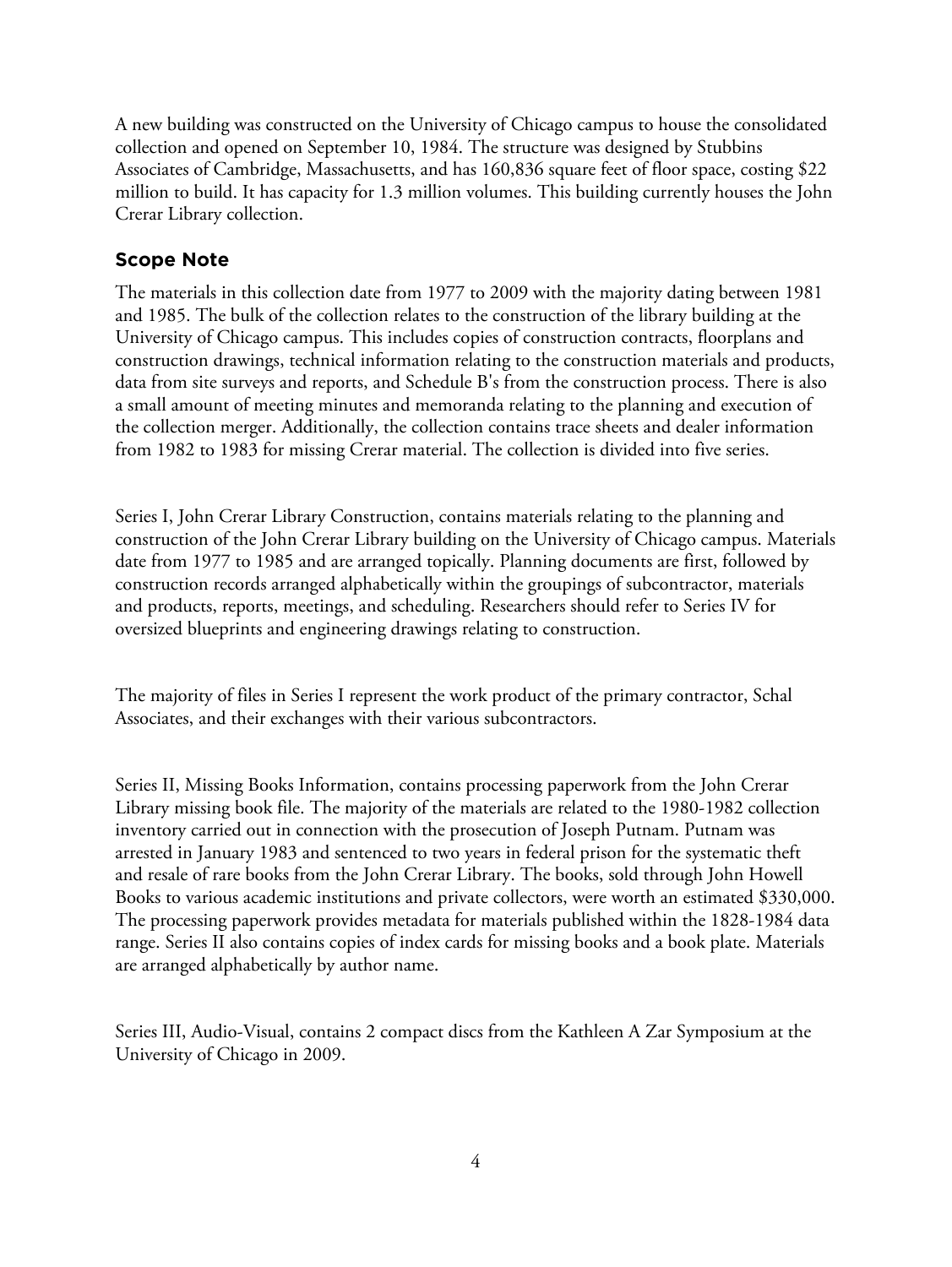Series IV, Oversized, contains oversized construction drawings, blueprints, and building plans from the planning and construction of the John Crerar Library building at the University of Chicago. Materials are arranged alphabetically within each box, under the categories of subcontractor, materials and products, reports, and plans. Researchers should refer to Series I for related non-oversized materials. This series also contains a plaque from the John Crerar Library Director's Office and a large scrapbook of photographs of the library.

# **Related Resources**

The following related resources are located in the Department of Special Collections:

http://www.lib.uchicago.edu/e/spcl/select.html

Crerar Library. Records

Crerar Manuscripts. Collection

Crerar Library Collection of Patent Medicines

Crerar, Adams & Co. Collection

University of Chicago. Department of Buildings and Grounds. Records

University of Chicago. Library. Records

# **Subject Headings**

- Howell, Warren R.
- Putnam, Joseph
- University of Chicago. John Crerar Library
- Libraries
- Book thefts--United States

# **INVENTORY**

# **Series I: John Crerar Library Construction**

## **Box 1**

## **Folder 1**

Planning – Ad Hoc Committee on the John Crerar Library Building Program – Memoranda & Draft Agreements, 1977-1978

## **Box 1**

## **Folder 2**

Planning – Ad Hoc Committee on the John Crerar Library Building Program – Memoranda, Construction Proposals and Funding Application Drafts, 1979-1980

## **Box 1**

**Folder 3**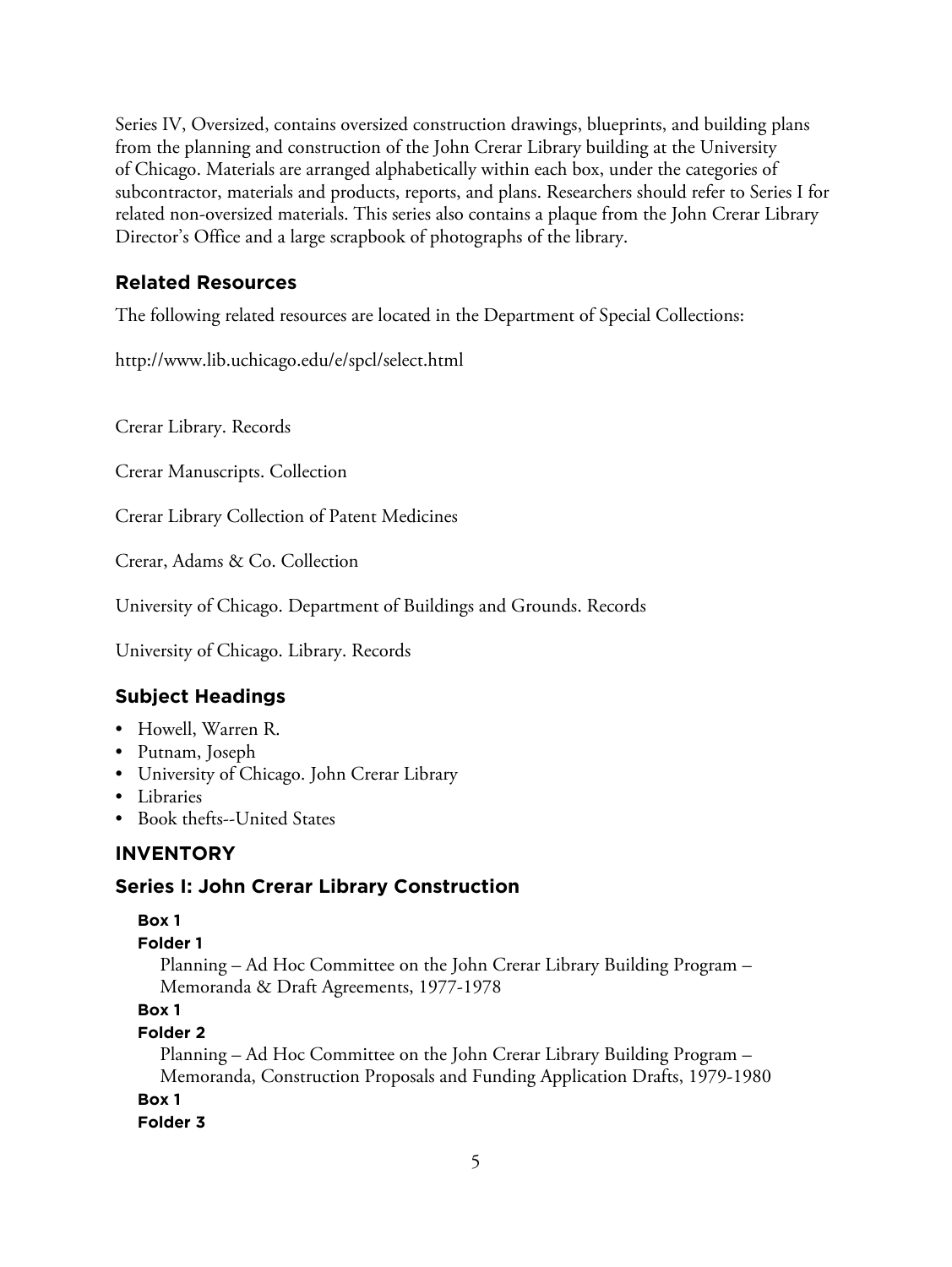Planning – Ad Hoc Committee on the John Crerar Library Building Program – Memoranda, Reports and Agreements, 1980-1981 [1/2]

## **Box 1**

## **Folder 4**

Planning – Ad Hoc Committee on the John Crerar Library Building Program – Memoranda, Reports and Agreements, 1980-1981 [2/2]

# **Box 1**

## **Folder 5**

Planning – University of Chicago Office of Physical Planning and Construction, 1983 **Box 1**

#### **Folder 6**

Planning – University of Chicago Office of Physical Planning and Construction, 1984 [1/2]

#### **Box 1**

## **Folder 7**

Planning – University of Chicago Office of Physical Planning and Construction, 1984 [2/2]

#### **Box 1**

#### **Folder 8**

Planning – University of Chicago Office of Physical Planning and Construction, 1985

## **Box 2**

## **Folder 1**

Construction – Consultants – Norton Services and Consulting Corporation, 1983-1984 **Box 2**

# **Folder 2**

Construction – Consultants – STS Consultants, 1981-1983

#### **Box 2**

# **Folder 3**

Construction – Contractor – Schal Associates – Memoranda, 1984-1985

## **Box 2**

#### **Folder 4**

Construction – Contractor – Schal Associates – Schedule B's, 1982-1984 [1/4]

#### **Box 2**

## **Folder 5**

Construction – Contractor – Schal Associates – Schedule B's, 1982-1984 [2/4]

## **Box 2**

## **Folder 6**

Construction – Contractor – Schal Associates – Schedule B's, 1982-1984 [3/4]

# **Box 2**

## **Folder 7**

Construction – Contractor – Schal Associates – Schedule B's, 1982-1984 [4/4]

# **Box 2**

# **Folder 8**

Construction – Contractor – Schal Associates – Transmittals, 1982-1985 **Box 2**

## **Folder 9**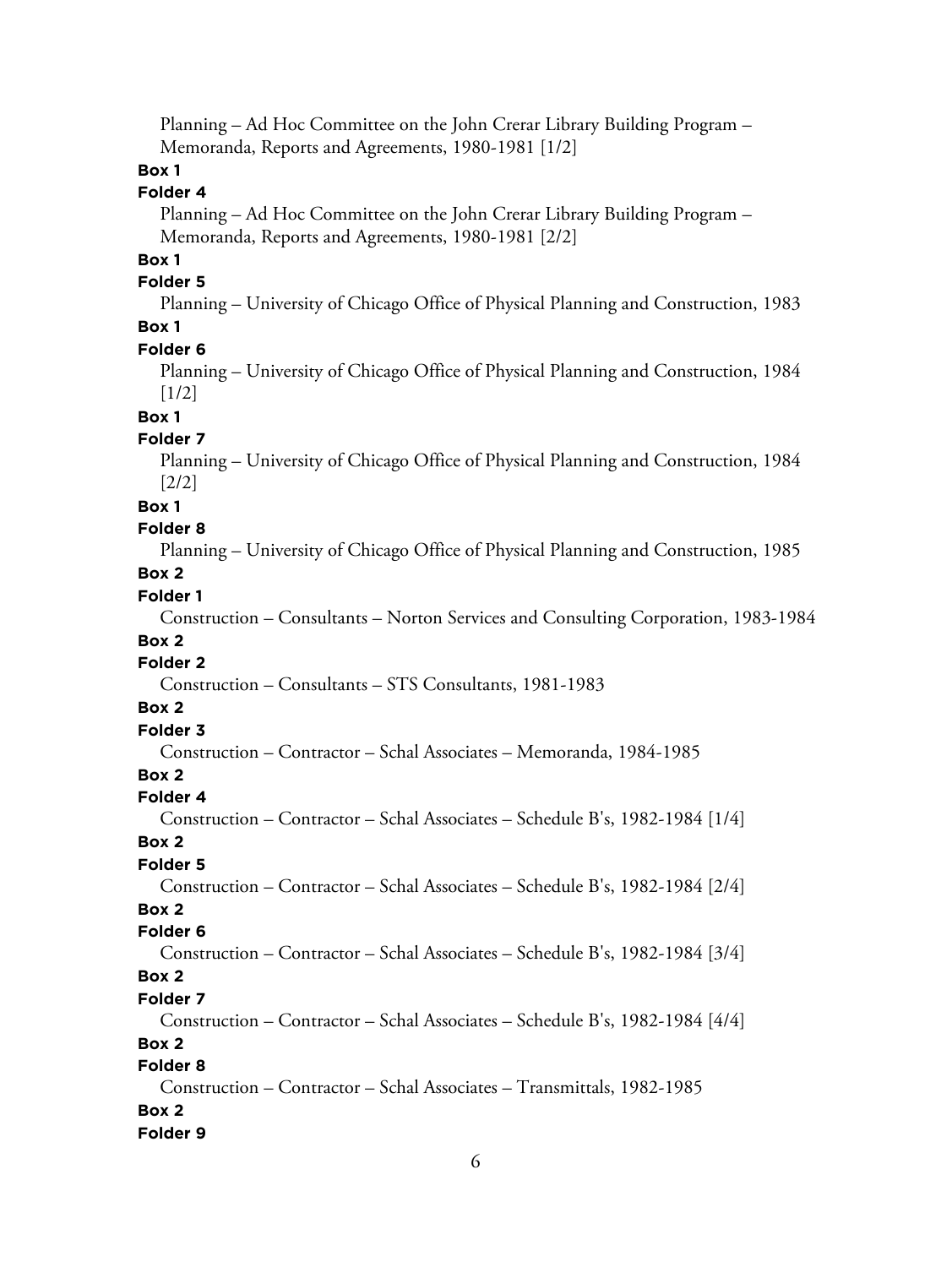Construction – Subcontractors – A & H Flood Engineering, 1983 **Box 2 Folder 10** Construction – Subcontractors – Accurate Partitions Inc., 1982-1983 **Box 2 Folder 11** Construction – Subcontractors – Advent Construction Co., 1983 **Box 2 Folder 12** Construction – Subcontractors – Alcan United Concrete, 1982-1984 [1/2] **Box 3 Folder 1** Construction – Subcontractors – Alcan United Concrete, 1982-1983 [2/2] **Box 3 Folder 2** Construction – Subcontractors – Alcan United Construction – Inryko Mill Test Reports, 1983 **Box 3 Folder 3** Construction – Subcontractors – Alsip Ornamental Iron, 1982-1984 **Box 3 Folder 4** Construction – Subcontractors – Andrew McCann Lawn Sprinkler Company, 1984 **Box 3 Folder 5** Construction – Subcontractors – Bergalund Construction, 1983-1984 **Box 3 Folder 6** Construction – Subcontractors – Blackhawk Paving Company, 1984 **Box 3 Folder 7** Construction – Subcontractors – Bradford Systems, 1983-1984 **Box 3 Folder 8** Construction – Subcontractors – Caesar Fiocchi Company, 1983-1985 **Box 3 Folder 9** Construction – Subcontractors – Chicago Metallic Corporation – Ceilings System Workbook, 1976 **Box 3 Folder 10** Construction – Subcontractors – Clauss Brothers, 1984 **Box 3 Folder 11** Construction – Subcontractors – Cold Springs Granite, 1983-1984 **Box 3**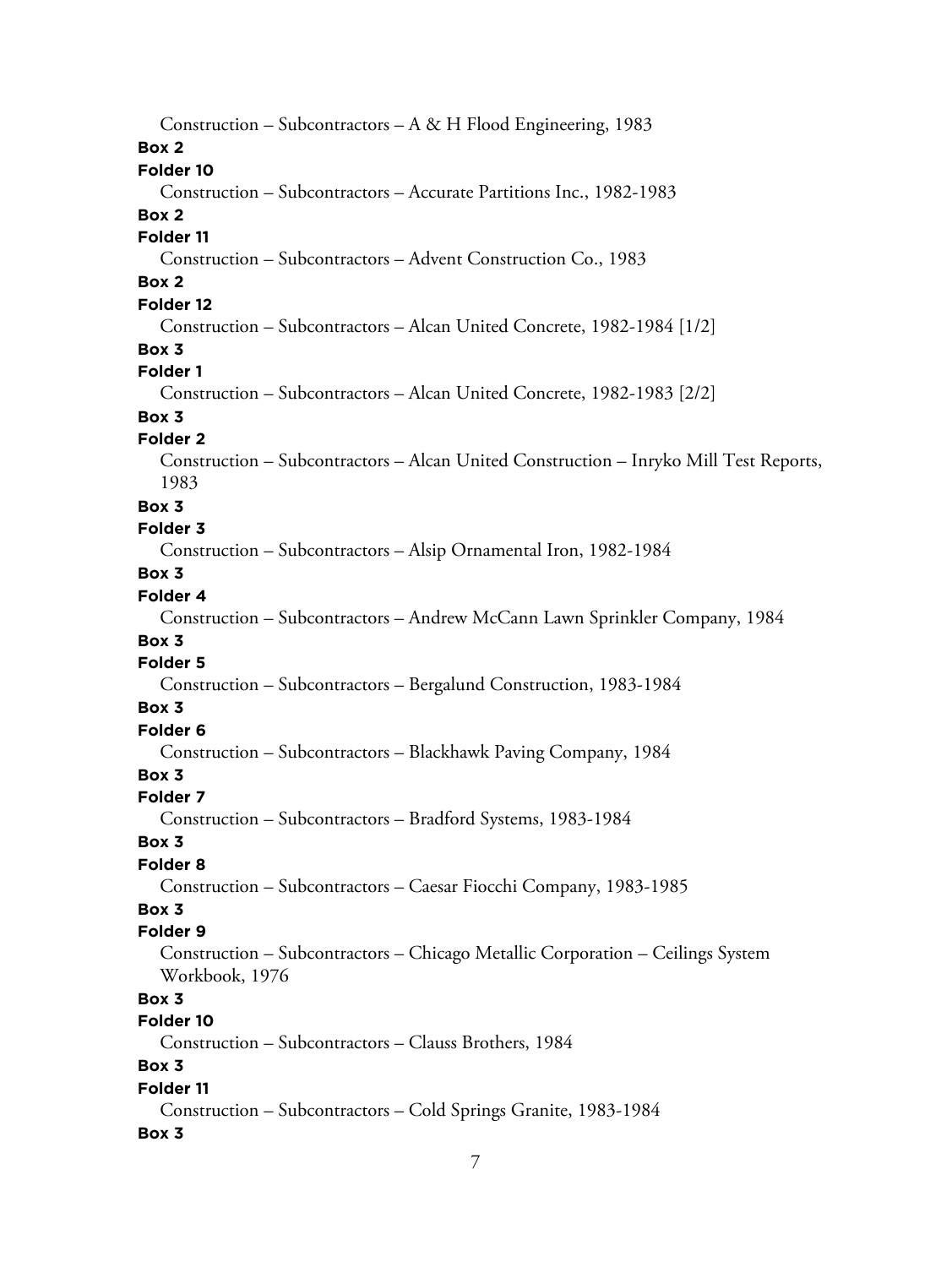**Folder 12** Construction – Subcontractors – Commonwealth Edison, 1982-1984 **Box 3 Folder 13** Construction – Subcontractors – Construction Specialities, 1984 **Box 3 Folder 14** Construction – Subcontractors – Custom Enclosures, 1984 **Box 3 Folder 15** Construction – Subcontractors – C – Miscellaneous, 1983-1984 **Box 3 Folder 16** Construction – Subcontractors – DiPietro Plumbing, 1983-1985 [1/7] **Box 3 Folder 17** Construction – Subcontractors – DiPietro Plumbing, 1983-1985 [2/7] **Box 3 Folder 18** Construction – Subcontractors – DiPietro Plumbing, 1983-1985 [3/7] **Box 4 Folder 1** Construction – Subcontractors – DiPietro Plumbing, 1983-1985 [4/7] **Box 4 Folder 2** Construction – Subcontractors – DiPietro Plumbing, 1983-1985 [5/7] **Box 4 Folder 3** Construction – Subcontractors – DiPietro Plumbing, 1983-1985 [6/7] **Box 4 Folder 4** Construction – Subcontractors – DiPietro Plumbing, 1983-1985 [7/7] **Box 4 Folder 5** Construction – Subcontractors – Domiteaux Inc., 1983-1984 **Box 4 Folder 6** Construction – Subcontractors – Du-Al Floor Company, 1983-1984 **Box 4 Folder 7** Construction – Subcontractors – Dwyer Products Company, 1983-1985 **Box 4 Folder 8** Construction – Subcontractors – D – Miscellaneous, 1984 **Box 4 Folder 9**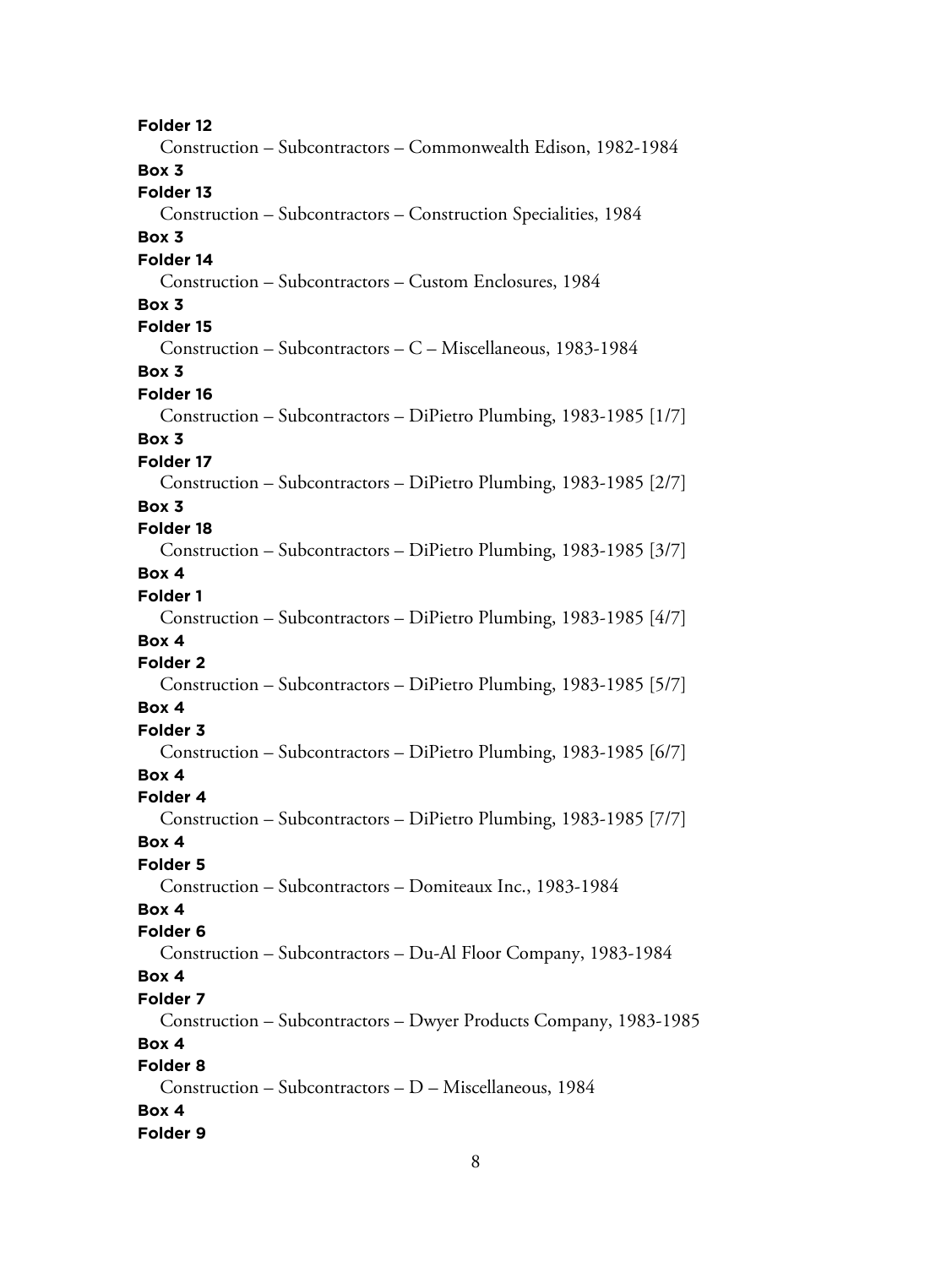| Construction - Subcontractors - Edward Stauber Wholesale Hardware, 1983 [1/5] |
|-------------------------------------------------------------------------------|
| Box 4                                                                         |
| Folder 10                                                                     |
| Construction – Subcontractors – Edward Stauber Wholesale Hardware, 1983 [2/5] |
| Box 5                                                                         |
| Folder 1                                                                      |
| Construction – Subcontractors – Edward Stauber Wholesale Hardware, 1983 [3/5] |
| Box 5                                                                         |
| Folder <sub>2</sub>                                                           |
| Construction – Subcontractors – Edward Stauber Wholesale Hardware, 1983 [4/5] |
| Box 5                                                                         |
| Folder 3                                                                      |
| Construction - Subcontractors - Edward Stauber Wholesale Hardware, 1983 [5/5] |
| Box 5                                                                         |
| Folder 4                                                                      |
| Construction - Subcontractors - Engineering Erection Company Inc., 1982-1985  |
| Box 5                                                                         |
| Folder <sub>5</sub>                                                           |
| Construction - Subcontractors - Environmental Systems Design, 1982-1984 [1/2] |
| Box 5                                                                         |
| Folder <sub>6</sub>                                                           |
| Construction - Subcontractors - Environmental Systems Design, 1982-1984 [2/2] |
| Box 5                                                                         |
| Folder 7                                                                      |
| Construction - Subcontractors - Esko & Young Inc., 1983-1984                  |
| Box 5                                                                         |
| Folder <sub>8</sub>                                                           |
| Construction – Subcontractors – F.E. Moran, 1983 [1/7]                        |
| Box 6                                                                         |
| Folder 1                                                                      |
| Construction – Subcontractors – F.E. Moran, 1983 [2/7]                        |
| Box 6<br>Folder <sub>2</sub>                                                  |
| Construction – Subcontractors – F.E. Moran, 1983 [3/7]                        |
| Box 6                                                                         |
| Folder 3                                                                      |
| Construction – Subcontractors – F.E. Moran, 1983 [4/7]                        |
| Box 6                                                                         |
| Folder 4                                                                      |
| Construction – Subcontractors – F.E. Moran, 1983 [5/7]                        |
| Box 6                                                                         |
| <b>Folder 5</b>                                                               |
| Construction – Subcontractors – F.E. Moran, 1983 [6/7]                        |
| Box 6                                                                         |
| Folder <sub>6</sub>                                                           |
| Construction – Subcontractors – F.E. Moran, 1983 [7/7]                        |
|                                                                               |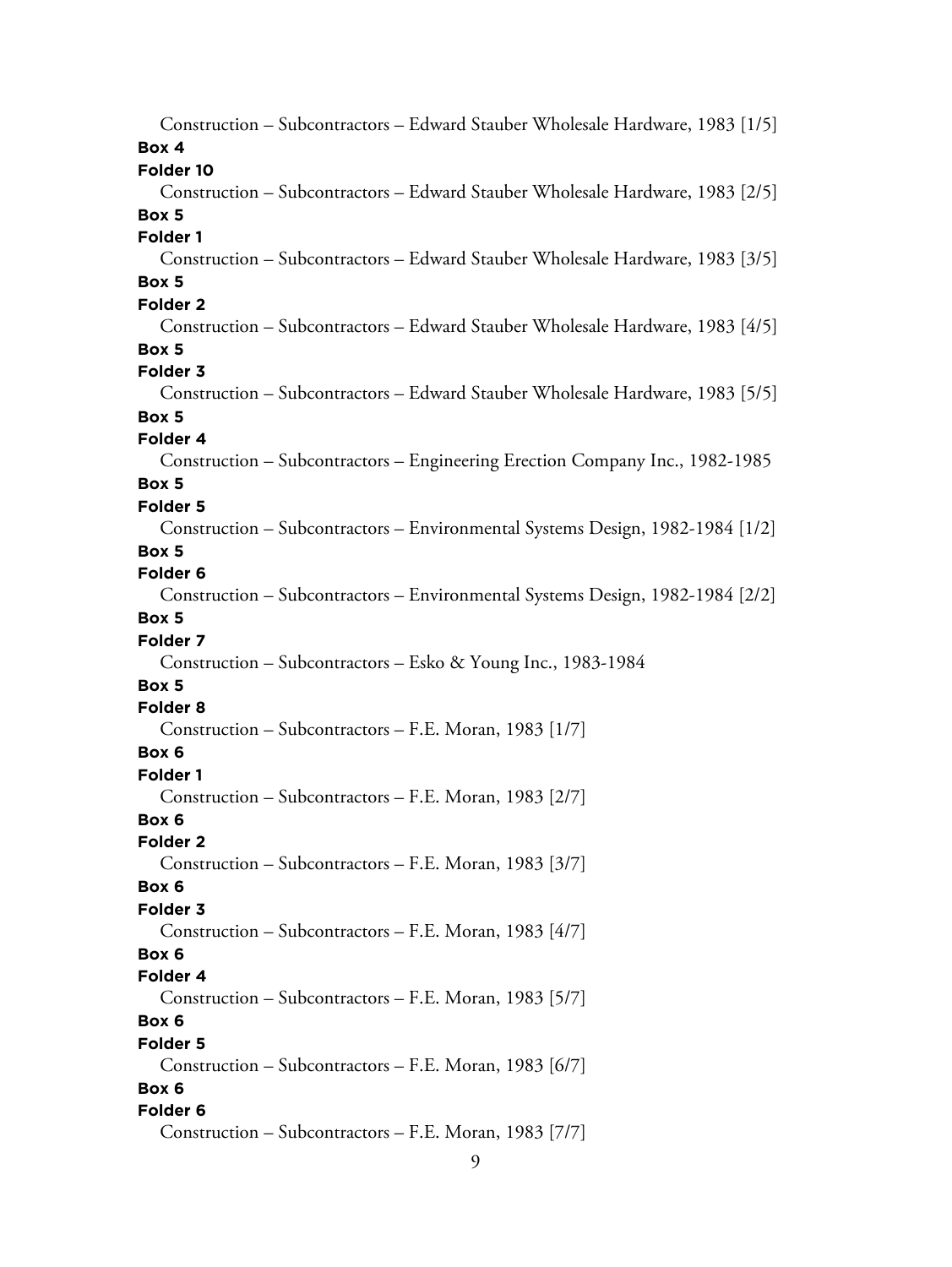**Box 6 Folder 7** Construction – Subcontractors – Forest Security Services, 1984-1985 **Box 6 Folder 8** Construction – Subcontractors – Griffin Dewatering Corp, 1982-1984 **Box 6 Folder 9** Construction – Subcontractors – Galloy & Van Etten, 1984 **Box 6 Folder 10** Construction – Subcontractors – Gage-Babcock & Associates, 1983-1984 **Box 6 Folder 11** Construction – Subcontractors – Hajak Equipment Co., 1983 **Box 7 Folder 1** Construction – Subcontractors – Harding and Cogswell, 1982-1984 [1/2] **Box 7 Folder 2** Construction – Subcontractors – Harding and Cogswell, 1982-1984 [2/2] **Box 7 Folder 3** Construction – Subcontractors – Harding and Cogswell, 1982-1984 [3/3] **Box 7 Folder 4** Construction – Subcontractors – Hastings Pavement Co., 1984 **Box 7 Folder 5** Construction – Subcontractors – Heitman & Associates Inc., 1983 **Box 7 Folder 6** Construction – Subcontractors – Hueler Tile, 1983-1984 **Box 7 Folder 7** Construction – Subcontractors – Hugh Stubbins & Associates Inc., 1982-1984 **Box 7 Folder 8** Construction – Subcontractors – IBG International, 1982-1984 **Box 7 Folder 9** Construction – Subcontractors – IBG International – Structural Calculations, 1983 **Box 8 Folder 1** Construction – Subcontractors – Illinois Bell Telephone, 1983 **Box 8**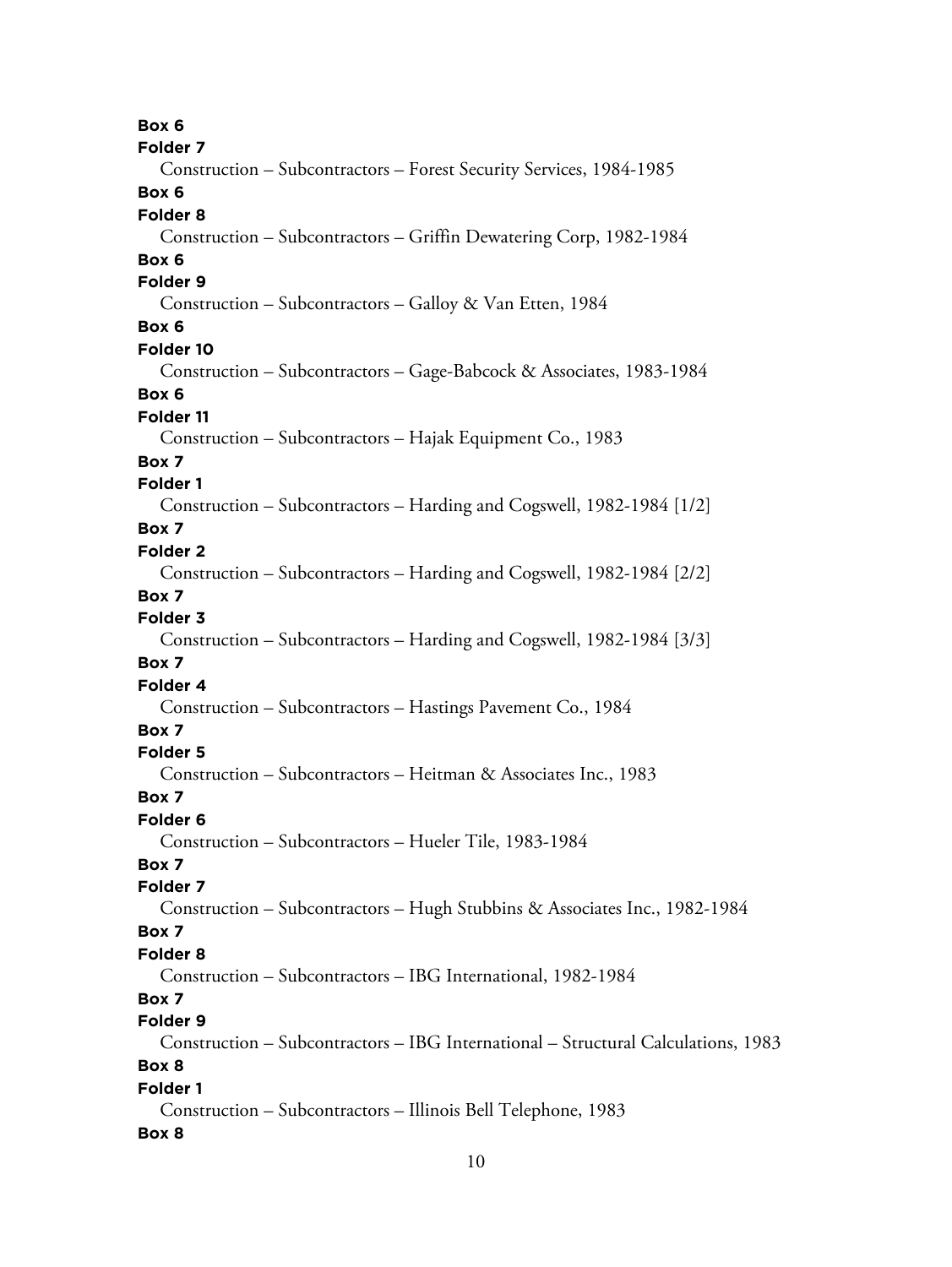**Folder 2** Construction – Subcontractors – Illinois Products, 1984 **Box 8 Folder 3** Construction – Subcontractors – International Test & Balance, 1984-1985 **Box 8 Folder 4** Construction – Subcontractors – I – Miscellaneous, 1983-1984 **Box 8 Folder 5** Construction – Subcontractors – Johnson Controls Inc., 1983-1985 **Box 8 Folder 6** Construction – Subcontractors – JR Smith Plumbing Company, 1983 **Box 8 Folder 7** Construction – Subcontractors – K & K Enterprises, 1984 **Box 8 Folder 8** Construction – Subcontractors – Latronica & Sons, 1983-1984 **Box 8 Folder 9** Construction – Subcontractors – Levy Company, 1983-1985 [1/4] **Box 8 Folder 10** Construction – Subcontractors – Levy Company, 1983-1985 [2/4] **Box 8 Folder 11** Construction – Subcontractors – Levy Company, 1983-1985 [3/4] **Box 8 Folder 12** Construction – Subcontractors – Levy Company, 1983-1985 [4/4] **Box 8 Folder 13** Construction – Subcontractors – LeMessurier Associates/SCI, 1982-1984 **Box 8 Folder 14** Construction – Subcontractors – Library Bureau Inc., 1983-1984 **Box 8 Folder 15** Construction – Subcontractors – Litgen Concrete Cutting, 1983 **Box 8 Folder 16** Construction – Subcontractors – Lowlor Ornamental Steel, 1982 **Box 8 Folder 17**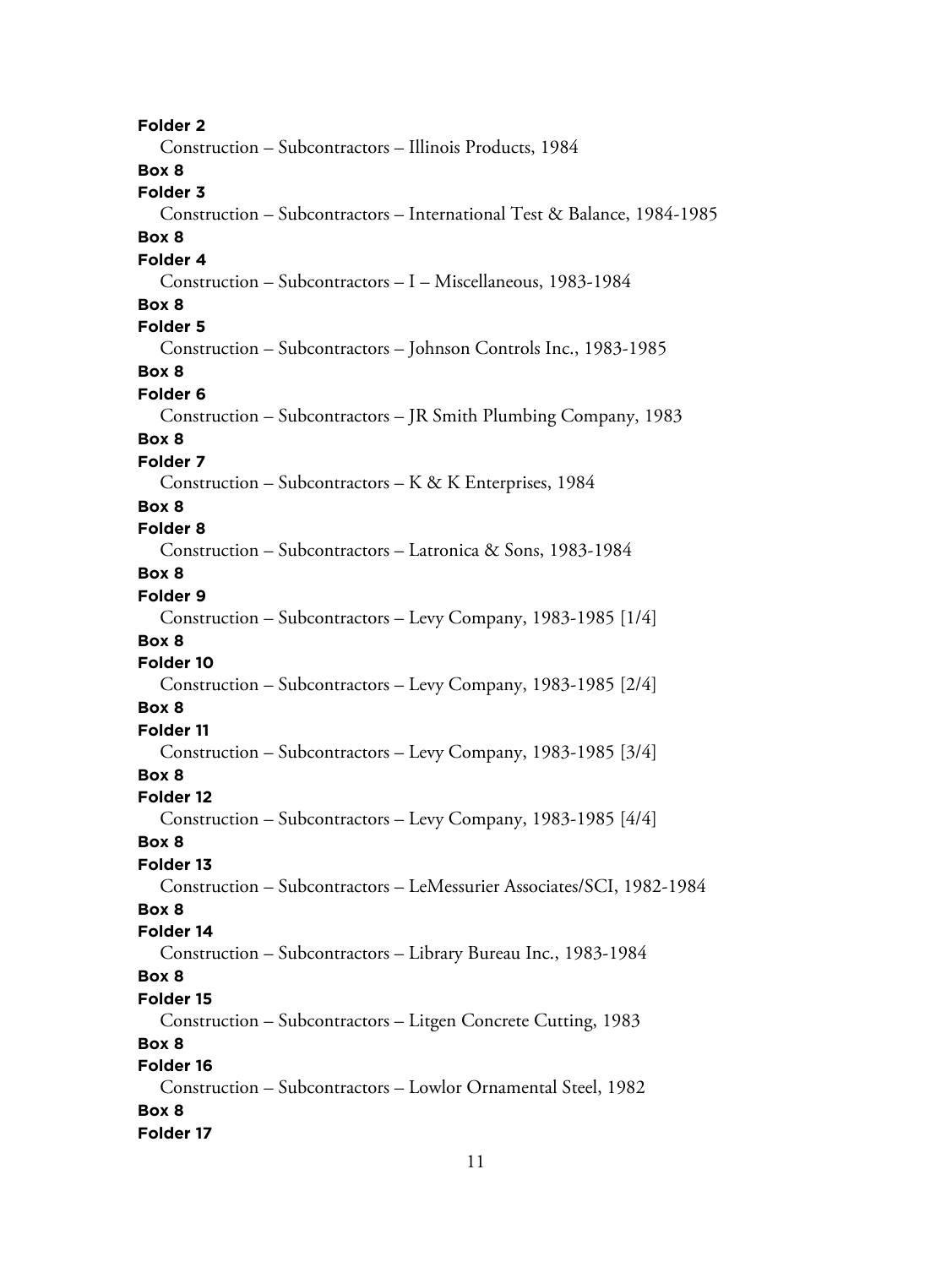Construction – Subcontractors – Loebl, Schlossman and Hackl, 1982-1983 **Box 9 Folder 1** Construction – Subcontractors – Loebl, Schlossman and Hackl, 1984 **Box 9 Folder 2** Construction – Subcontractors – Loebl, Schlossman and Hackl, 1985 [1/2] **Box 9 Folder 3** Construction – Subcontractors – Loebl, Schlossman and Hackl, 1985 [2/2] **Box 9 Folder 4** Construction – Subcontractors – Loebl, Schlossman and Hackl – Drawings & Bulletins, 1982-1984 **Box 9 Folder 5** Construction – Subcontractors – Maddock Mechanical, 1983 **Box 9 Folder 6** Construction – Subcontractors – Mansfield & Sons, 1983-1985 **Box 9 Folder 7** Construction – Subcontractors – Maund Richards & Associates, 1983 **Box 9 Folder 8** Construction – Subcontractors – Midwest Caulking, 1984 **Box 9 Folder 9** Construction – Subcontractors – Moesler Book Depositories, 1984 **Box 9 Folder 10** Construction – Subcontractors – Montgomery Elevator Company, 1983 [1/2] **Box 9 Folder 11** Construction – Subcontractors – Montgomery Elevator Company, 1983 [2/2] **Box 9 Folder 12** Construction – Subcontractors – M – Miscellaneous, 1983-1984 **Box 10 Folder 1** Construction – Subcontractors – National Plumbing and Heating Supply, 1983 **Box 10 Folder 2** Construction – Subcontractors – Peoples Gas, 1982-1983 **Box 10 Folder 3**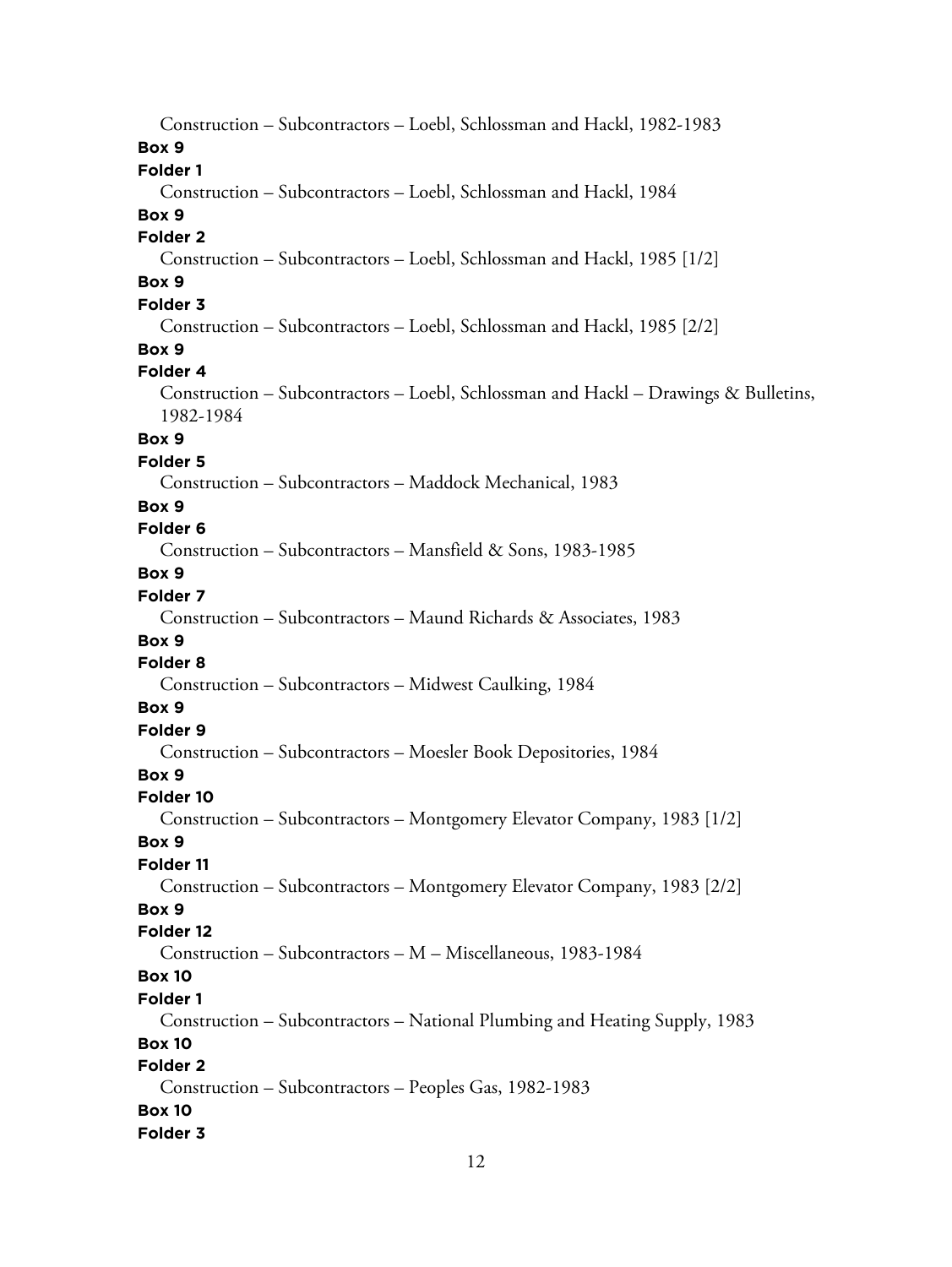Construction – Subcontractors – Premier Electric Company, 1983 [1/3] **Box 10 Folder 4** Construction – Subcontractors – Premier Electric Company, 1983 [2/3] **Box 10 Folder 5** Construction – Subcontractors – Premier Electric Company, 1983 [3/3] **Box 10 Folder 6** Construction – Subcontractors – Premier Electric Company, 1984-1985 **Box 10 Folder 7** Construction – Subcontractors – Premier Electric Company – Handbook, 1984 [1/4] **Box 10 Folder 8** Construction – Subcontractors – Premier Electric Company – Handbook, 1984 [2/4] **Box 11 Folder 1** Construction – Subcontractors – Premier Electric Company – Handbook, 1984 [3/4] **Box 11 Folder 2** Construction – Subcontractors – Premier Electric Company – Handbook, 1984 [4/4] **Box 11 Folder 3** Construction – Subcontractors – Professional Service Industries Inc., 1983 **Box 11 Folder 4** Construction – Subcontractors – P – Miscellaneous, 1983 **Box 11 Folder 5** Construction – Subcontractors – Satellite Industries, 1982-1984 **Box 11 Folder 6** Construction – Subcontractors – Schmidt Iron Works, 1983 [1/3] **Box 11 Folder 7** Construction – Subcontractors – Schmidt Iron Works, 1983 [2/3] **Box 11 Folder 8** Construction – Subcontractors – Schmidt Iron Works, 1983 [3/3] **Box 11 Folder 9** Construction – Subcontractors – Space Control Corp., 1982-1984 **Box 11 Folder 10** Construction – Subcontractors – S – Miscellaneous, 1984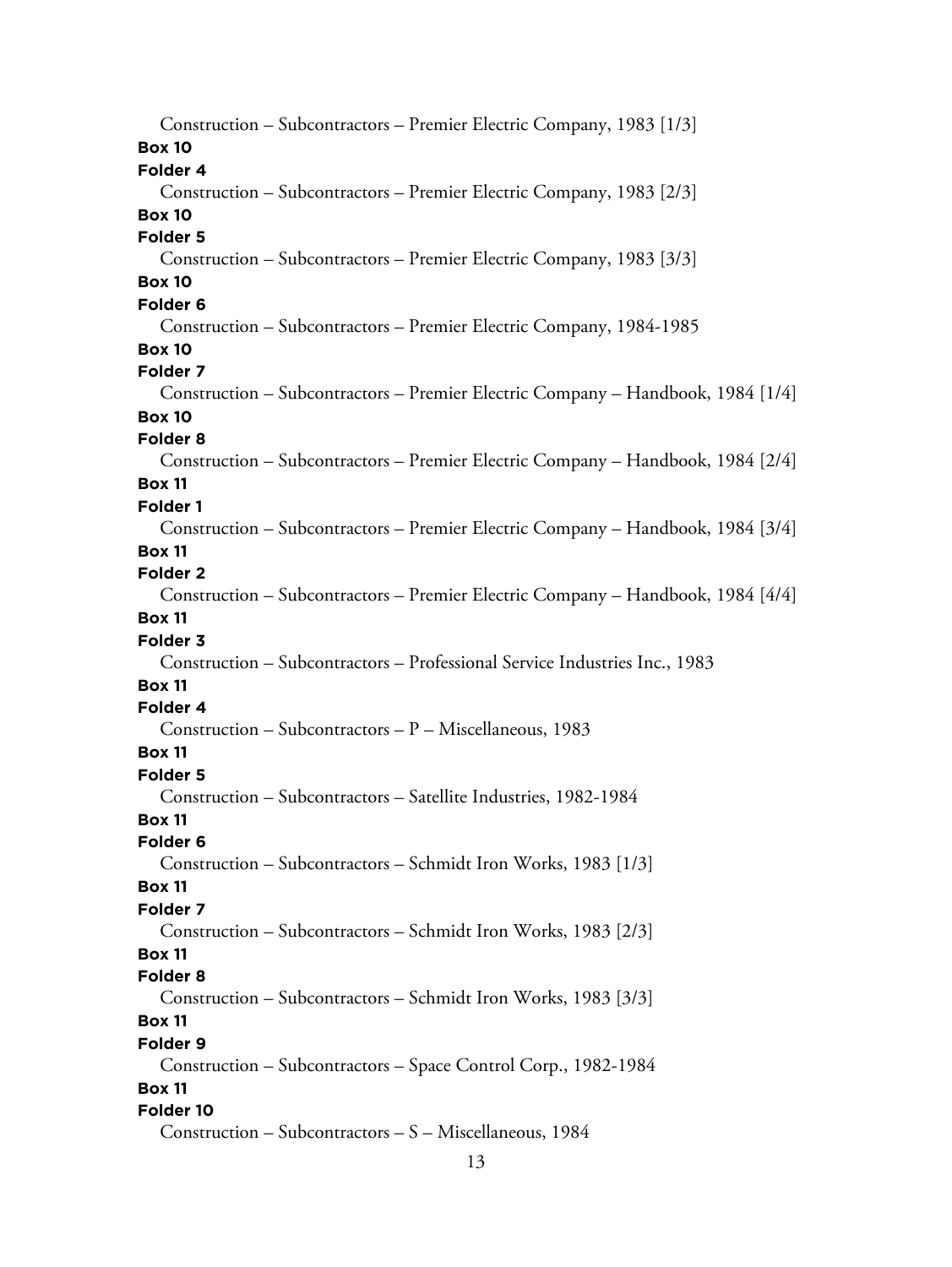14 **Box 11 Folder 11** Construction – Subcontractors – Thatcher Engineering, 1983-1984 **Box 11 Folder 12** Construction – Subcontractors – Trainer Glass Co., 1983 [1/2] **Box 12 Folder 1** Construction – Subcontractors – Trainer Glass Co., 1983 [2/2] **Box 12 Folder 2** Construction – Subcontractors – Walter Ingstrup Co., 1983-1984 **Box 12 Folder 3** Construction – Subcontractors – Woodwork Corporation, 1983 **Box 12 Folder 4** Construction – Subcontractors – Western Waterproofing Corp., 1983 **Box 12 Folder 5** Construction – Materials and Products – 3M Book Detection System, 1978-1984 **Box 12 Folder 6** Construction – Materials and Products – Acoustics, 1983 **Box 12 Folder 7** Construction – Materials and Products – Architectural Signage, 1984-1985 **Box 12 Folder 8** Construction – Materials and Products – Aluminum Entrances and Steel Fronts, 1984-1985 **Box 12 Folder 9** Construction – Materials and Products – Book Depository, 1984 **Box 12 Folder 10** Construction – Materials and Products – Cabinet Heaters Forced Flow, 1983 **Box 12 Folder 11** Construction – Materials and Products – Carpentry (Finish), 1983 **Box 12 Folder 12** Construction – Materials and Products – Carpentry (Rough), 1983 **Box 12 Folder 13** Construction – Materials and Products – Cement Plaster & Wallboard, 1983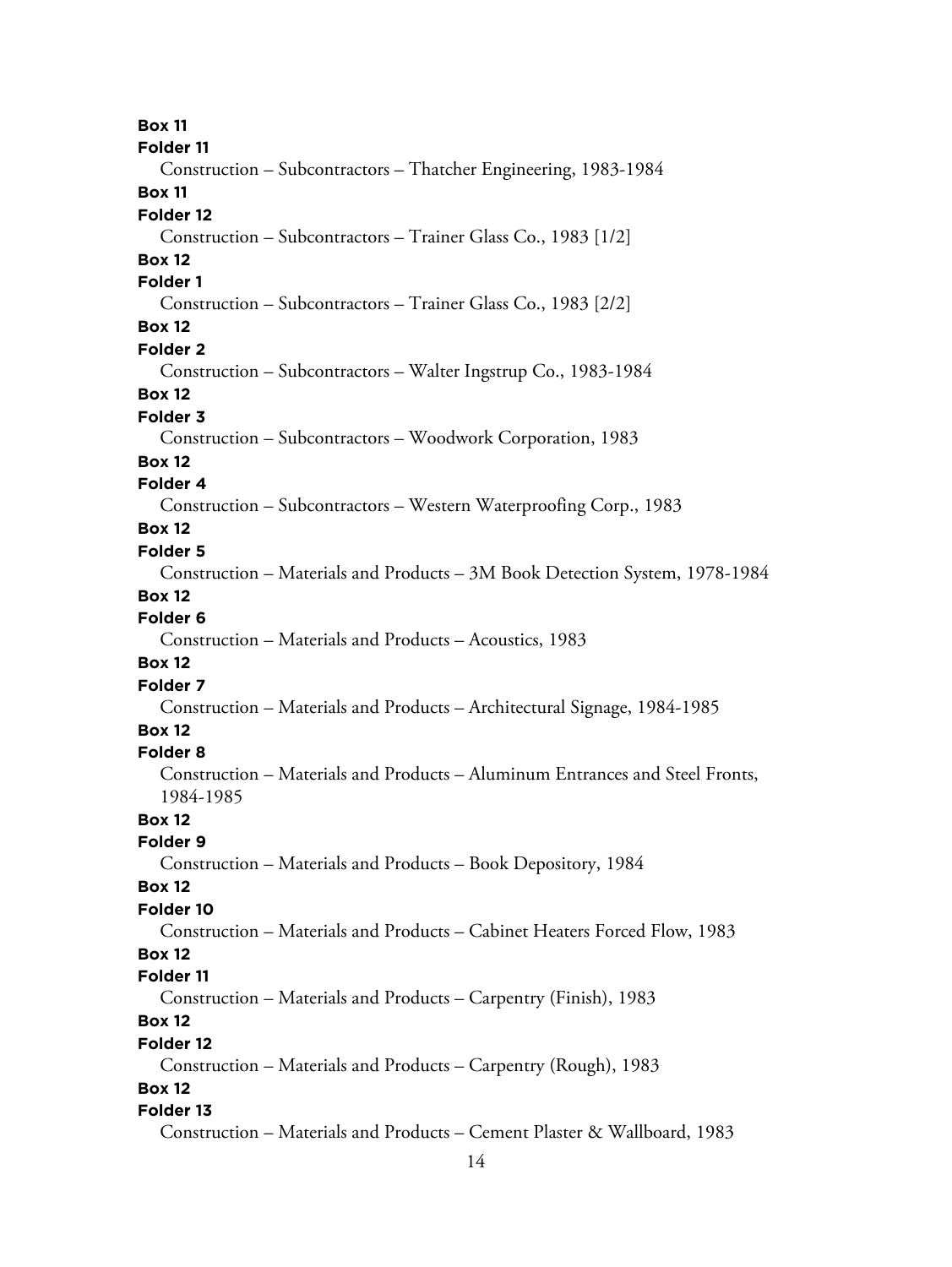**Box 12 Folder 14** Construction – Materials and Products – Ceramic Tile, 1983 **Box 12 Folder 15** Construction – Materials and Products – Chalkboards & Coat Hooks, 1983 **Box 12 Folder 16** Construction – Materials and Products – Concrete Mix Designs, 1982-1983 **Box 12 Folder 17** Construction – Materials and Products – Concrete Transmittals, 1983 **Box 12 Folder 18** Construction – Materials and Products – Concrete Unit Masonry, 1983 **Box 12 Folder 19** Construction – Materials and Products – Concrete Work, 1982-1983 **Box 13 Folder 1** Construction – Materials and Products – Curtain Walls and Windows, 1983-1984 **Box 13 Folder 2** Construction – Materials and Products – Custom Enclosures, 1984 **Box 13 Folder 3** Construction – Materials and Products – Dock Lifts, 1983 **Box 13 Folder 4** Construction – Materials and Products – Duct Silencers & Duct Scalers, 1983 **Box 13 Folder 5** Construction – Materials and Products – Elevators, 1982-1984 **Box 13 Folder 6** Construction – Materials and Products – General Electric Equipment, 1983 **Box 13 Folder 7** Construction – Materials and Products – Fire Extinguisher Cabinets, 1983 **Box 13 Folder 8** Construction – Materials and Products – Fire Protection, 1983-1984 **Box 13 Folder 9** Construction – Materials and Products – Fireshutters, 1983 **Box 13**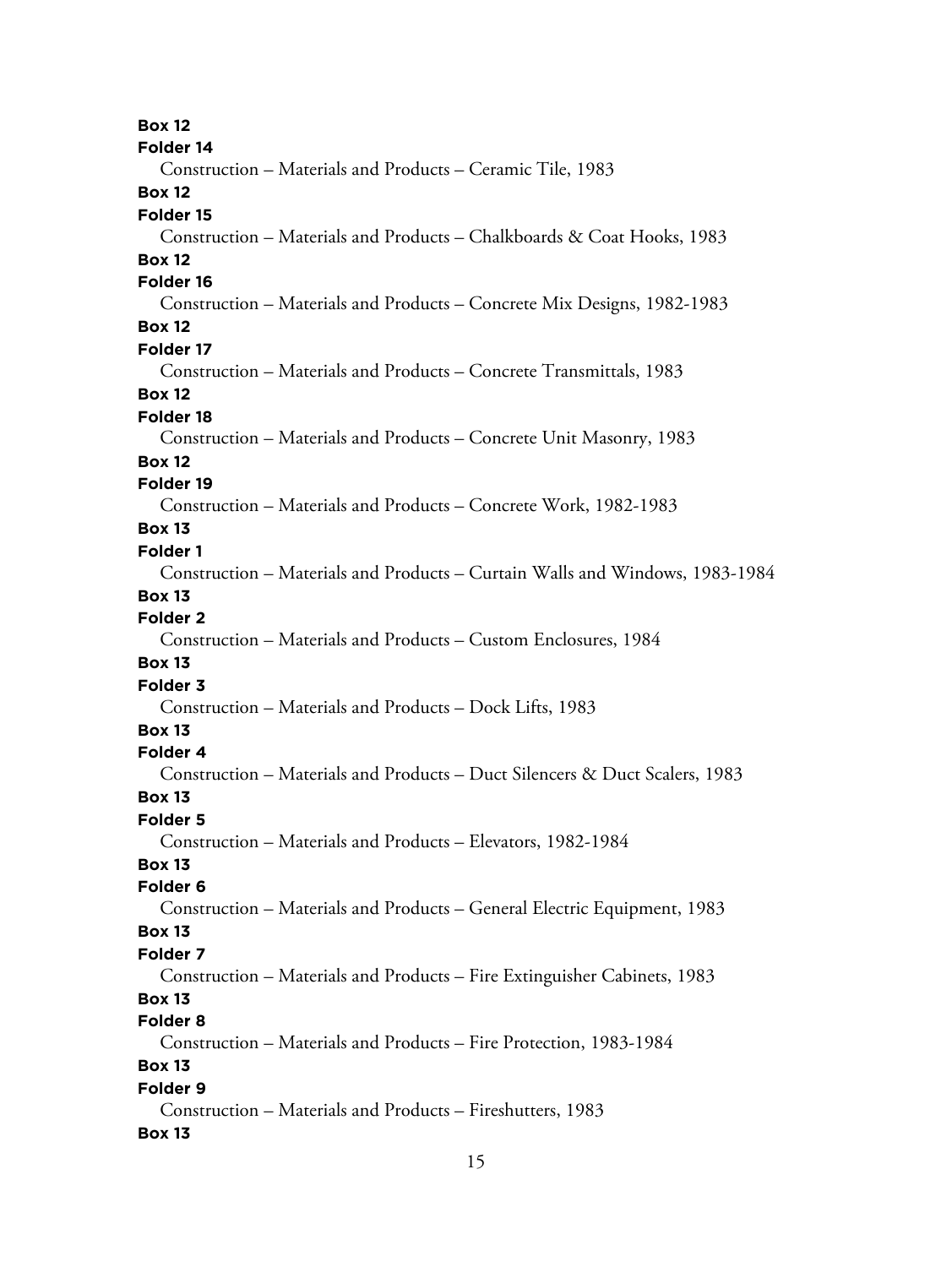**Folder 10** Construction – Materials and Products – Sprayed Fireproofing, 1983 **Box 13 Folder 11** Construction – Materials and Products – Furnishings, 1983 **Box 13 Folder 12** Construction – Materials and Products – Hardware, 1983-1984 **Box 13 Folder 13** Construction – Materials and Products – Hardware Descriptions, 1984 **Box 13 Folder 14** Construction – Materials and Products – Hollow Metal Doors & Frames, 1983 **Box 13 Folder 15** Construction – Materials and Products – Hot Water Pumps & Converters, 1983 **Box 13 Folder 16** Construction – Materials and Products – Insulation, 1983 **Box 13 Folder 17** Construction – Materials and Products – Interior Glazing, 1983-1984 **Box 13 Folder 18** Construction – Materials and Products – Johnson Control Dampers, 1983 **Box 13 Folder 19** Construction – Materials and Products – Kitchen Equipment & Appliances, 1983 **Box 13 Folder 20** Construction – Materials and Products – Kitchen Staff Lounge, 1983 **Box 13 Folder 21** Construction – Materials and Products – Louvers, 1983 **Box 13 Folder 22** Construction – Materials and Products – Metal Fabrications, 1983-1984 **Box 13 Folder 23** Construction – Materials and Products – Metal Siding, 1983 **Box 13 Folder 24** Construction – Materials and Products – Moisture Protection, 1981-1984 **Box 13 Folder 25**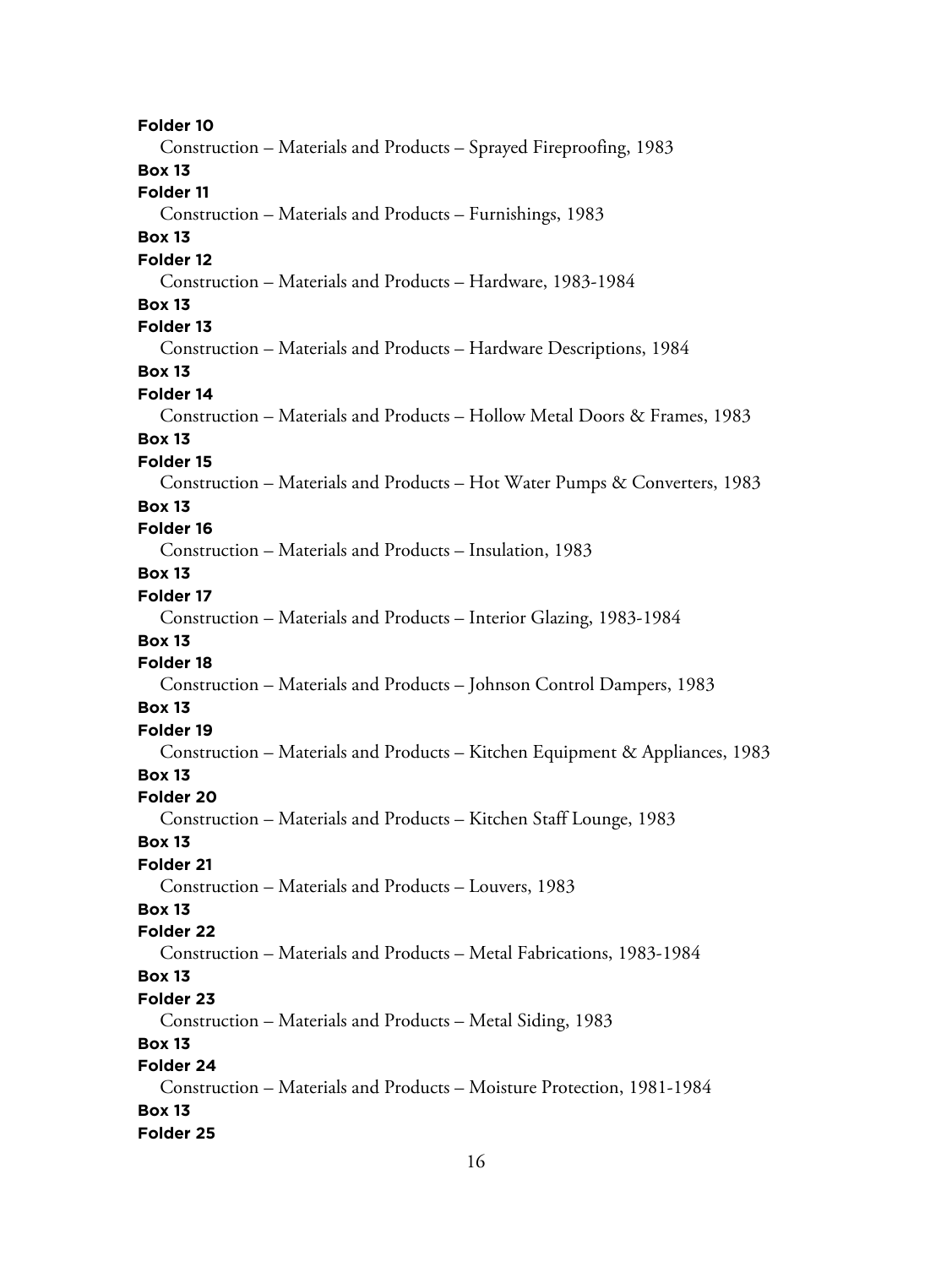Construction – Materials and Products – Precast Pavers, 1983-1984 **Box 13 Folder 26** Construction – Materials and Products – Precast Plank, 1983 **Box 13 Folder 27** Construction – Materials and Products – Premolded Vapour Barrier, 1983 **Box 13 Folder 28** Construction – Materials and Products – Quadrangle Water Pipes, 1984 **Box 13 Folder 29** Construction – Materials and Products – Resilient Tile, 1983 **Box 13 Folder 30** Construction – Materials and Products – Runtal Radiation, 1983-1984 **Box 14 Folder 1** Construction – Materials and Products – Roofing, 1984-1985 **Box 14 Folder 2** Construction – Materials and Products – Sculptures, 1984 **Box 14 Folder 3** Construction – Materials and Products – Skylights, 1983 **Box 14 Folder 4** Construction – Materials and Products – Sound and Vibration Isolation, 1982-1983 **Box 14 Folder 5** Construction – Materials and Products – Stacks and Shelving, 1983-1984 **Box 14 Folder 6** Construction – Materials and Products – Steel Staivs, 1983-1985 **Box 14 Folder 7** Construction – Materials and Products – Reinforcing Steel, 1982-1983 **Box 14 Folder 8** Construction – Materials and Products – Structural Steel, 1983 **Box 14 Folder 9** Construction – Materials and Products – Stone, 1983 **Box 14 Folder 10**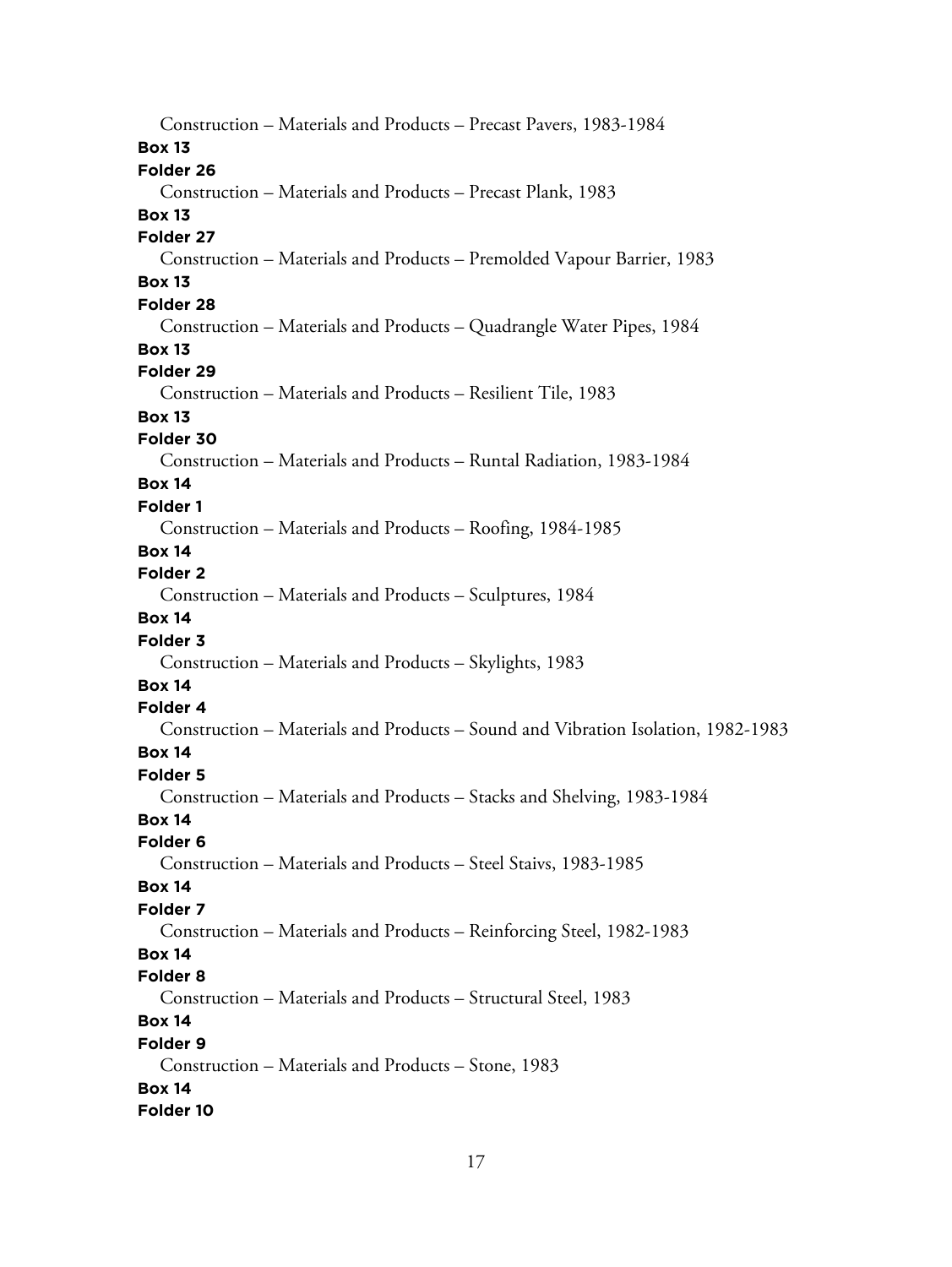Construction – Materials and Products – Stone – Indiana Limestone Institute of America Handbook, 1982-1983 **Box 14 Folder 11** Construction – Materials and Products – Toilet Accessories, 1983 **Box 14 Folder 12** Construction – Materials and Products – Tunnel Structural Conduit, 1983 **Box 14 Folder 13** Construction – Materials and Products – Wall Coverings, 1983-1984 **Box 14 Folder 14** Construction – Materials and Products – Window Glass, 1982 **Box 14 Folder 15** Construction – Meetings – Landscaping 1984 **Box 14 Folder 16** Construction – Meetings – Limestone & Steel Coordination Meeting, 1983 **Box 14 Folder 17** Construction – Meetings – Mechanical Coordination, 1983-85 **Box 14 Folder 18** Construction – Meetings – Mechanical On-Site Electrical Meetings, 1983 **Box 14 Folder 19** Construction – Meetings – Progress Meeting Agenda, 1983 **Box 14 Folder 20** Construction – Meetings – Safety and Job Coordination, 1983-1984 **Box 15 Folder 1** Construction – Meetings – Schal Associates, 1982-1985 [1/2] **Box 15 Folder 2** Construction – Meetings – Schal Associates, 1982-1985 [2/2] **Box 15 Folder 3** Construction – Punch Lists, 1984 [1/3] **Box 15 Folder 4** Construction – Punch Lists, 1984 [2/3] **Box 15 Folder 5**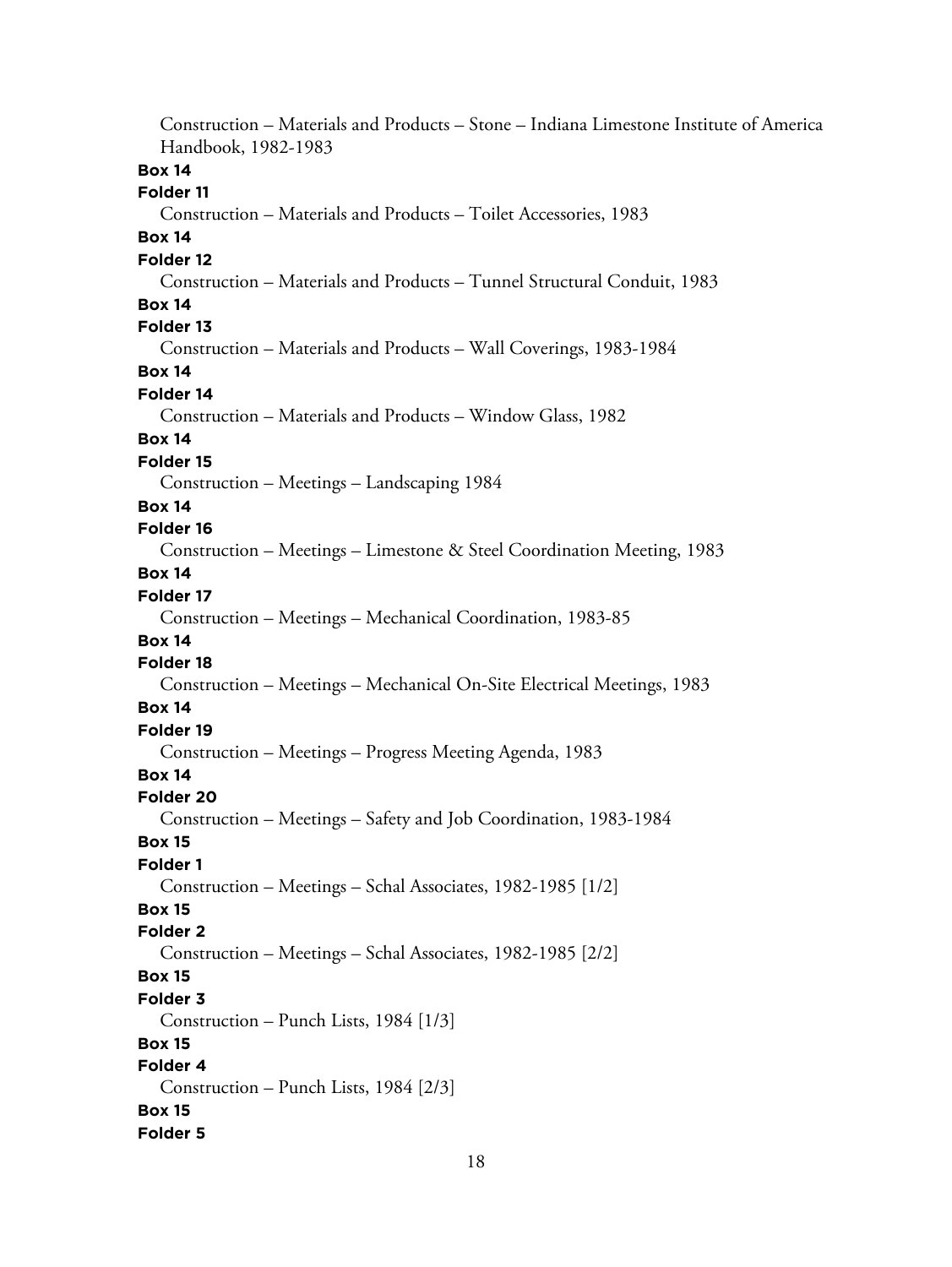Construction – Punch Lists, 1984 [3/3] **Box 15 Folder 6** Construction – Final Punch List, 1985 **Box 15 Folder 7** Construction – Reports – A & H Flood Engineering – January, 1983 **Box 15 Folder 8** Construction – Reports – A & H Flood Engineering – February to March, 1983 **Box 15 Folder 9** Construction – Reports – A & H Flood Engineering – March to April, 1983 **Box 16 Folder 1** Construction – Reports – A & H Flood Engineering – April, 1983 **Box 16 Folder 2** Construction – Reports – A & H Flood Engineering – May to June, 1983 **Box 16 Folder 3** Construction – Reports – A & H Flood Engineering – June to July, 1983 **Box 16 Folder 4** Construction – Reports – A & H Flood Engineering – August to November, 1983 **Box 16 Folder 5** Construction – Reports – A & H Flood Engineering – December, 1983 **Box 16 Folder 6** Construction – Reports – A & H Flood Engineering – January to July, 1984 **Box 16 Folder 7** Construction – Reports – Hugh Stubbins & Associates, 1982-1983 **Box 16 Folder 8** Construction – Reports – Loebl Schlossman & Hackl, 1982-1984 **Box 17 Folder 1** Construction – Reports – Superintendents Daily Logs – November to December, 1982 **Box 17 Folder 2** Construction – Reports – Superintendents Daily Logs – January to June, 1983 **Box 17 Folder 3** Construction – Reports – Superintendents Daily Logs – July to December, 1983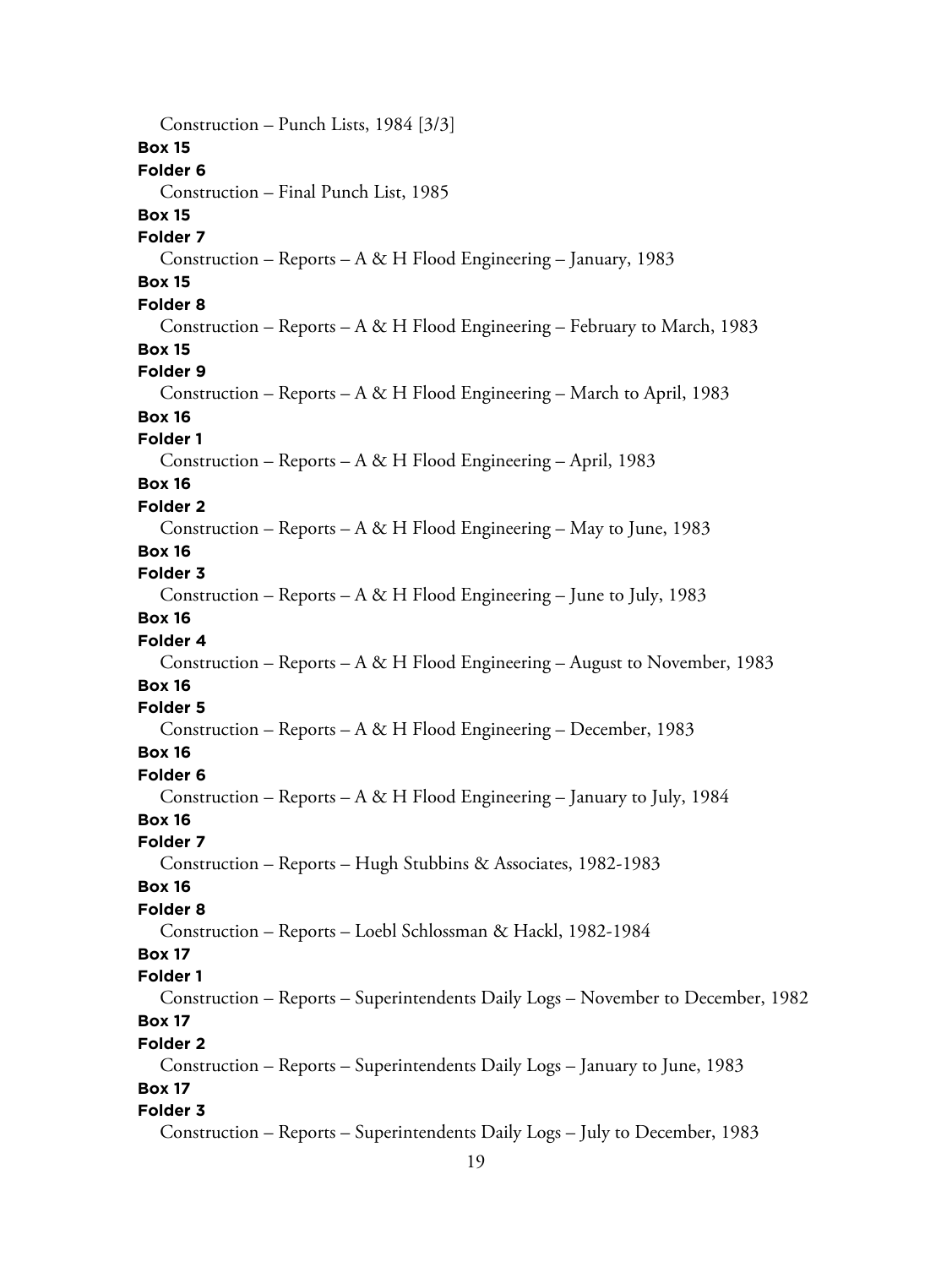**Box 17 Folder 4** Construction – Reports – Superintendents Daily Logs – March to April, 1985 **Box 17 Folder 5** Construction – Reports – Field Notebooks, 1983-1984 **Box 17 Folder 6** Construction – Reports – Cement Mill Tests, 1982-1983 **Box 17 Folder 7** Construction – Reports – Construction Review Notes, 1984 **Box 17 Folder 8** Construction – Reports – Settlement Damage Report, 1983 **Box 17 Folder 9** Construction – Scheduling – Correspondence and Memos, 1983-1984 **Box 17 Folder 10** Construction – Scheduling – Building Schedule, 1984 **Box 17 Folder 11** Construction – Scheduling – Hardware Schedule, 1984 **Box 18 Folder 1** Construction – Scheduling – Schedule B's – Dewatering System, 1982 **Box 18 Folder 2** Construction – Scheduling – General Notes Listing, 1983 **Box 18 Folder 3** Construction – Sketches – "As Builts", 1983-1984 **Box 18 Folder 4** Construction – Sketches – Building Components, 1983-1984 **Box 18 Folder 5** Construction – Sketches – Miscellaneous, 1983-1984 **Box 18 Folder 6** Construction – Structural Calculations, 1983 [1/2] **Box 18 Folder 7** Construction – Structural Calculations, 1983 [2/2] **Box 18**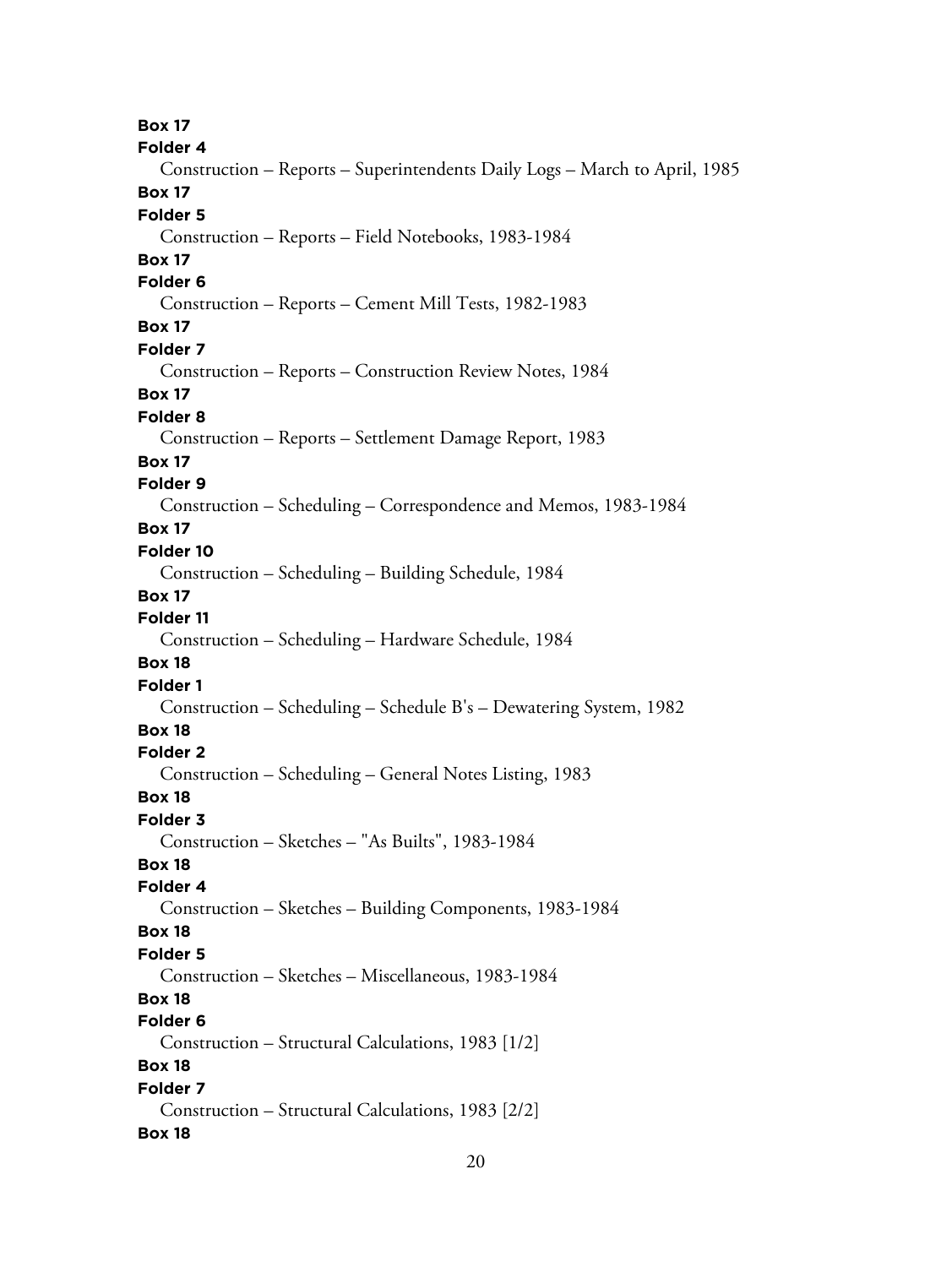**Folder 8**

Construction – Insurance Rider and Site Observations, 1982-1983 **Box 18 Folder 9** Construction – Permits, Certificates and Warranties, 1983 **Box 18 Folder 10** Construction – City of Chicago Correspondence, 1982-1985 **Box 18 Folder 11** Construction – Specification Correspondence, 1983 **Box 18 Folder 12** Construction – Shop Drawing Transmittals, 1982-1983 **Box 18 Folder 13** Construction – Site Utilities, 1983 **Box 18 Folder 14** Construction – List of Construction Documents, 1983

## **Series II: Missing Books Information**

| <b>Box 19</b>                                        |
|------------------------------------------------------|
| <b>Folder 1</b>                                      |
| Crerar Library Book Plate, n.d.                      |
| <b>Box 19</b>                                        |
| Folder <sub>2</sub>                                  |
| Index Card Copies – Temporary Cards, 1983            |
| <b>Box 19</b>                                        |
| Folder 3                                             |
| Index Card Copies – Accession Number Cards, 1983     |
| <b>Box 19</b>                                        |
| Folder 4                                             |
| Index Card Copies – Missing Book Copies, 1983        |
| <b>Box 19</b>                                        |
| <b>Folder 5</b>                                      |
| Index Card Copies – Atlas or Map Text Volumes, 1983  |
| <b>Box 19</b>                                        |
| Folder <sub>6</sub>                                  |
| Index Card Copies – Post 1900 Rare Books, 1983 [1/3] |
| <b>Box 19</b>                                        |
| Folder 7                                             |
| Index Card Copies - Post 1900 Rare Books, 1983 [1/3] |
| <b>Box 19</b>                                        |
| Folder 8                                             |
| Index Card Copies – Post 1900 Rare Books, 1983 [1/3] |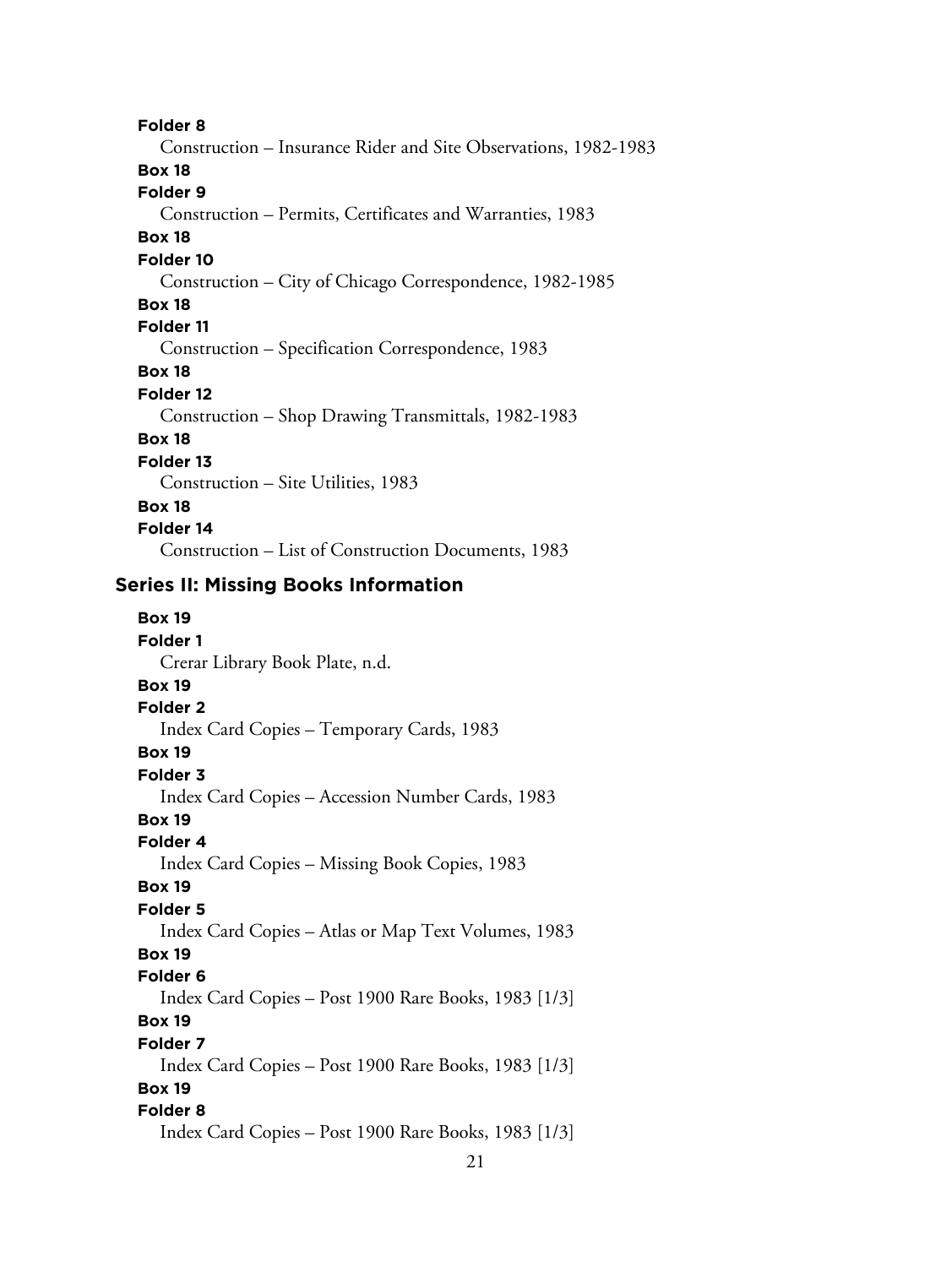**Box 20 Folder 1** Index Card Copies – On Indefinite Loan to the Field Museum, c.1983 [1/4] **Box 20 Folder 2** Index Card Copies – On Indefinite Loan to the Field Museum, c.1983 [2/4] Folder 3: Index Card Copies – On Indefinite Loan to the Field Museum, c.1983 [3/4] **Box 20 Folder 4** Index Card Copies – On Indefinite Loan to the Field Museum, c.1983 [4/4] **Box 20 Folder 5** Index Card Copies – On Indefinite Loan to the Prentice Women's Hospital, c. 1983 **Box 20 Folder 6** Index Card Copies – ICJ General Stacks, c.1983 [1/2] **Box 20 Folder 7** Index Card Copies – ICJ General Stacks, c.1983 [2/2] **Box 20 Folder 8** Missing Books – Correspondence and Book List, 1984 **Box 20 Folder 9** Missing Books – List of Putnam Books, 1983 **Box 21 Folder 1** Missing Books – Abernethy, 1983 **Box 21 Folder 2** Missing Books – Accademia del Cimento, 1983 **Box 21 Folder 3** Missing Books – Adams, James, 1983 **Box 21 Folder 4** Missing Books – Adams, John, 1983 **Box 21 Folder 5** Missing Books – Ahlfeld, 1983 **Box 21 Folder 6** Missing Books – Albertus, 1983 **Box 21 Folder 7** Missing Books – Albinus, 1983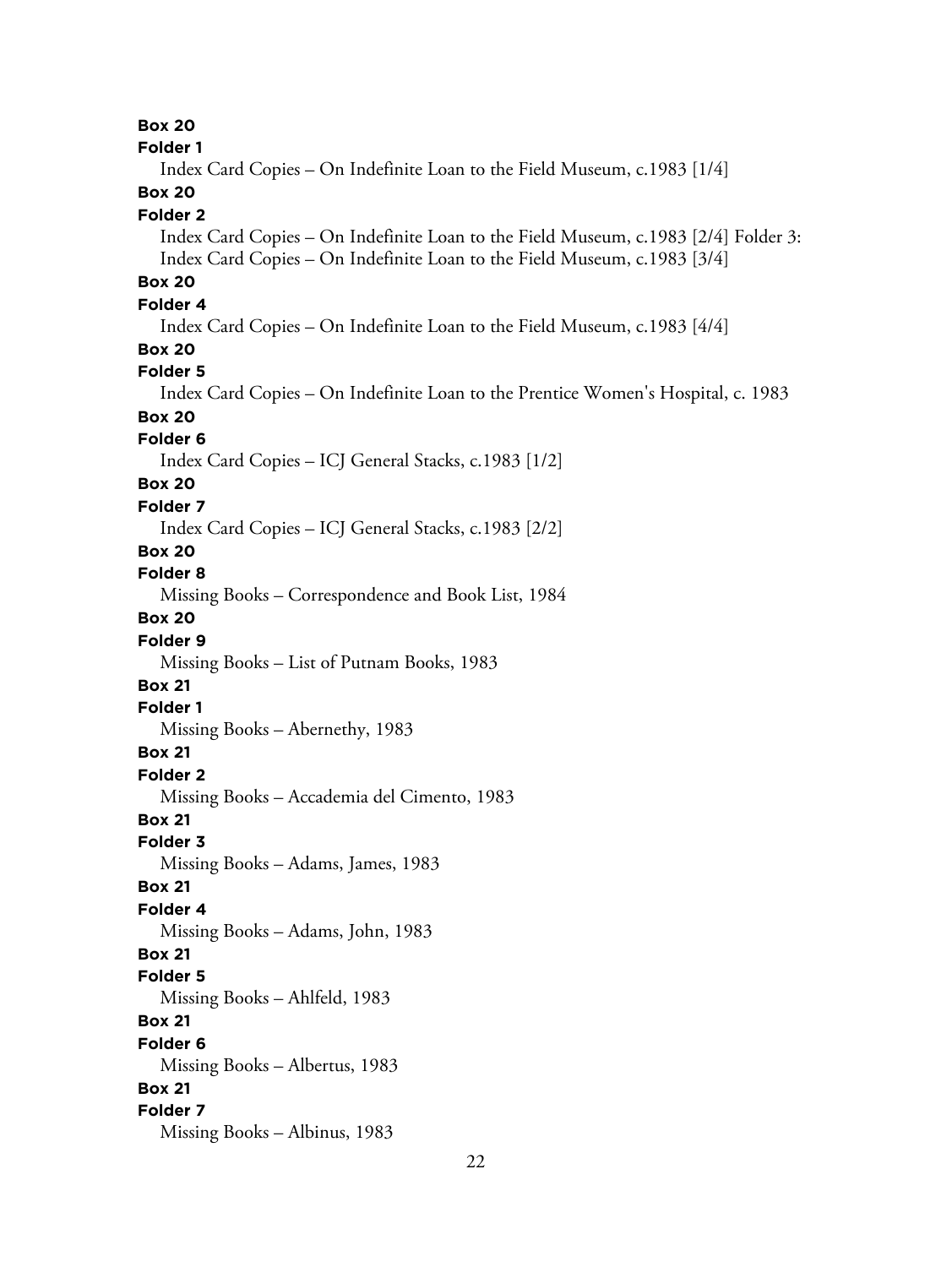**Box 21 Folder 8** Missing Books – Albucassis, 1983 **Box 21 Folder 9** Missing Books – Aldrovandi, 1983 **Box 21 Folder 10** Missing Books – Alpino, 1983 **Box 21 Folder 11** Missing Books – Anathomia, 1983 **Box 21 Folder 12** Missing Books – Andrews, Edmund, 1983 **Box 21 Folder 13** Missing Books – Andrews, Henry, 1983 **Box 21 Folder 14** Missing Books – Apianus, 1983 **Box 21 Folder 15** Missing Books – Appert, 1983 **Box 21 Folder 16** Missing Books – Archimedis , 1983 **Box 21 Folder 17** Missing Books – Argellata,1983 **Box 21 Folder 18** Missing Books – Aristotle, 1983 **Box 21 Folder 19** Missing Books – Articella, 1983 **Box 21 Folder 20** Missing Books – Aselli, 1983 **Box 21 Folder 21** Missing Books – Ashton, 1983 **Box 21 Folder 22** Missing Books – Astruc, 1983 **Box 21**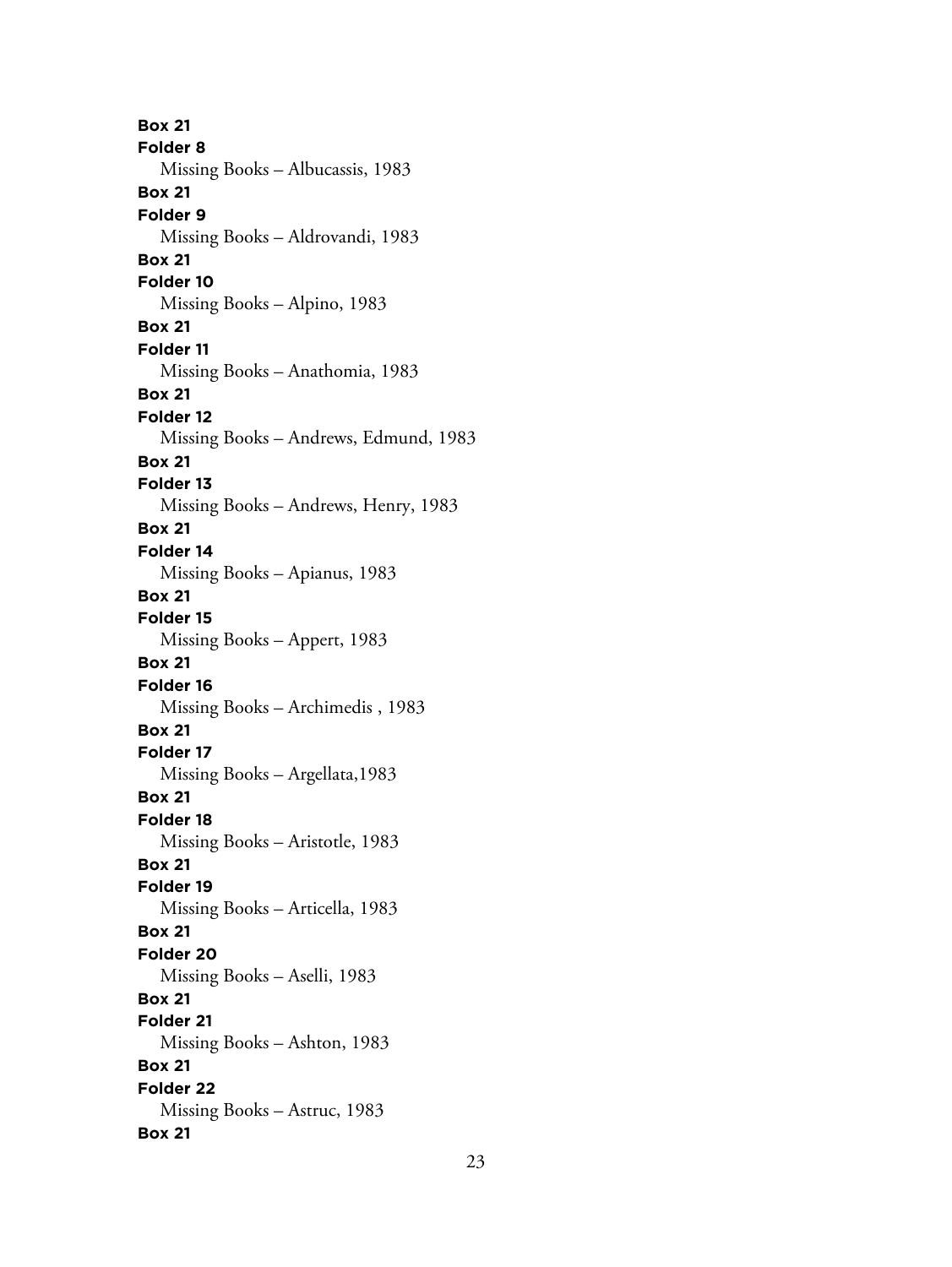**Folder 23** Missing Books – Aubert, 1983 **Box 21 Folder 24** Missing Books – Augustis, 1983 **Box 21 Folder 25** Missing Books – Aurelianus, 1983 **Box 21 Folder 26** Missing Books – Ausonius, 1983 **Box 21 Folder 27** Missing Books – Averroes, 1983 **Box 21 Folder 28** Missing Books – Avienus, Aratus & Serenus, 1983 **Box 21 Folder 29** Missing Books – Bacci, 1983 **Box 21 Folder 30** Missing Books – Back, 1983 **Box 21 Folder 31** Missing Books – Bacon, 1983 **Box 21 Folder 32** Missing Books – Bagellardi, 1983 **Box 21 Folder 33** Missing Books – Bairo, 1983 **Box 21 Folder 34** Missing Books – Banks, 1983 **Box 21 Folder 35** Missing Books – Barra, 1983 **Box 21 Folder 36** Missing Books – Barclay, 1983 **Box 21 Folder 37** Missing Books – Bartholin, Albert, 1983 **Box 21 Folder 38**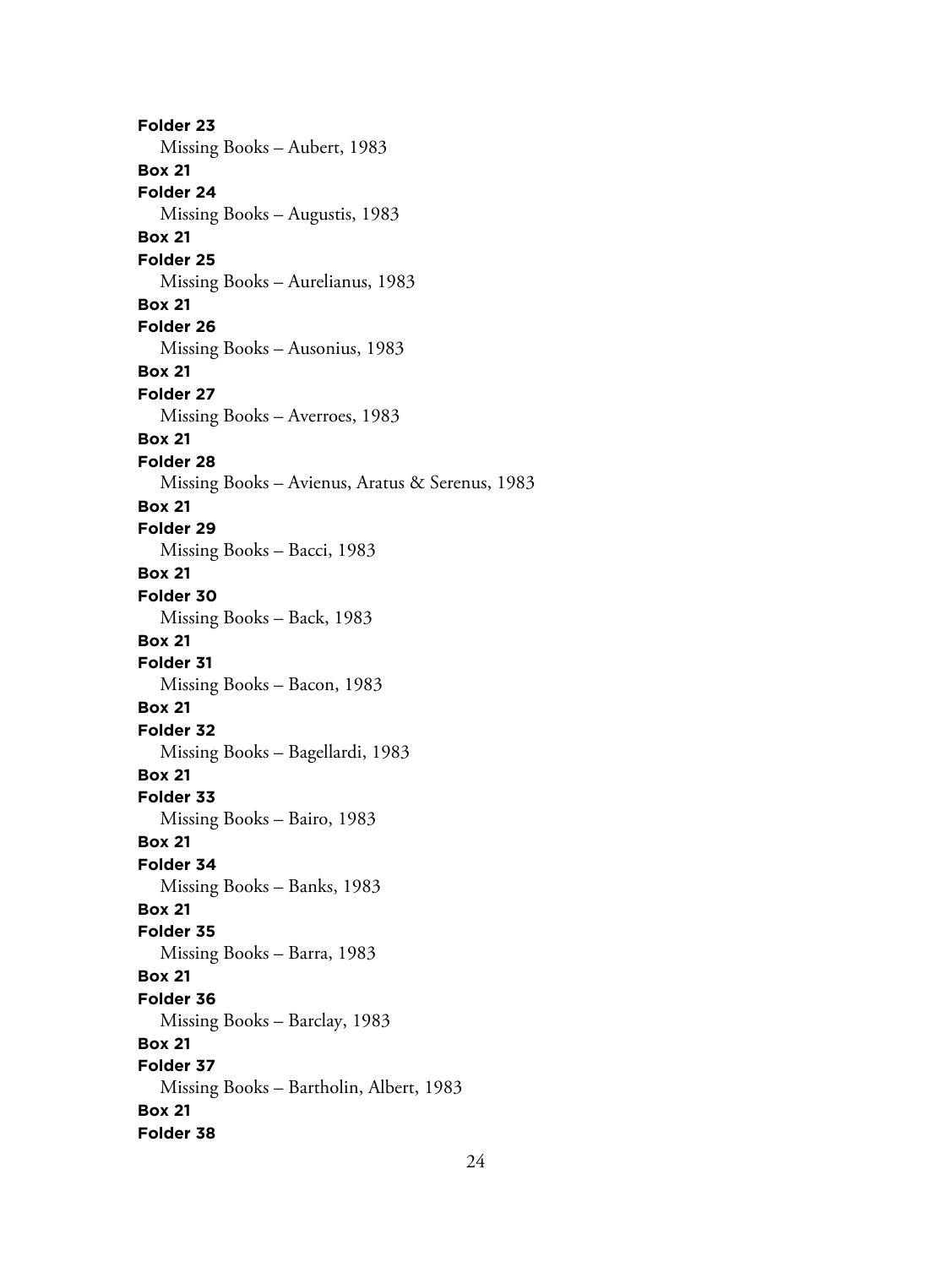Missing Books – Bartholin, Caspar, 1983 **Box 21 Folder 39** Missing Books – Bartholin, Thomas, 1983 **Box 21 Folder 40** Missing Books – Barton, 1983 **Box 21 Folder 41** Missing Books – Bauhin, 1983 **Box 21 Folder 42** Missing Books – Bayer, 1983 **Box 21 Folder 43** Missing Books – Beauties Treasury, 1983 **Box 21 Folder 44** Missing Books – Beccaria, 1983 **Box 21 Folder 45** Missing Books – Bell, 1983 **Box 21 Folder 46** Missing Books – Bellini, 1983 **Box 21 Folder 47** Missing Books – Belt Railway Manuscripts, 1983 **Box 21 Folder 48** Missing Books – Besson, 1983 **Box 21 Folder 49** Missing Books – Benzi, 1983 **Box 22 Folder 1** Missing Books – Berengario, 1983 **Box 22 Folder 2** Missing Books – Berretino, 1983 **Box 22 Folder 3** Missing Books – Bernard, 1983 **Box 22 Folder 4** Missing Books – Bertin, 1983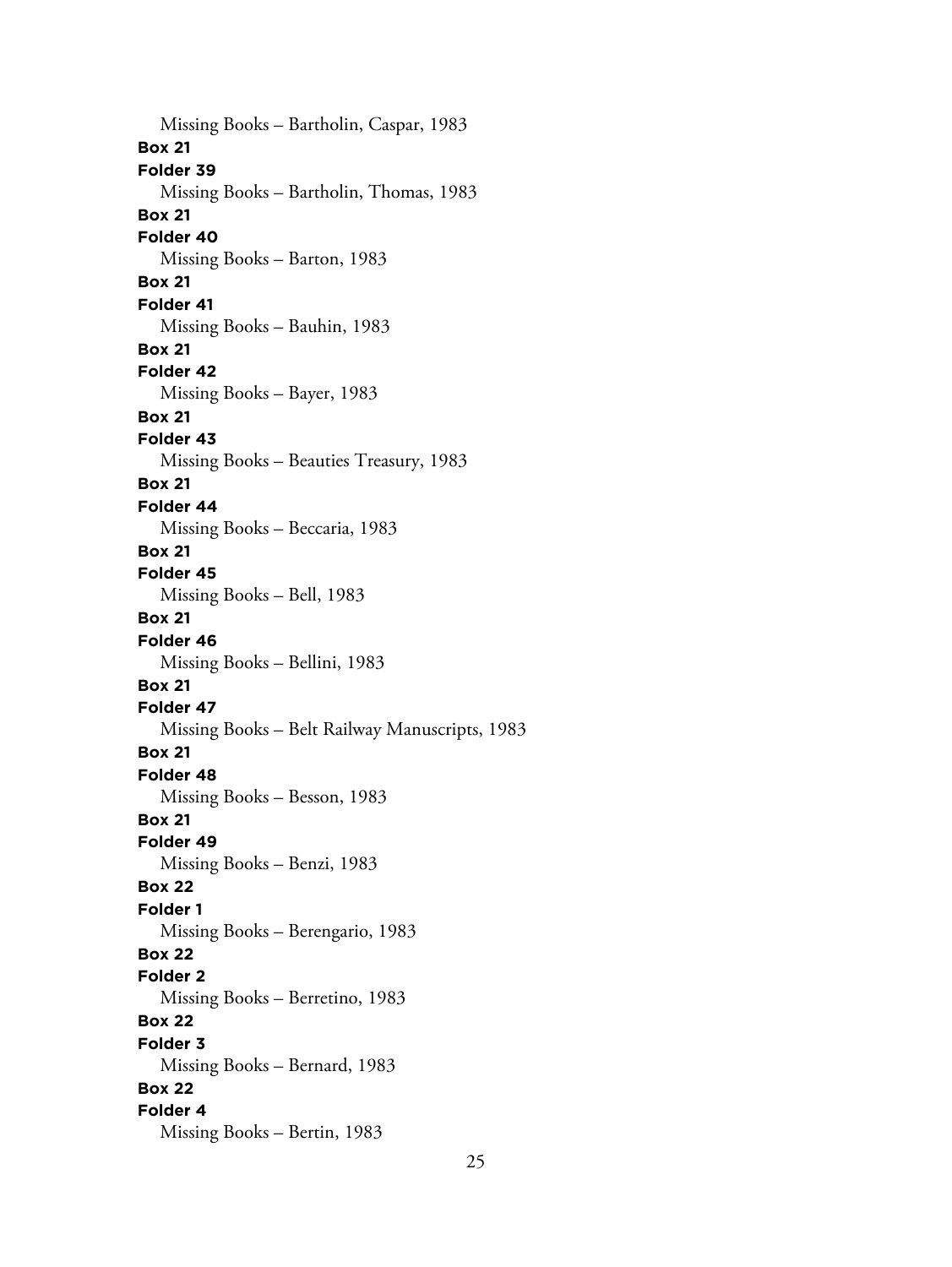**Box 22 Folder 5** Missing Books – Beverwijck, 1983 **Box 22 Folder 6** Missing Books – Bewick, 1983 **Box 22 Folder 7** Missing Books – Beyle, 1983 **Box 22 Folder 8** Missing Books – Biringuccio, 1983 **Box 22 Folder 9** Missing Books – Blebelius, 1983 **Box 22 Folder 10** Missing Books – Bock, 1983 **Box 22 Folder 11** Missing Books – Bohn, 1983 **Box 22 Folder 12** Missing Books – Boltz, 1983 **Box 22 Folder 13** Missing Books – Bombelli, 1983 **Box 22 Folder 14** Missing Books – Bonomo, 1983 **Box 22 Folder 15** Missing Books – Borel, 1983 **Box 22 Folder 16** Missing Books – Bossel, 1983 **Box 22 Folder 17** Missing Books – Bohun, 1983 **Box 22 Folder 18** Missing Books – Botalli, 1983 **Box 22 Folder 19** Missing Books – Bowles, 1983 **Box 22**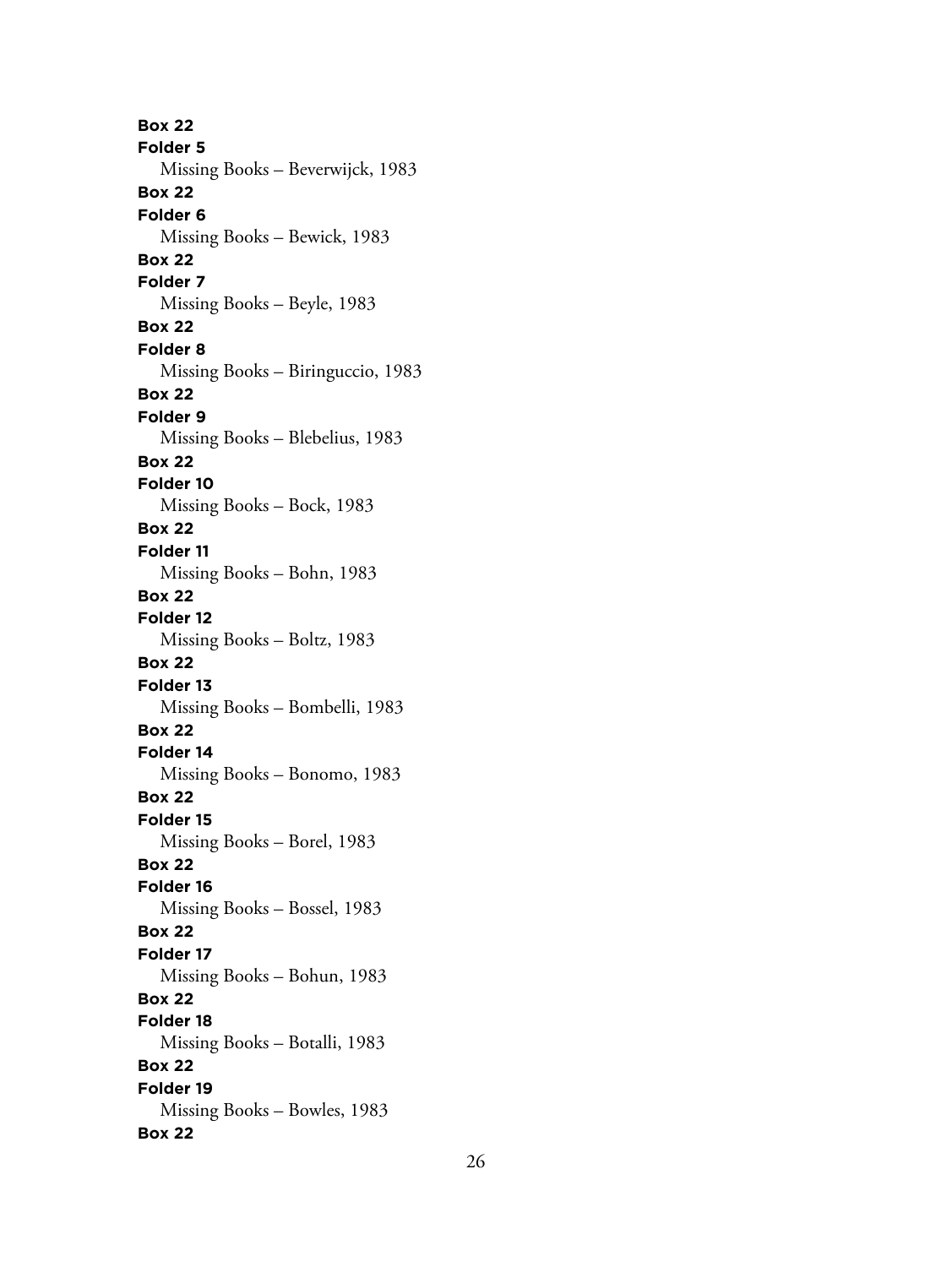**Folder 20** Missing Books – Boyle, 1983 **Box 22 Folder 21** Missing Books – Bradley, 1983 **Box 22 Folder 22** Missing Books – Brahe, 1983 **Box 22 Folder 23** Missing Books – Brandis, 1983 **Box 22 Folder 24** Missing Books – Brasavola, 1983 **Box 22 Folder 25** Missing Books – Brisbane, 1983 **Box 22 Folder 26** Missing Books – Brissot, 1983 **Box 22 Folder 27** Missing Books – Browne, 1983 **Box 22 Folder 28** Missing Books – Bruel, 1983 **Box 22 Folder 29** Missing Books – Brumund, 1983 **Box 22 Folder 30** Missing Books – Bruun, 1983 **Box 22 Folder 31** Missing Books – Buffon, 1983 **Box 22 Folder 32** Missing Books – Bunbury, 1983 **Box 22 Folder 33** Missing Books – Buteo, 1983 **Box 22 Folder 34** Missing Books – Cabei, 1983 **Box 22 Folder 35**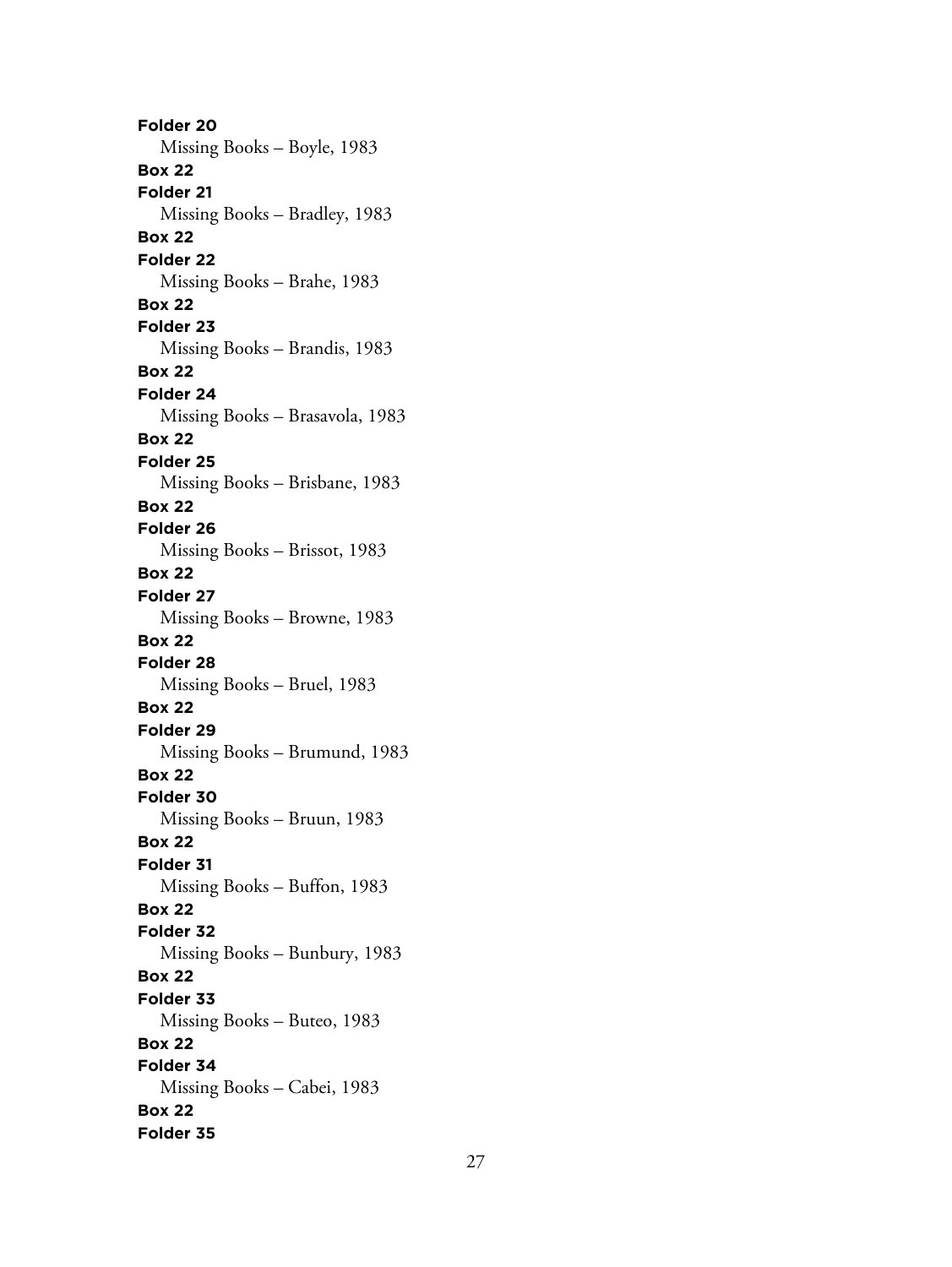Missing Books – Cardano, 1983 **Box 22 Folder 36** Missing Books – Carrarino, 1983 **Box 22 Folder 37** Missing Books – Casati, 1983 **Box 22 Folder 38** Missing Books – Cathell, 1983 **Box 22 Folder 39** Missing Books – Celcus, 1983 **Box 22 Folder 40** Missing Books – Ceredi, 1983 **Box 22 Folder 41** Missing Books – Chapman, 1983 **Box 22 Folder 42** Missing Books – Cheselden, 1983 **Box 22 Folder 43** Missing Books – Chicago Botanical Gardens Report, 1983 **Box 22 Folder 44** Missing Books – Chicago St. Paul Railway Report, 1983 **Box 22 Folder 45** Missing Books – Copernicus, 1983 **Box 22 Folder 46** Missing Books – Chi chung, 1983 **Box 22 Folder 47** Missing Books – Clarisse, 1983 **Box 22 Folder 48** Missing Books – Clavius, 1983 **Box 22 Folder 49** Missing Books – Codronchi, 1983 **Box 22 Folder 50** Missing Books – Colbatch, 1983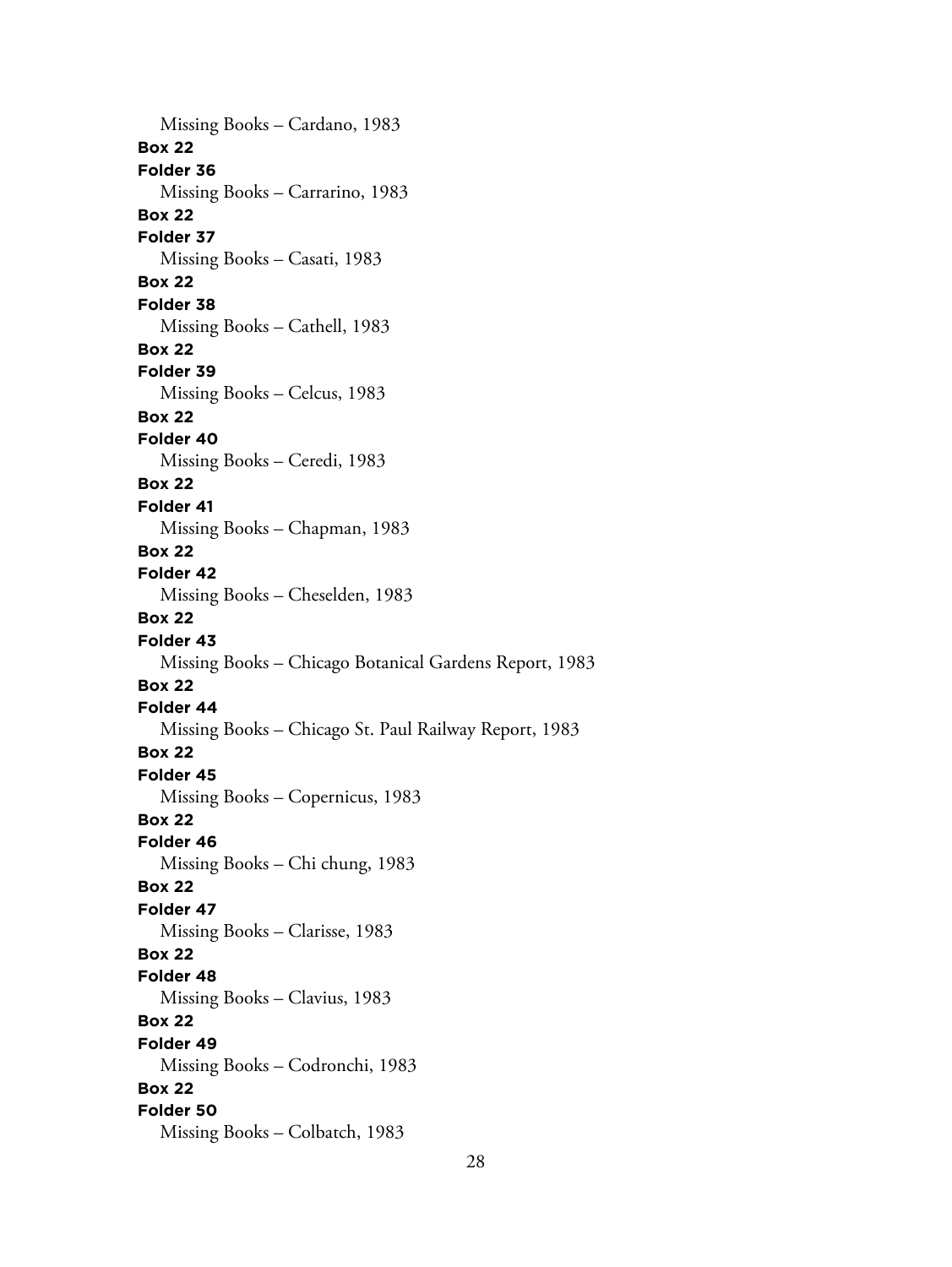**Box 22 Folder 51** Missing Books – Coleman, 1983 **Box 22 Folder 52** Missing Books – Colombani, 1983 **Box 22 Folder 53** Missing Books – Connor, 1983 **Box 23 Folder 1** Missing Books – Cooper, 1983 **Box 23 Folder 2** Missing Books – Cordus, 1983 **Box 23 Folder 3** Missing Books – Cowell, 1983 **Box 23 Folder 4** Missing Books – Crookes, 1983 **Box 23 Folder 5** Missing Books – Cumings, 1983 **Box 23 Folder 6** Missing Books – Cuneo, 1983 **Box 23 Folder 7** Missing Books – Da Costa, 1983 **Box 23 Folder 8** Missing Books – Darwin, 1983 **Box 23 Folder 9** Missing Books – Davis, 1983 **Box 23 Folder 10** Missing Books – Dawplucker, 1983 **Box 23 Folder 11** Missing Books – Descartes, 1983 **Box 23 Folder 12** Missing Books – Decore, 1983 **Box 23**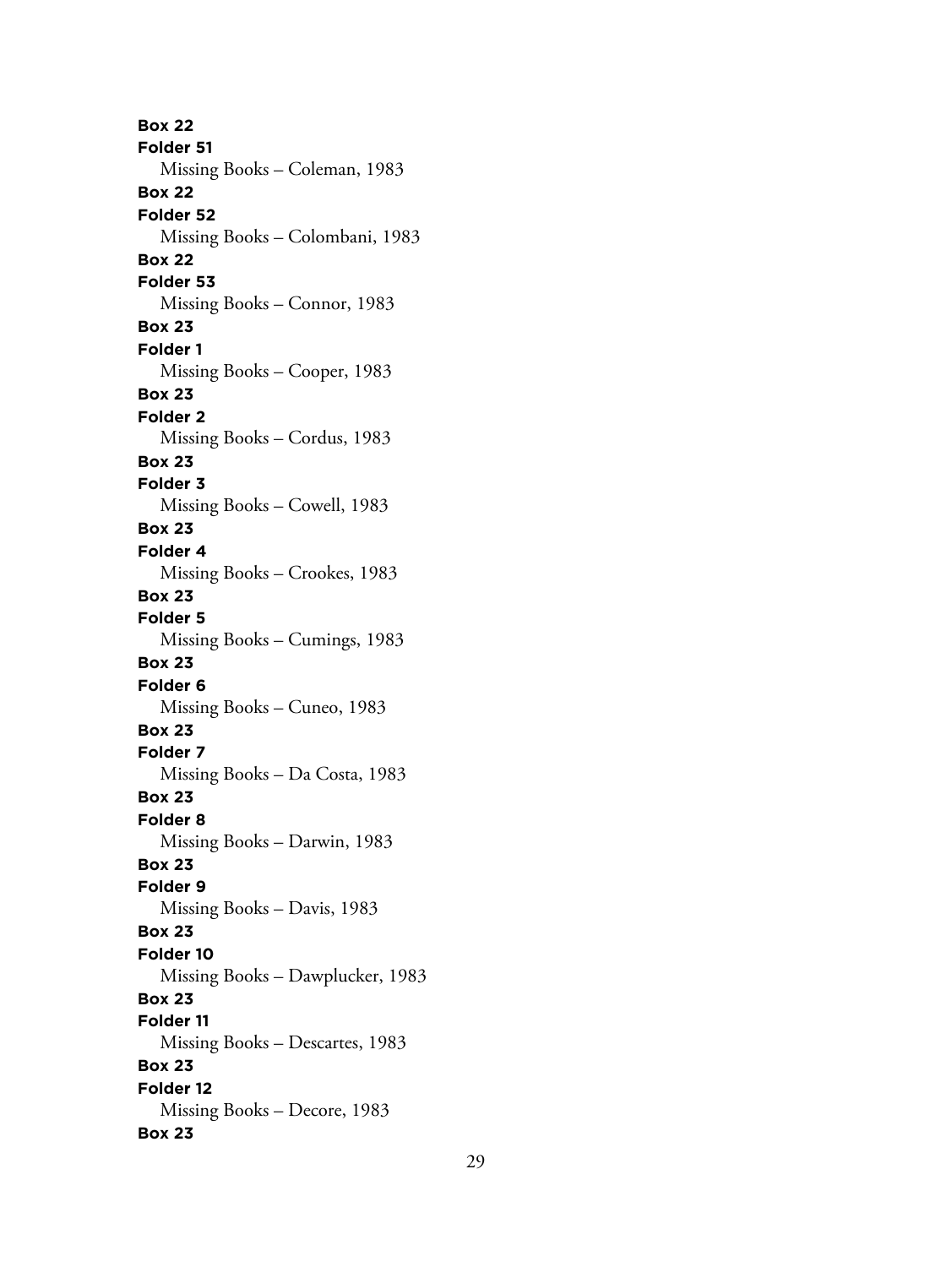**Folder 13** Missing Books – Dee, 1983 **Box 23 Folder 14** Missing Books – De Oculo Tractatio, 1983 **Box 23 Folder 15** Missing Books – Derham, 1983 **Box 23 Folder 16** Missing Books – Deutsche Zeitschrift, 1983 **Box 23 Folder 17** Missing Books – Dictionary, 1983 **Box 23 Folder 18** Missing Books – Donato, 1983 **Box 23 Folder 19** Missing Books – Doppelmayr, 1983 **Box 23 Folder 20** Missing Books – Dorsey, 1983 **Box 23 Folder 21** Missing Books – Douglas, 1983 **Box 23 Folder 22** Missing Books – Durante, 1983 **Box 23 Folder 23** Missing Books – Durer, 1983 **Box 23 Folder 24** Missing Books – Eastern Railroad Company, 1983 **Box 23 Folder 25** Missing Books – Edison, 1983 **Box 23 Folder 26** Missing Books – Edwards, 1983 **Box 23 Folder 27** Missing Books – Elgin, 1983 **Box 23 Folder 28**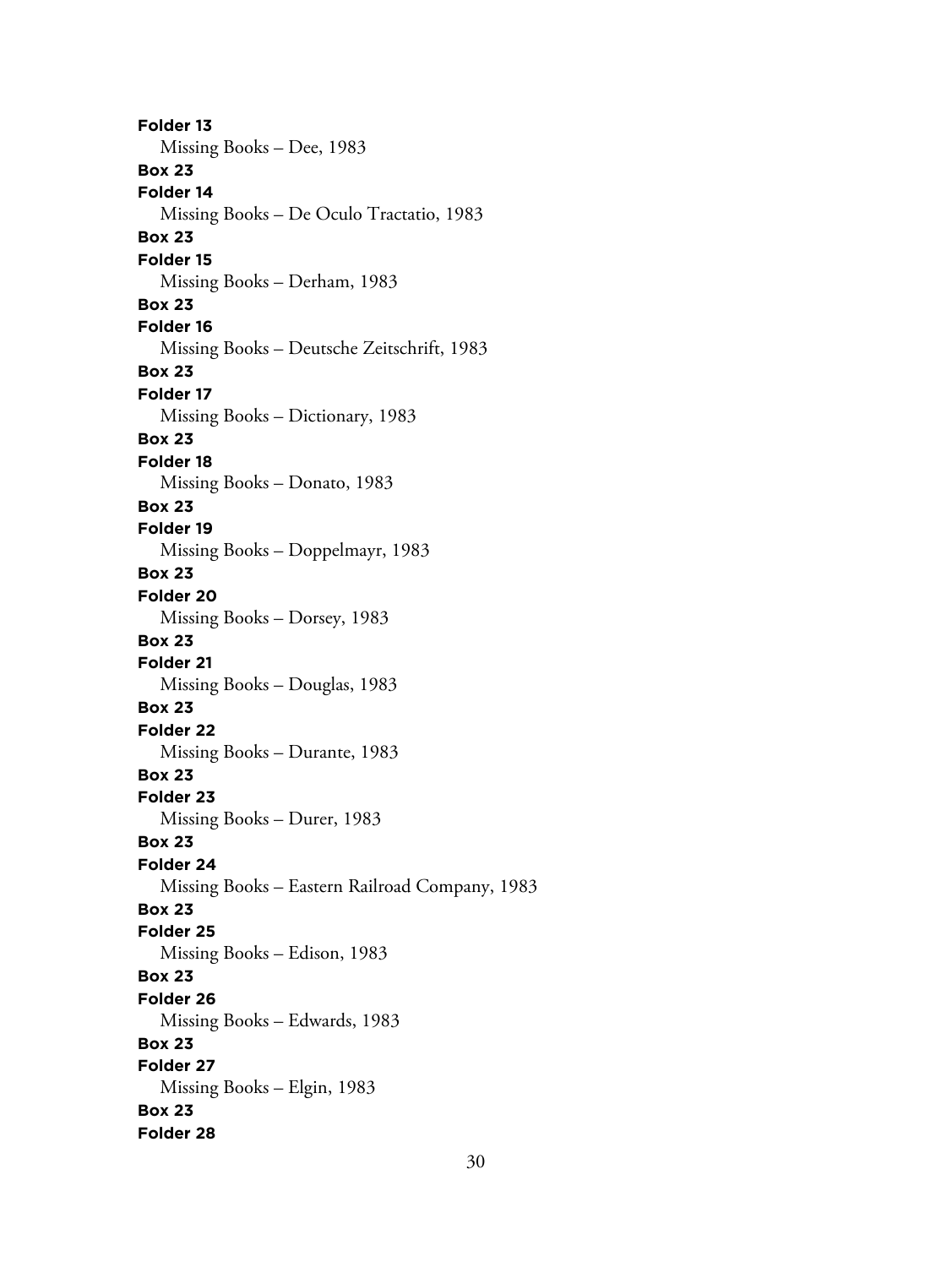Missing Books – Erasmus, 1983 **Box 23 Folder 29** Missing Books – Ercker, 1983 **Box 23 Folder 30** Missing Books – Euclid, 1983 **Box 23 Folder 31** Missing Books – Eustachi, 1983 **Box 23 Folder 32** Missing Books – Ewald, 1983 **Box 23 Folder 33** Missing Books – Falconer, 1983 **Box 23 Folder 34** Missing Books – Falleriola, 1983 **Box 23 Folder 35** Missing Books – Falloppio, 1983 **Box 23 Folder 36** Missing Books – Faure, 1983 **Box 23 Folder 37** Missing Books – Fayrer, 1983 **Box 23 Folder 38** Missing Books – Faust, 1983 **Box 23 Folder 39** Missing Books – Filehne, 1983 **Box 23 Folder 40** Missing Books – Fite, 1983 **Box 23 Folder 41** Missing Books – Fontana, 1983 **Box 23 Folder 42** Missing Books – Foy, 1983 **Box 23 Folder 43** Missing Books – Fracastoro, 1983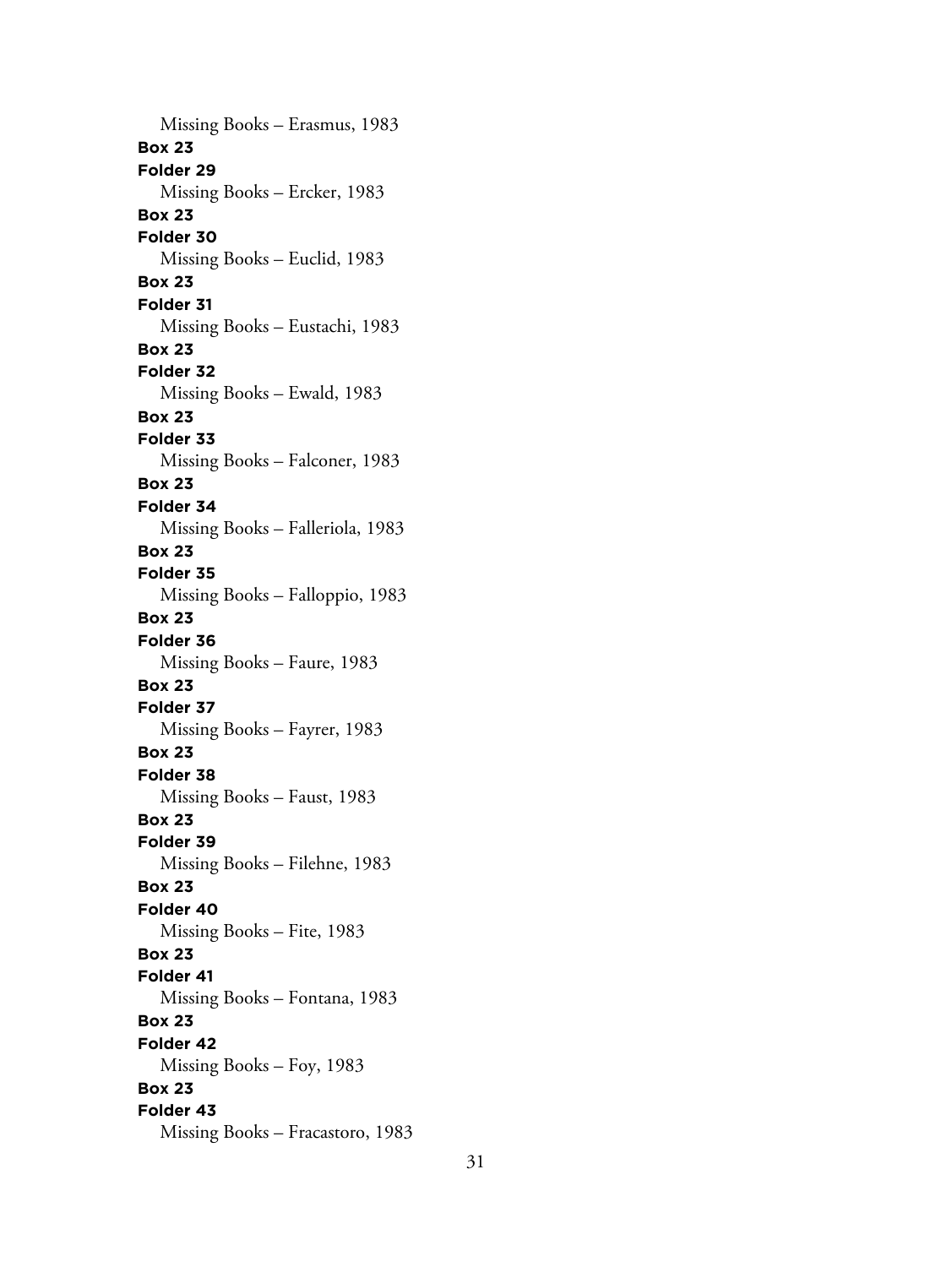**Box 23 Folder 44** Missing Books – Freind, 1983 **Box 23 Folder 45** Missing Books – Freud, 1983 **Box 23 Folder 46** Missing Books – Fuller, 1983 **Box 23 Folder 47** Missing Books – Gale, 1983 **Box 23 Folder 48** Missing Books – Galerie, 1983 **Box 23 Folder 49** Missing Books – Galenus, 1983 **Box 23 Folder 50** Missing Books – Galileo, 1983 **Box 23 Folder 51** Missing Books – Gallus, 1983 **Box 23 Folder 52** Missing Books – Galton, 1983 **Box 23 Folder 53** Missing Books – Gardiner, Edmund, 1983 **Box 23 Folder 54** Missing Books – Gardiner, John, 1983 **Box 23 Folder 55** Missing Books – Gauger, 1983 **Box 23 Folder 56** Missing Books – Gauss, 1983 **Box 23 Folder 57** Missing Books – Genger, 1983 **Box 23 Folder 58** Missing Books – Geoffrey Sainte Hilaire, 1983 **Box 24**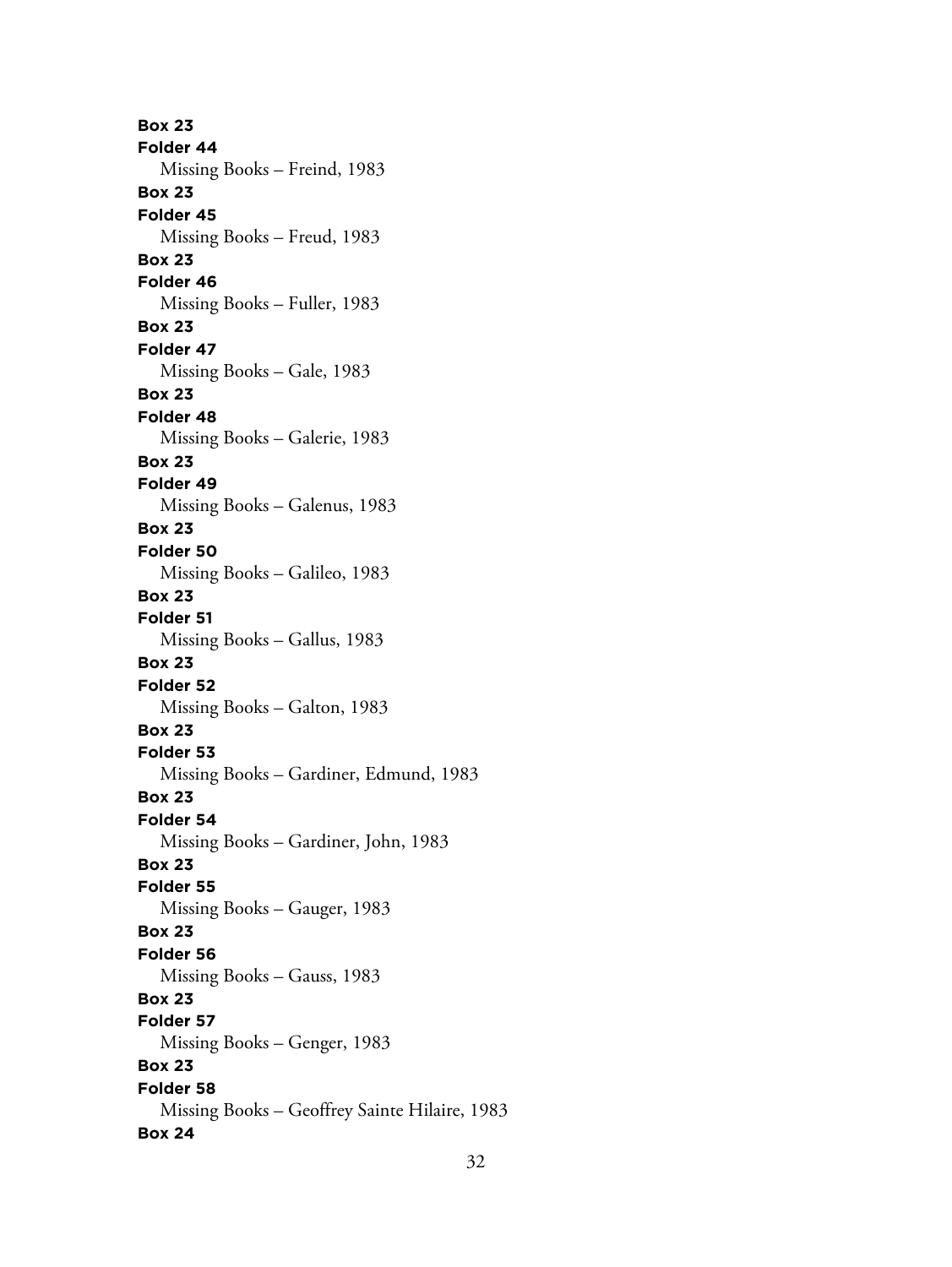**Folder 1** Missing Books – Geoffroy, 1983 **Box 24 Folder 2** Missing Books – Gibson, 1983 **Box 24 Folder 3** Missing Books – Gilbert, 1983 **Box 24 Folder 4** Missing Books – Glaureanus, 1983 **Box 24 Folder 5** Missing Books – Glauber, 1983 **Box 24 Folder 6** Missing Books – Goddard, 1983 **Box 24 Folder 7** Missing Books – Gourraigne, 1983 **Box 24 Folder 8** Missing Books – Gram, 1983 **Box 24 Folder 9** Missing Books – Granville, 1983 **Box 24 Folder 10** Missing Books – Greverus, 1983 **Box 24 Folder 11** Missing Books – Guillimeau, 1983 **Box 24 Folder 12** Missing Books – Gunsaulus, 1983 **Box 24 Folder 13** Missing Books – Guyot, 1983 **Box 24 Folder 14** Missing Books – Haklyur, 1983 **Box 24 Folder 15** Missing Books – Haller, 1983 **Box 24 Folder 16**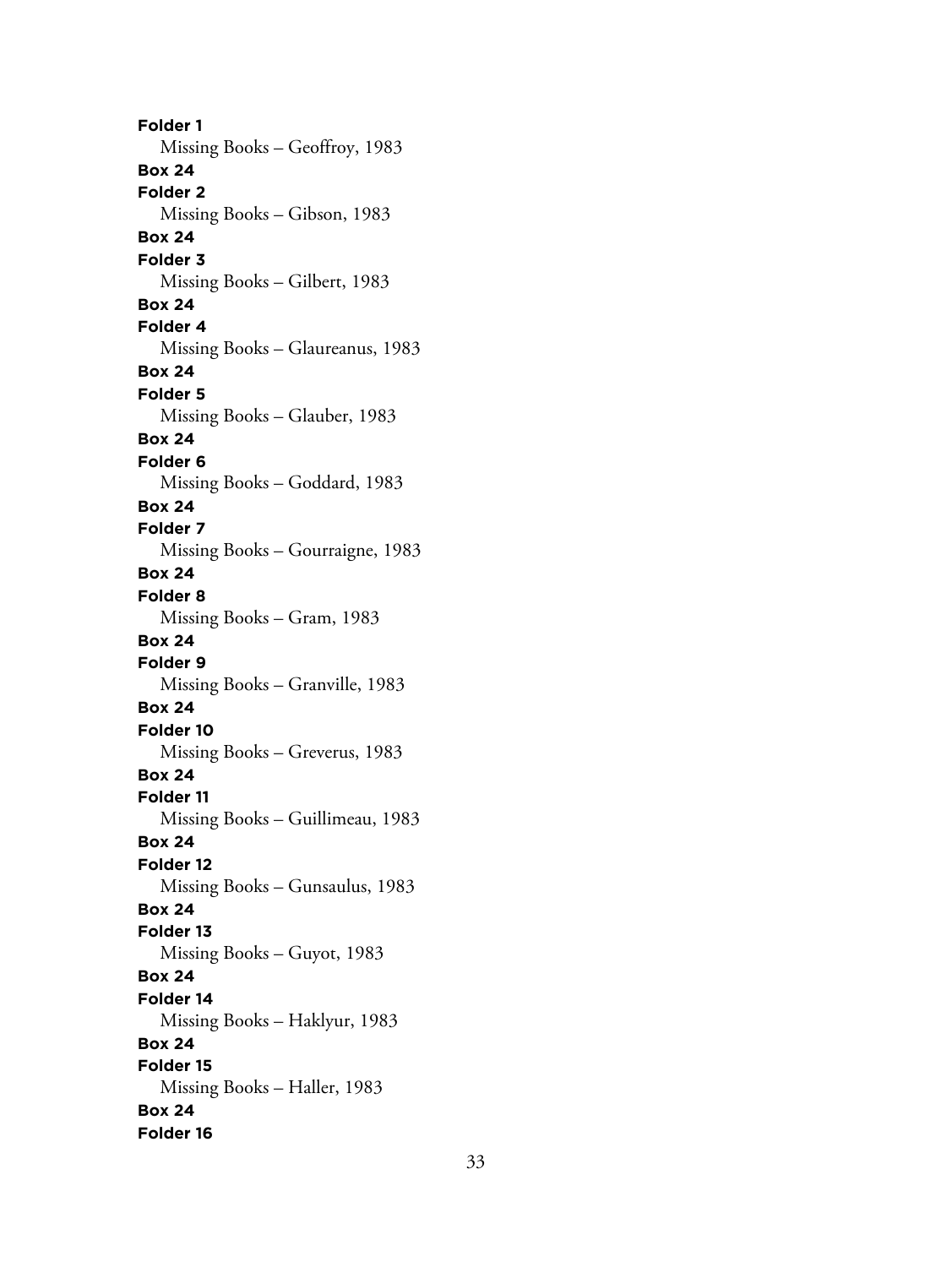Missing Books – Haly abbas, 1983 **Box 24 Folder 17** Missing Books – Hamilton, 1983 **Box 24 Folder 18** Missing Books – Hantzscel, 1983 **Box 24 Folder 19** Missing Books – Harris, 1983 **Box 24 Folder 20** Missing Books – Hartmann, 1983 **Box 24 Folder 21** Missing Books – Harvey, 1983 **Box 24 Folder 22** Missing Books – Heidelberg, 1983 **Box 24 Folder 23** Missing Books – Helmholtz, 1983 **Box 24 Folder 24** Missing Books – Hennin, 1983 **Box 24 Folder 25** Missing Books – Herlicius, 1983 **Box 24 Folder 26** Missing Books – Herschel, 1983 **Box 24 Folder 27** Missing Books – Hery, 1983 **Box 24 Folder 28** Missing Books – Hessus, 1983 **Box 24 Folder 29** Missing Books – Hevelius, 1983 **Box 24 Folder 30** Missing Books – Hewson, 1983 **Box 24 Folder 31** Missing Books – Hierocles, 1983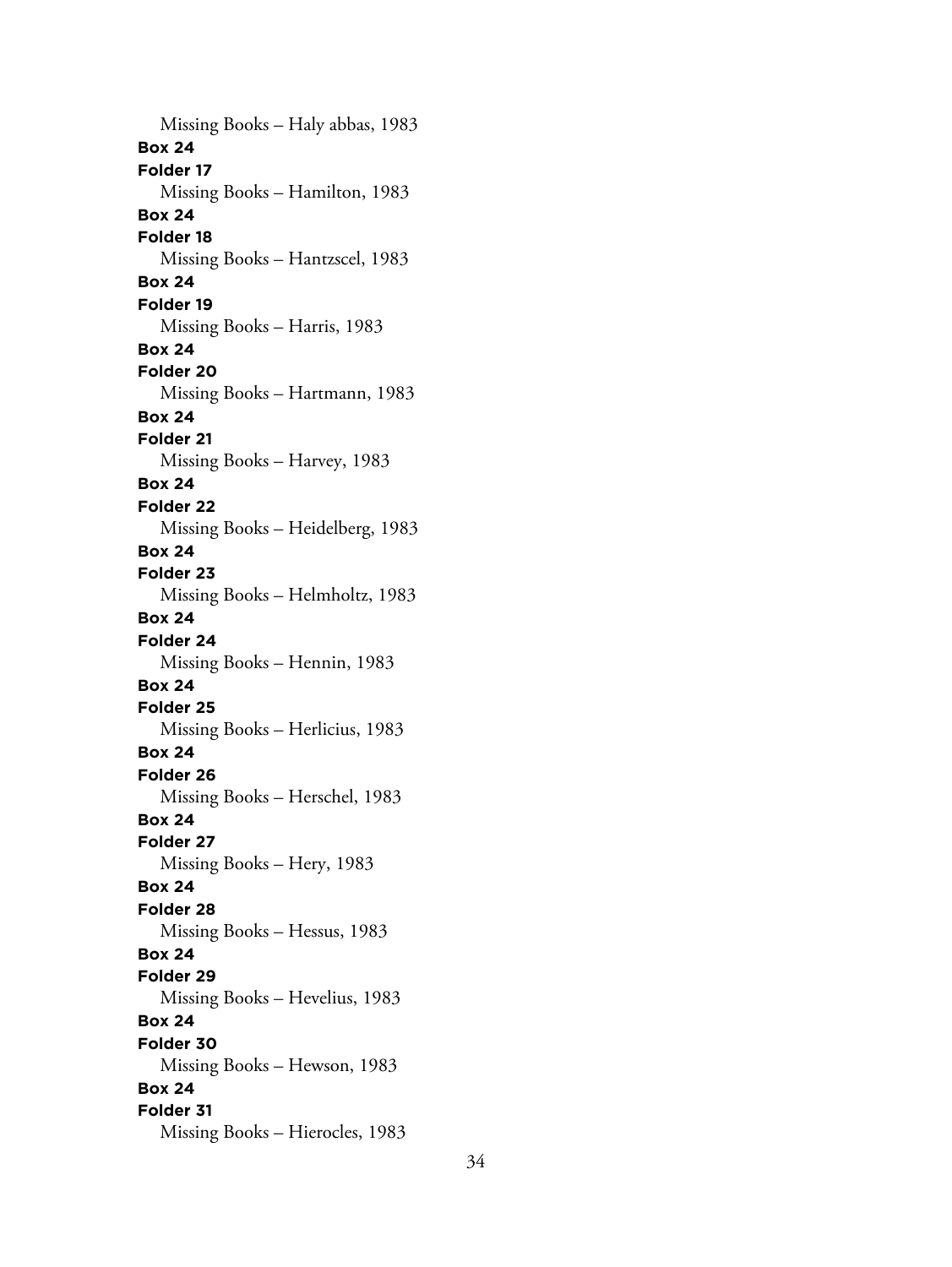**Box 24 Folder 32** Missing Books – Highmore, 1983 **Box 24 Folder 33** Missing Books – Hill, 1983 **Box 24 Folder 34** Missing Books – Hippocrates, 1983 **Box 24 Folder 35** Missing Books – Hirst, 1983 **Box 24 Folder 36** Missing Books – Hobbes, 1983 **Box 24 Folder 37** Missing Books – Hoffmann, 1983 **Box 24 Folder 38** Missing Books – Hogelande, 1983 **Box 24 Folder 39** Missing Books – Holmgren, 1983 **Box 24 Folder 40** Missing Books – Hoofnail, 1983 **Box 24 Folder 41** Missing Books – Hooke, 1983 **Box 24 Folder 42** Missing Books – Houbraken, 1983 **Box 24 Folder 43** Missing Books – Houllier, 1983 **Box 24 Folder 44** Missing Books – Howship, 1983 **Box 24 Folder 45** Missing Books – Hua, 1983 **Box 24 Folder 46** Missing Books – Huffaker, 1983 **Box 24**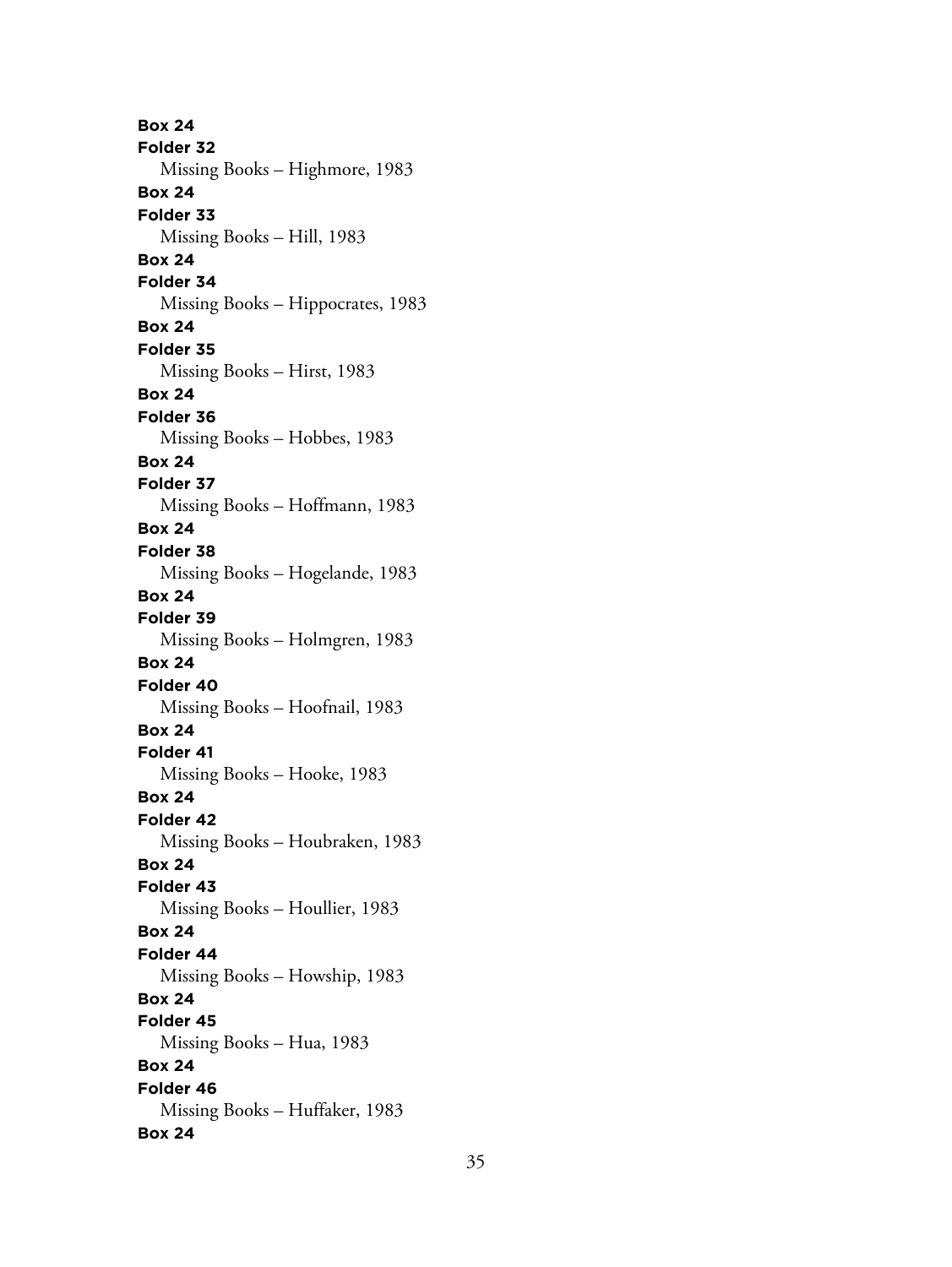**Folder 47** Missing Books – Huish, 1983 **Box 24 Folder 48** Missing Books – Huygens, 1983 **Box 24 Folder 49** Missing Books – Ingenhousz, 1983 **Box 24 Folder 50** Missing Books – International Medical Congress, 1983 **Box 24 Folder 51** Missing Books – Itard, 1983 **Box 25 Folder 1** Missing Books – Japanese Book of Flowers, 1983 **Box 25 Folder 2** Missing Books – Jeffries, 1983 **Box 25 Folder 3** Missing Books – Jena Universitat, 1983 **Box 25 Folder 4** Missing Books – Jennings, 1983 **Box 25 Folder 5** Missing Books – Jewell, 1983 **Box 25 Folder 6** Missing Books – Joachim, 1983 **Box 25 Folder 7** Missing Books – Jocher, 1983 **Box 25 Folder 8** Missing Books – Journal der Pracktischen, 1983 **Box 25 Folder 9** Missing Books – Jovius, 1983 **Box 25 Folder 10** Missing Books – Jurgensen, 1983 **Box 25 Folder 11**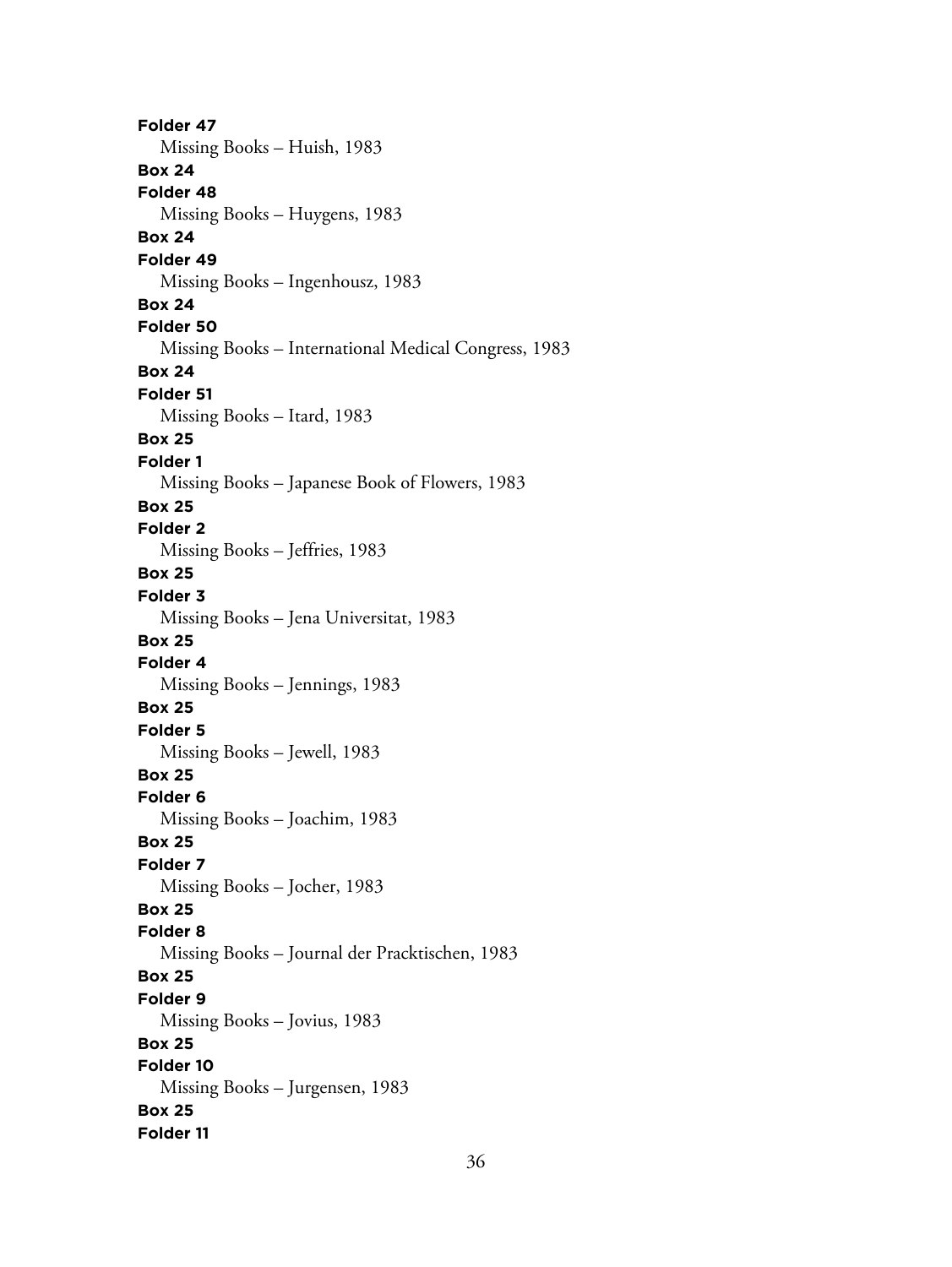Missing Books – Kepler, 1983 **Box 25 Folder 12** Missing Books – Kerr, 1983 **Box 25 Folder 13** Missing Books – Ketelaer, 1983 **Box 25 Folder 14** Missing Books – Khunrath, 1983 **Box 25 Folder 15** Missing Books – Killian, 1983 **Box 25 Folder 16** Missing Books – Kircher, 1983 **Box 25 Folder 17** Missing Books – Kirkpatrick, 1983 **Box 25 Folder 18** Missing Books – Konig, 1983 **Box 25 Folder 19** Missing Books – Kratzenstein, 1983 **Box 25 Folder 20** Missing Books – Kunmo Zui, 1983 **Box 25 Folder 21** Missing Books – Labberton, 1983 **Box 25 Folder 22** Missing Books – Laborie, 1983 **Box 25 Folder 23** Missing Books – Lacepiera, 1983 **Box 25 Folder 24** Missing Books – La Condamine, 1983 **Box 25 Folder 25** Missing Books – Ladimal, 1983 **Box 25 Folder 26** Missing Books – Laennec, 1983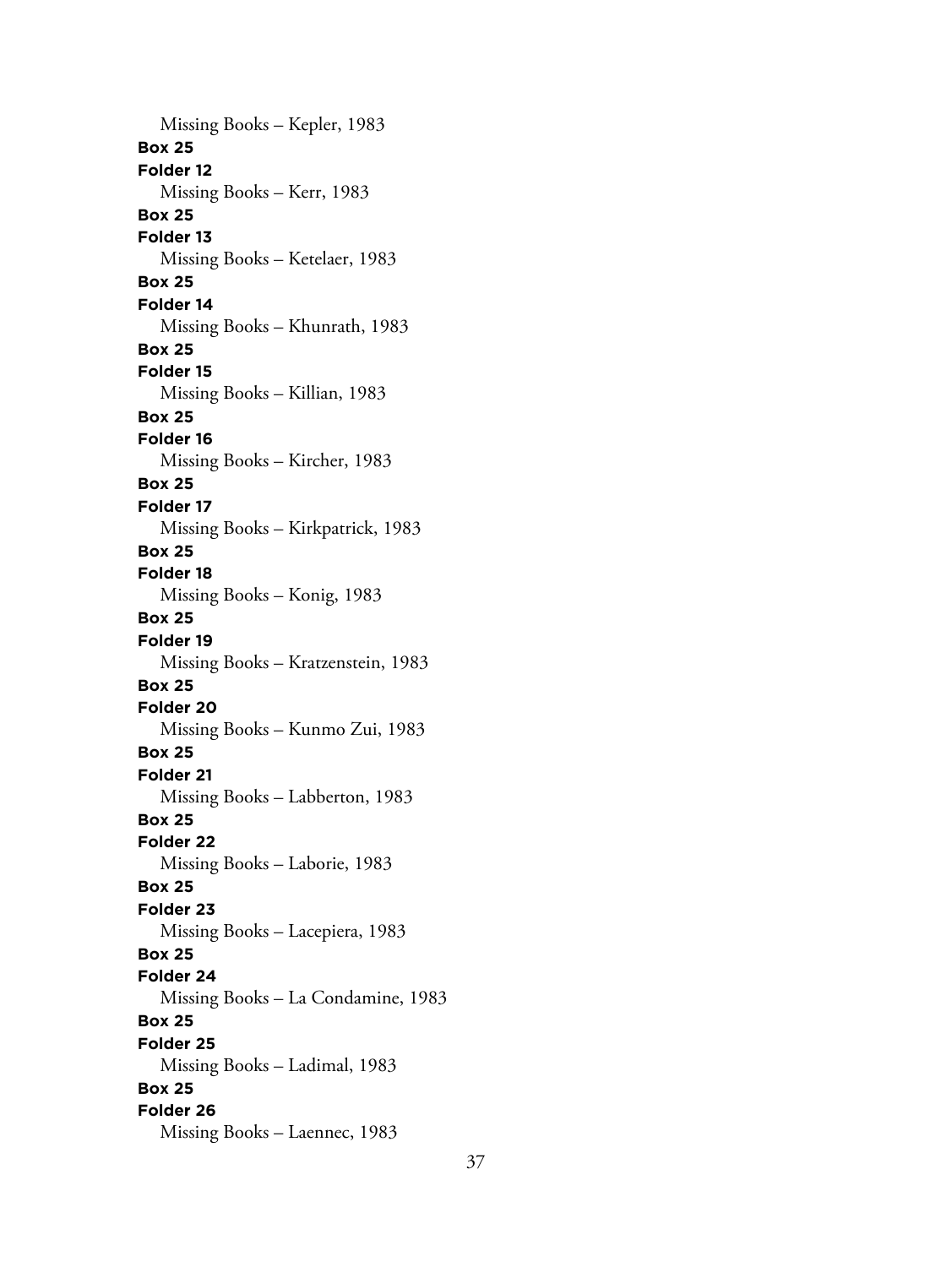**Box 25 Folder 27** Missing Books – Lamarck, 1983 **Box 25 Folder 28** Missing Books – Laperouse, 1983 **Box 25 Folder 29** Missing Books – Laurentius, 1983 **Box 25 Folder 30** Missing Books – Ledermuller, 1983 **Box 25 Folder 31** Missing Books – Le Gallois, 1983 **Box 25 Folder 32** Missing Books – Leyden, 1983 **Box 25 Folder 33** Missing Books – Lancilotti, 1983 **Box 25 Folder 34** Missing Books – Landois, 1983 **Box 25 Folder 35** Missing Books – La Varenne, 1983 **Box 25 Folder 36** Missing Books – Leonardo, 1983 **Box 25 Folder 37** Missing Books – L'Hopital, 1983 **Box 25 Folder 38** Missing Books – Liber de Morbo, 1983 **Box 25 Folder 39** Missing Books – Liebig, 1983 **Box 25 Folder 40** Missing Books – Lincke, 1983 **Box 25 Folder 41** Missing Books – Linden, 1983 **Box 25**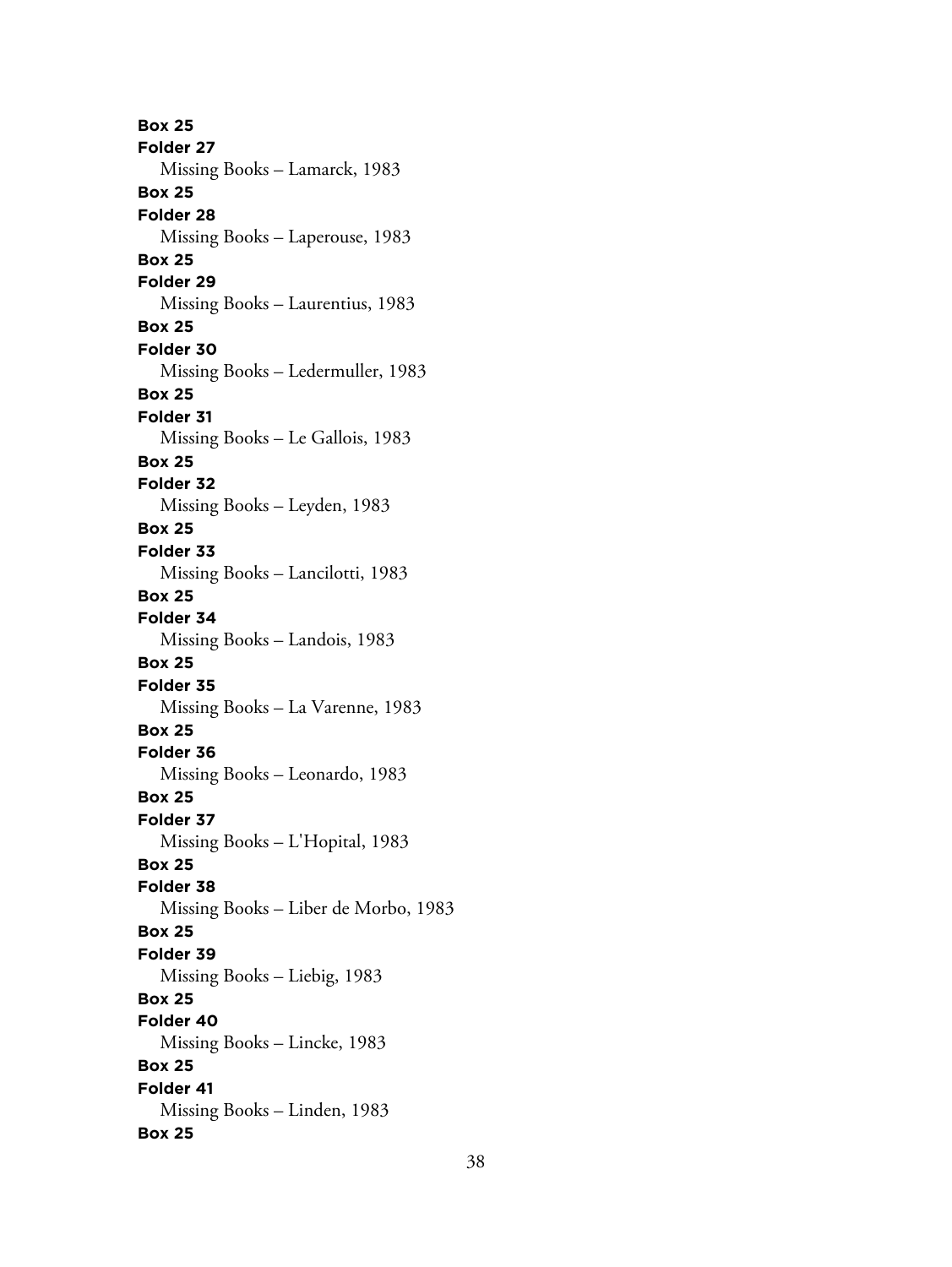**Folder 42** Missing Books – Locke, 1983 **Box 25 Folder 43** Missing Books – Loew von Erlsfeld, 1983 **Box 25 Folder 44** Missing Books – Lommen, 1983 **Box 25 Folder 45** Missing Books – London, 1983 **Box 25 Folder 46** Missing Books – Longfellow, 1983 **Box 25 Folder 47** Missing Books – Lonigo, 1983 **Box 25 Folder 48** Missing Books – Ludwig, 1983 **Box 25 Folder 49** Missing Books – Lull, 1983 **Box 25 Folder 50** Missing Books – Lune, 1983 **Box 25 Folder 51** Missing Books – MacMichael, 1983 **Box 25 Folder 52** Missing Books – Maisonneuve, 1983 **Box 25 Folder 53** Missing Books – Malpighi, 1983 **Box 25 Folder 54** Missing Books – Manarlo, 1983 **Box 25 Folder 55** Missing Books – Manget, 1983 **Box 25 Folder 56** Missing Books – Markham, 1983 **Box 25 Folder 57**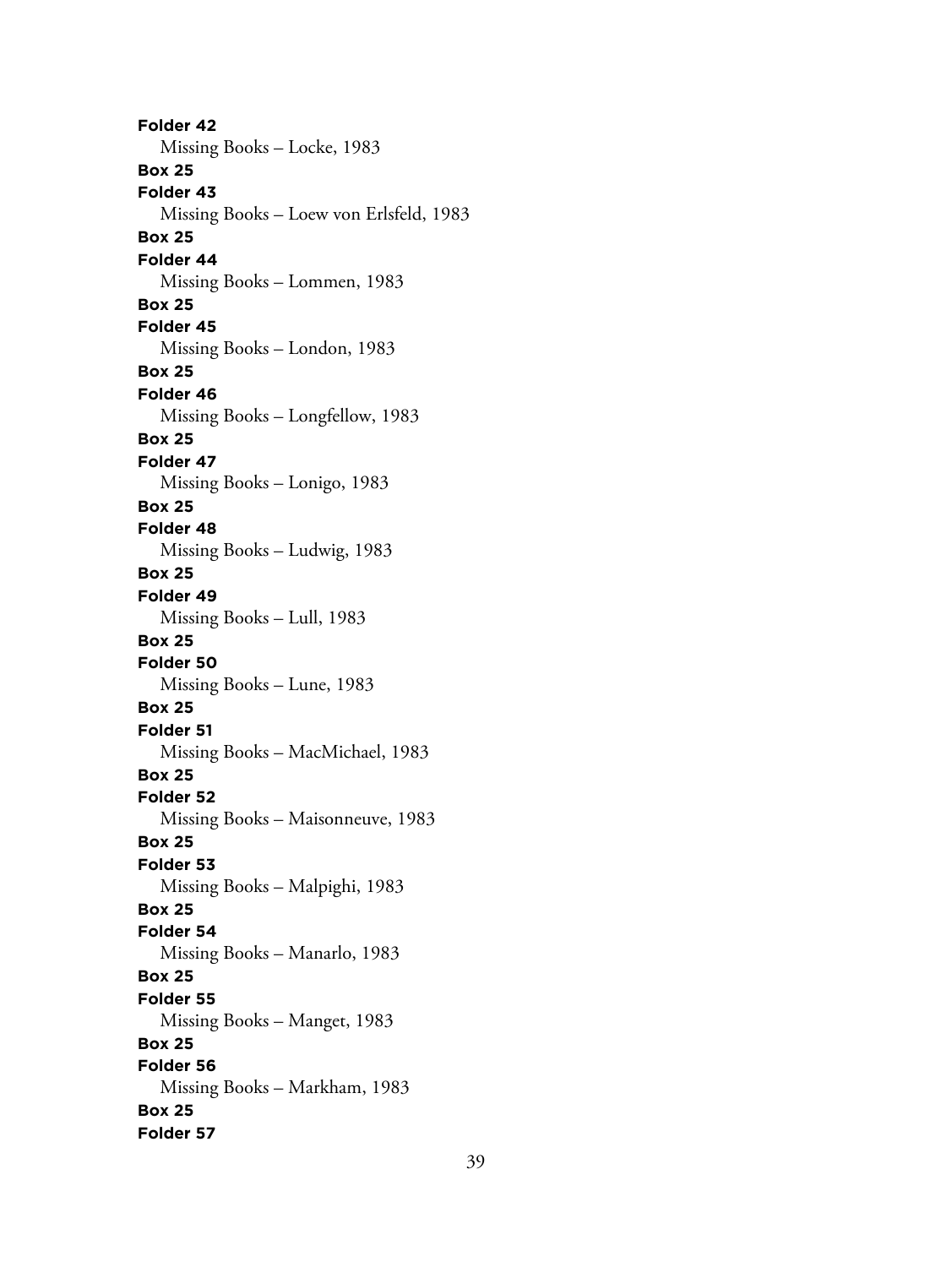Missing Books – Marsigli, 1983 **Box 25 Folder 58** Missing Books – Martin, 1983 **Box 25 Folder 59** Missing Books – Martini, 1983 **Box 25 Folder 60** Missing Books – Mascagni, 1983 **Box 25 Folder 61** Missing Books – Math Manual, 1983 **Box 25 Folder 62** Missing Books – Meares, 1983 **Box 25 Folder 63** Missing Books – Medical Prescriptions, 1983 **Box 25 Folder 64** Missing Books – Medical Times, 1983 **Box 25 Folder 65** Missing Books – Meissner, 1983 **Box 25 Folder 66** Missing Books – Mela, 1983 **Box 25 Folder 67** Missing Books – Meletius, 1983 **Box 25 Folder 68** Missing Books – Mellish, 1983 **Box 26 Folder 1** Missing Books – Memphis, 1983 **Box 26 Folder 2** Missing Books – Mercati, 1983 **Box 26 Folder 3** Missing Books – Mercuriale, 1983 **Box 26 Folder 4** Missing Books – Meyer, 1983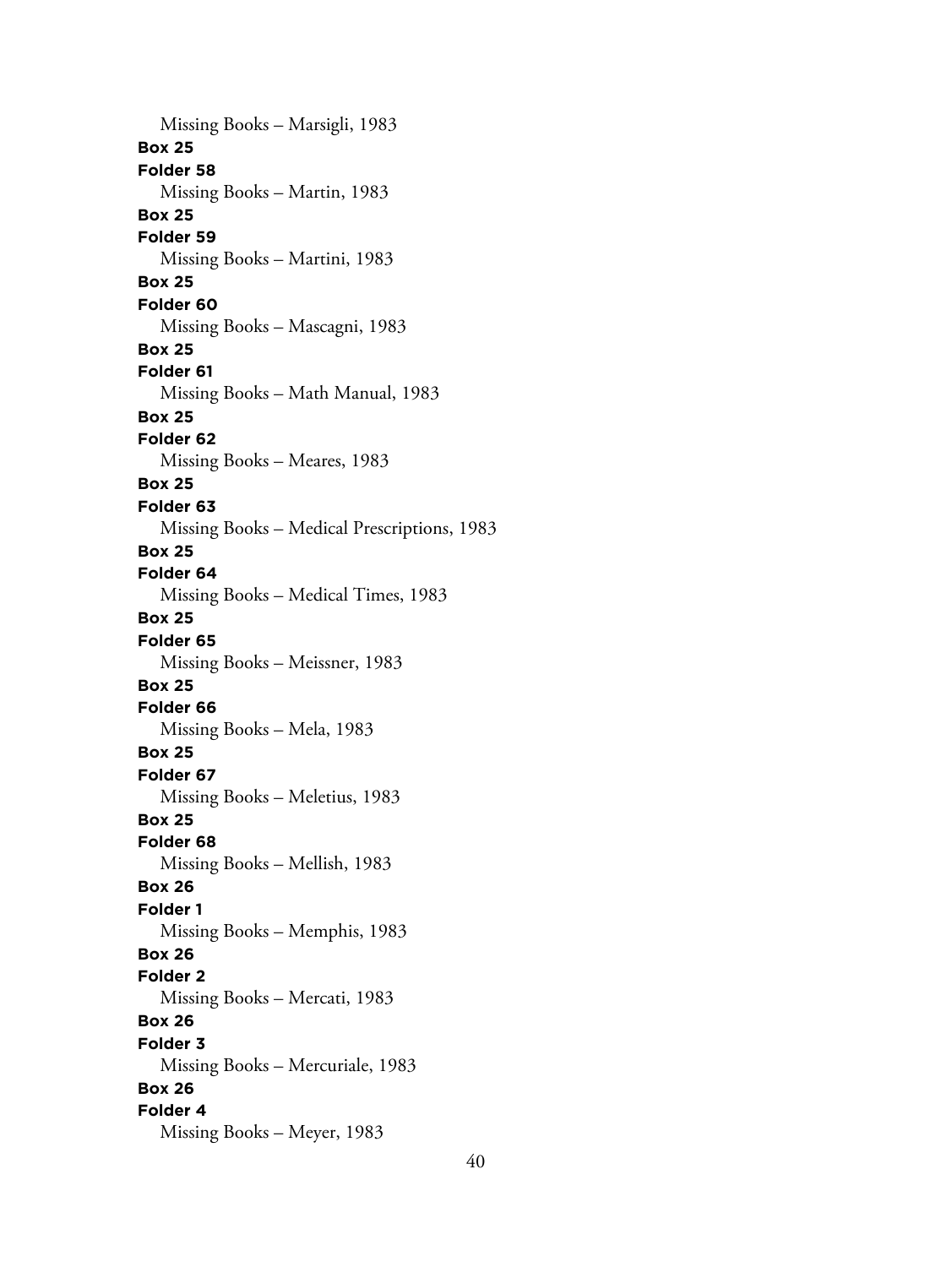**Box 26 Folder 5** Missing Books – Mitani, 1983 **Box 26 Folder 6** Missing Books – Morgagni, 1983 **Box 26 Folder 7** Missing Books – Moderne, 1983 **Box 26 Folder 8** Missing Books – Monro, 1983 **Box 26 Folder 9** Missing Books – Monte, 1983 **Box 26 Folder 10** Missing Books – Moorland, Joseph, 1983 **Box 26 Folder 11** Missing Books – Moorland, Samuel, 1983 **Box 26 Folder 12** Missing Books – Morton, 1983 **Box 26 Folder 13** Missing Books – Mowrer, 1983 **Box 26 Folder 14** Missing Books – Mulgrave, 1983 **Box 26 Folder 15** Missing Books – Muller, 1983 **Box 26 Folder 16** Missing Books – Mueller, 1983 **Box 26 Folder 17** Missing Books – Myritius, 1983 **Box 26 Folder 18** Missing Books – Napier, 1983 **Box 26 Folder 19** Missing Books – Nave, 1983 **Box 26**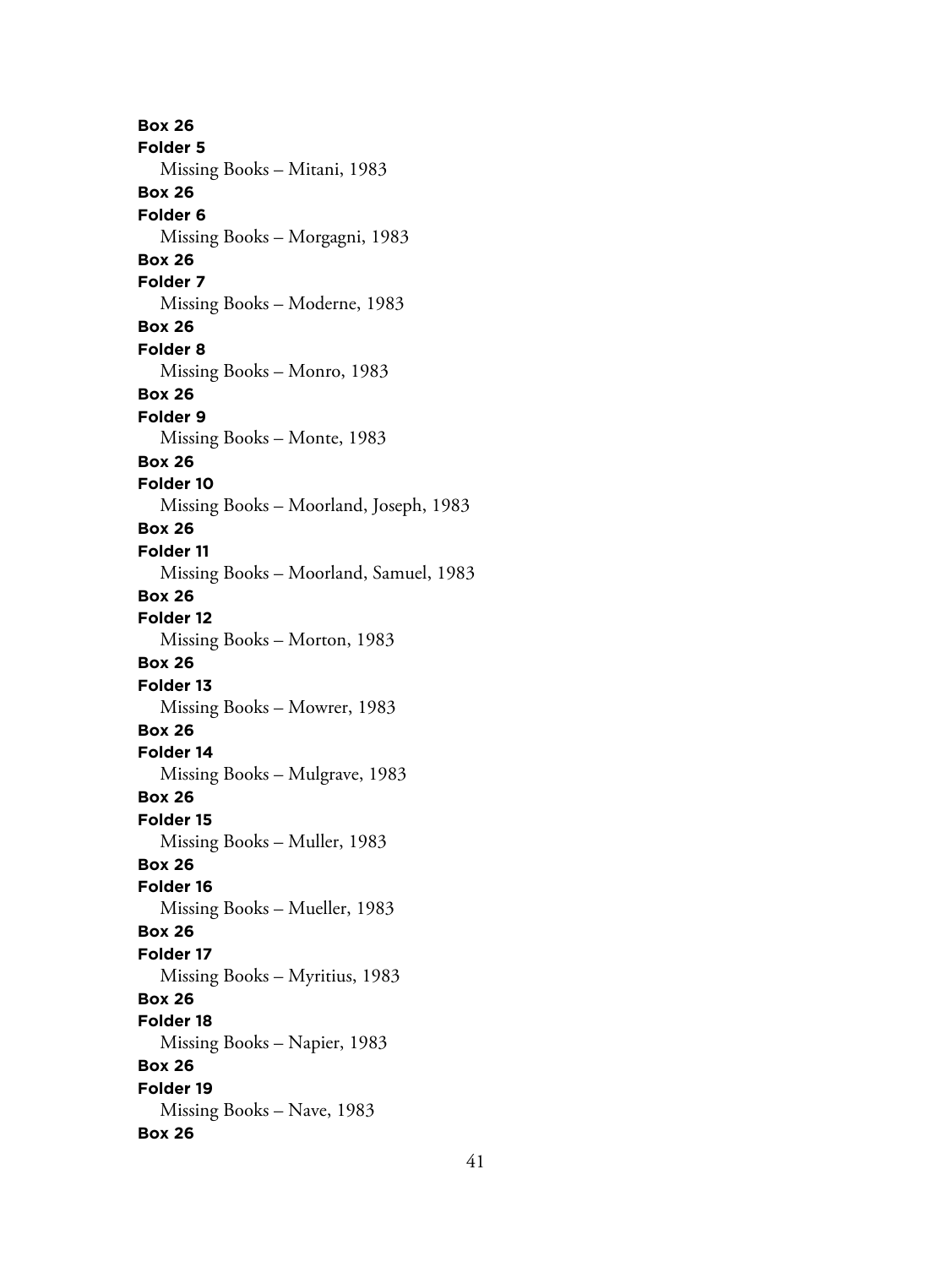**Folder 20** Missing Books – Neale, 1983 **Box 26 Folder 21** Missing Books – Nelson, 1983 **Box 26 Folder 22** Missing Books – Newton, 1983 **Box 26 Folder 23** Missing Books – Nicolaus de Cusa, 1983 **Box 26 Folder 24** Missing Books – Nordlinger, 1983 **Box 26 Folder 25** Missing Books – Observations, 1983 **Box 26 Folder 26** Missing Books – Olivieri, 1983 **Box 26 Folder 27** Missing Books – Oribasius, 1983 **Box 26 Folder 28** Missing Books – Oursel, 1983 **Box 26 Folder 29** Missing Books – Papa, 1983 **Box 26 Folder 30** Missing Books – Papin, 1983 **Box 26 Folder 31** Missing Books – Institut de France, 1983 **Box 26 Folder 32** Missing Books – Pasteur, 1983 **Box 26 Folder 33** Missing Books – Pecham, 1983 **Box 26 Folder 34** Missing Books – Peubarch, 1983 **Box 26 Folder 35**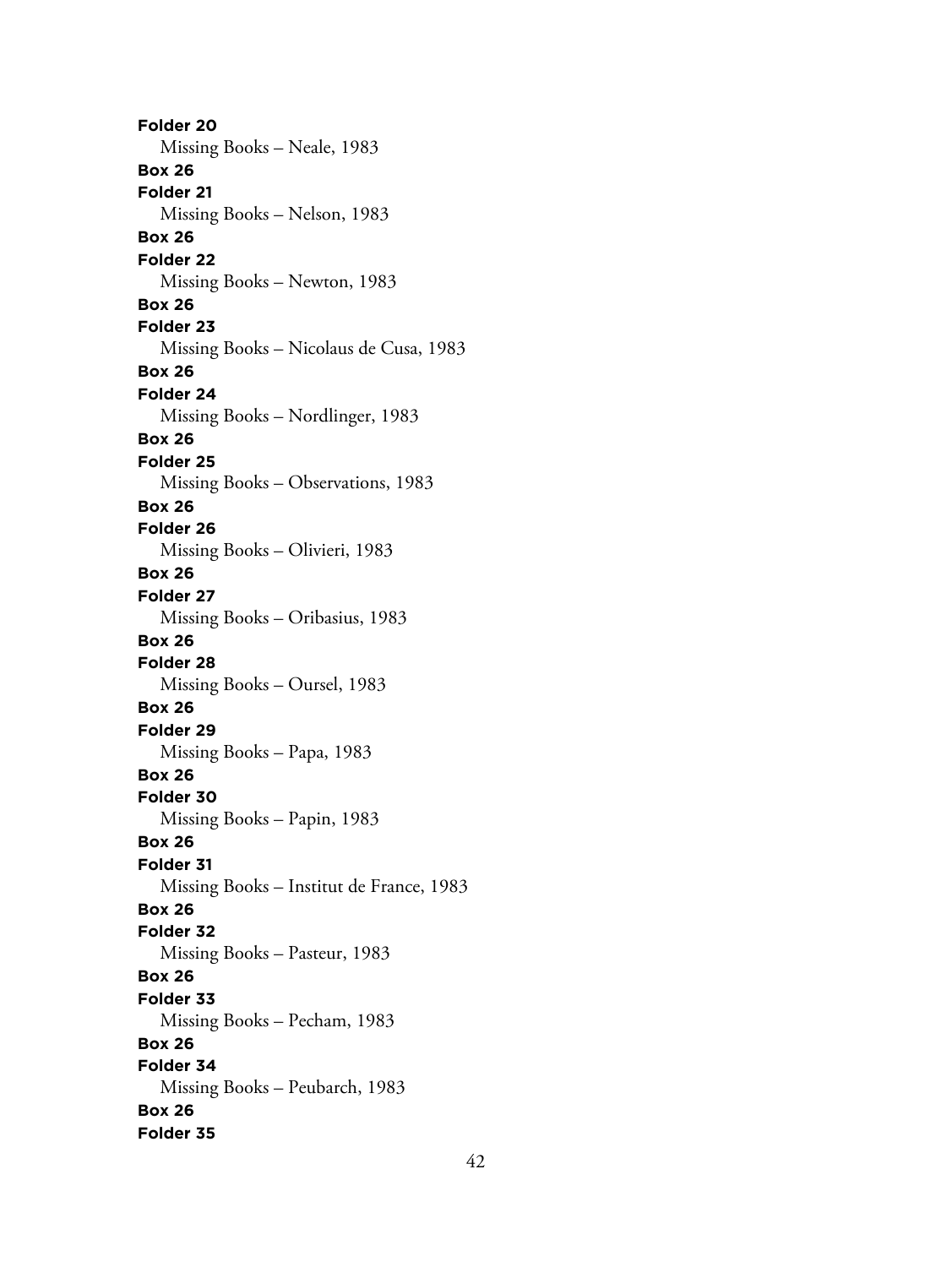Missing Books – Pineau, 1983 **Box 26 Folder 36** Missing Books – Pius II, 1983 **Box 26 Folder 37** Missing Books – Plat, 1983 **Box 26 Folder 38** Missing Books – Plato, 1983 **Box 26 Folder 39** Missing Books – Platina, 1983 **Box 26 Folder 40** Missing Books – Plemp, 1983 **Box 26 Folder 41** Missing Books – Pohl, 1983 **Box 26 Folder 42** Missing Books – Pointer, 1983 **Box 26 Folder 43** Missing Books – Pomodoro, 1983 **Box 26 Folder 44** Missing Books – Poracacchi, 1983 **Box 26 Folder 45** Missing Books – Porta, 1983 **Box 26 Folder 46** Missing Books – Portal, 1983 **Box 26 Folder 47** Missing Books – Pontoppidan, 1983 **Box 26 Folder 48** Missing Books – Proclus, 1983 **Box 26 Folder 49** Missing Books – Ptolemy, 1983 **Box 26 Folder 50** Missing Books – Pye, 1983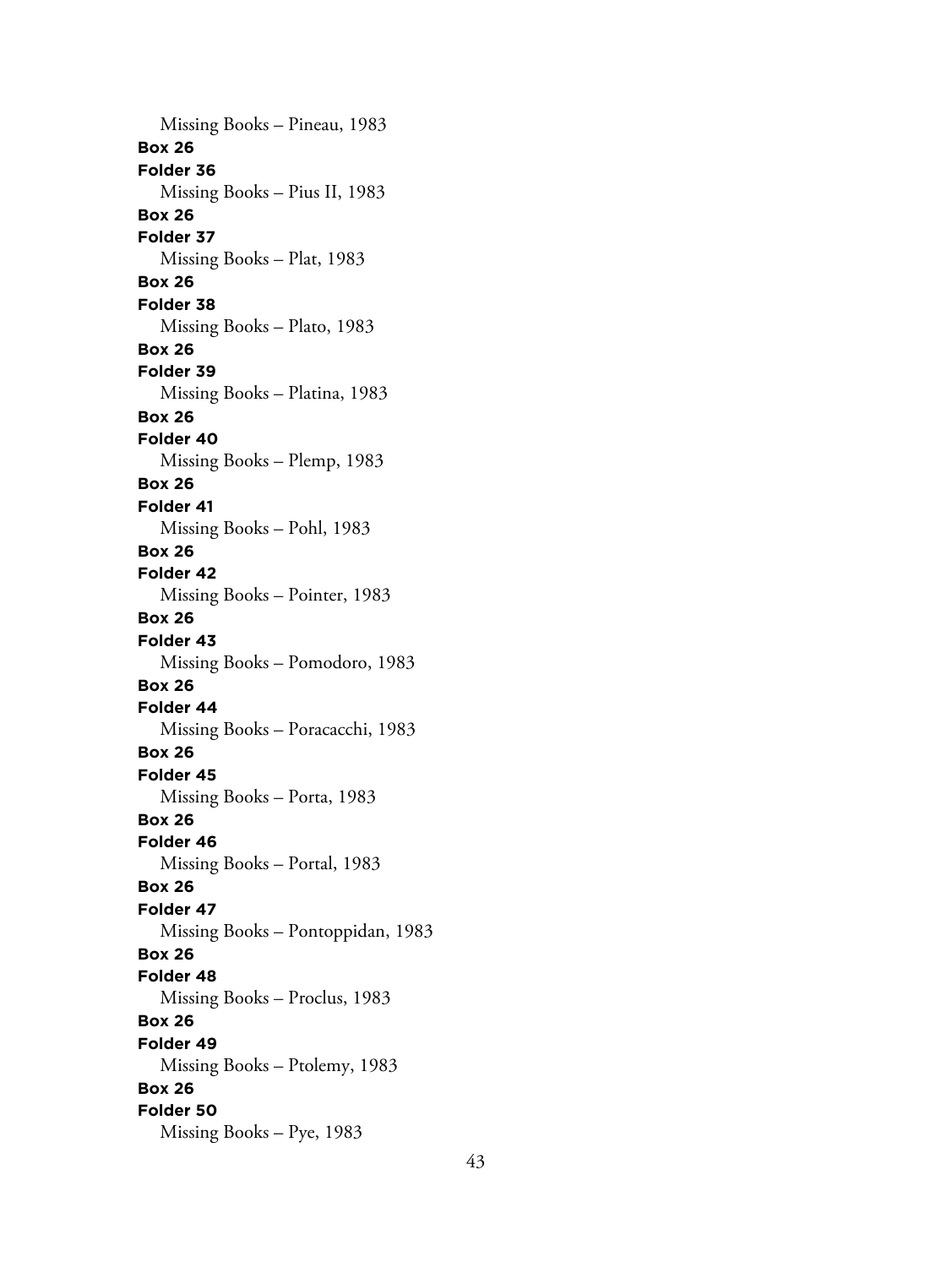**Box 26 Folder 51** Missing Books – Pylander, 1983 **Box 26 Folder 52** Missing Books – Raleigh, 1983 **Box 26 Folder 53** Missing Books – Ramazzini, 1983 **Box 26 Folder 54** Missing Books – Ramelli, 1983 **Box 26 Folder 55** Missing Books – Redi, 1983 **Box 26 Folder 56** Missing Books – Reynolds, 1983 **Box 26 Folder 57** Missing Books – Ricettario, 1983 **Box 26 Folder 58** Missing Books – Roch, 1983 **Box 26 Folder 59** Missing Books – Romoli, 1983 **Box 26 Folder 60** Missing Books – Rosslin, 1983 **Box 26 Folder 61** Missing Books – Ruscelli, 1983 **Box 26 Folder 62** Missing Books – Rush, 1983 **Box 26 Folder 63** Missing Books – Ruskin, 1983 **Box 26 Folder 64** Missing Books – Ruysch, 1983 **Box 26 Folder 65** Missing Books – Ryff, 1983 **Box 27**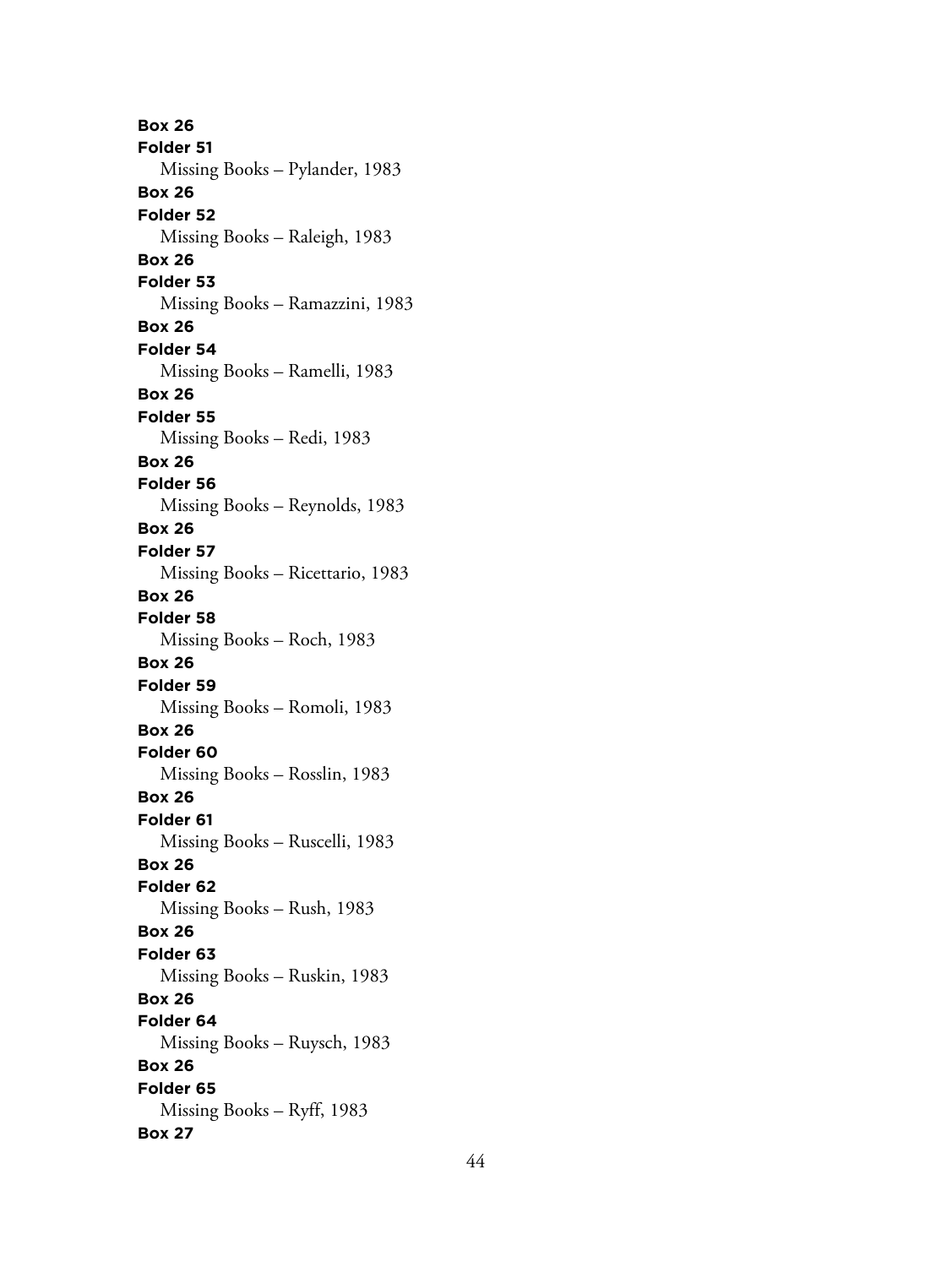**Folder 1** Missing Books – Sacro bosco, 1983 **Box 27 Folder 2** Missing Books – Saint Julien, 1983 **Box 27 Folder 3** Missing Books – Sang, 1983 **Box 27 Folder 4** Missing Books – Santorio, 1983 **Box 27 Folder 5** Missing Books – Sappey, 1983 **Box 27 Folder 6** Missing Books – Scappi, 1983 **Box 27 Folder 7** Missing Books – Scarpa, 1983 **Box 27 Folder 8** Missing Books – Scheiner, 1983 **Box 27 Folder 9** Missing Books – Schellig, 1983 **Box 27 Folder 10** Missing Books – Schramm, 1983 **Box 27 Folder 11** Missing Books – Schroter, 1983 **Box 27 Folder 12** Missing Books – Schutte, 1983 **Box 27 Folder 13** Missing Books – Scott, 1983 **Box 27 Folder 14** Missing Books – Scriptores de Rustica, 1983 **Box 27 Folder 15** Missing Books – Senn, 1983 **Box 27 Folder 16**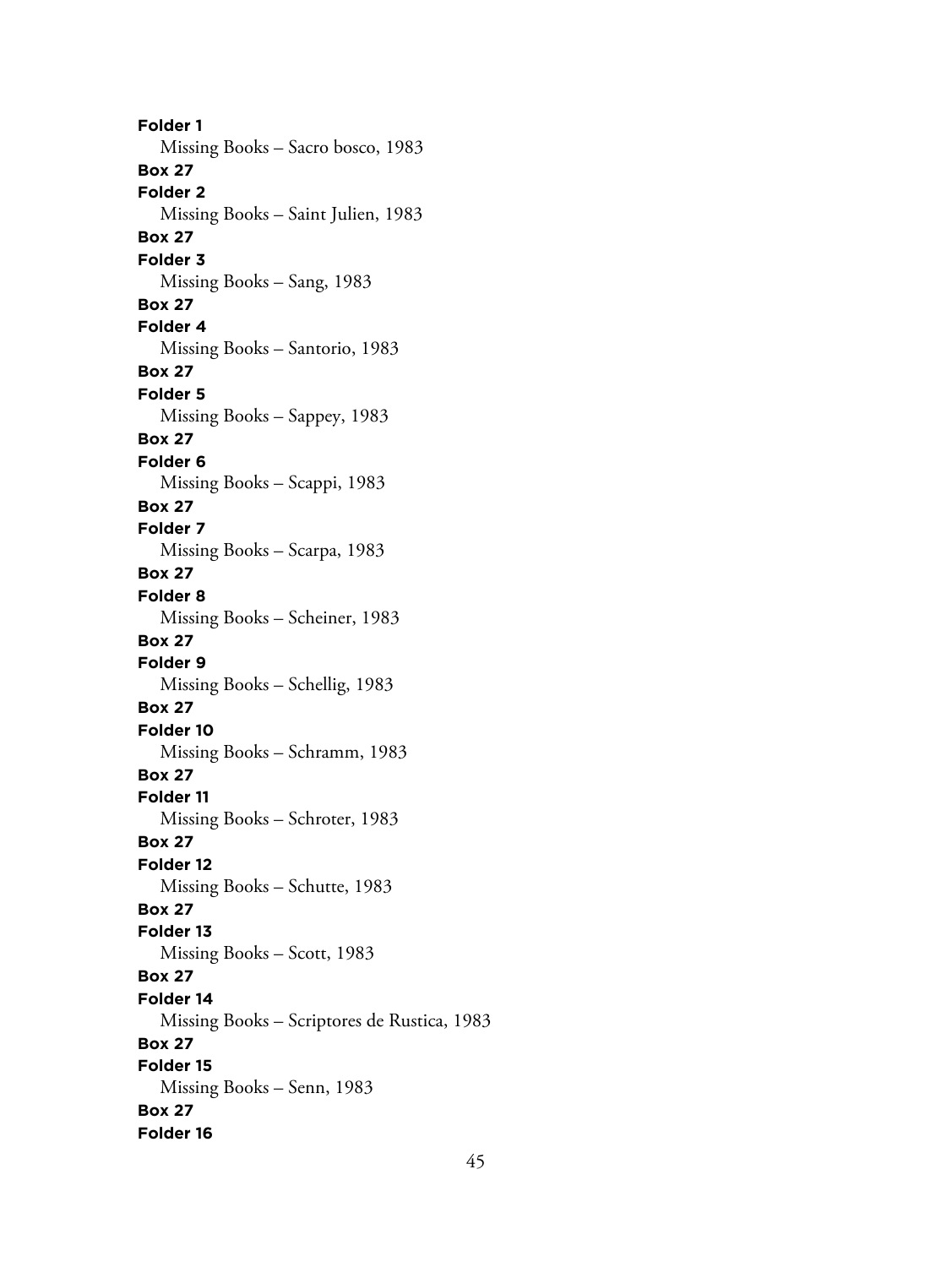Missing Books – Servetus, 1983 **Box 27 Folder 17** Missing Books – Shujin, 1983 **Box 27 Folder 18** Missing Books – Siebold, 1983 **Box 27 Folder 19** Missing Books – Simpson, 1983 **Box 27 Folder 20** Missing Books – Sinhalese, 1983 **Box 27 Folder 21** Missing Books – Sloane, 1983 **Box 27 Folder 22** Missing Books – Societas Academiae Scientiarum, 1983 **Box 27 Folder 23** Missing Books – Spachius, 1983 **Box 27 Folder 24** Missing Books – Spallanzani, 1983 **Box 27 Folder 25** Missing Books – Sprogel, 1983 **Box 27 Folder 26** Missing Books – Stahl, 1983 **Box 27 Folder 27** Missing Books – Starkey, 1983 **Box 27 Folder 28** Missing Books – Steensen, 1983 **Box 27 Folder 29** Missing Books – Stevens, 1983 **Box 27 Folder 30** Missing Books – Stoll, 1983 **Box 27 Folder 31** Missing Books – Stridbeck, 1983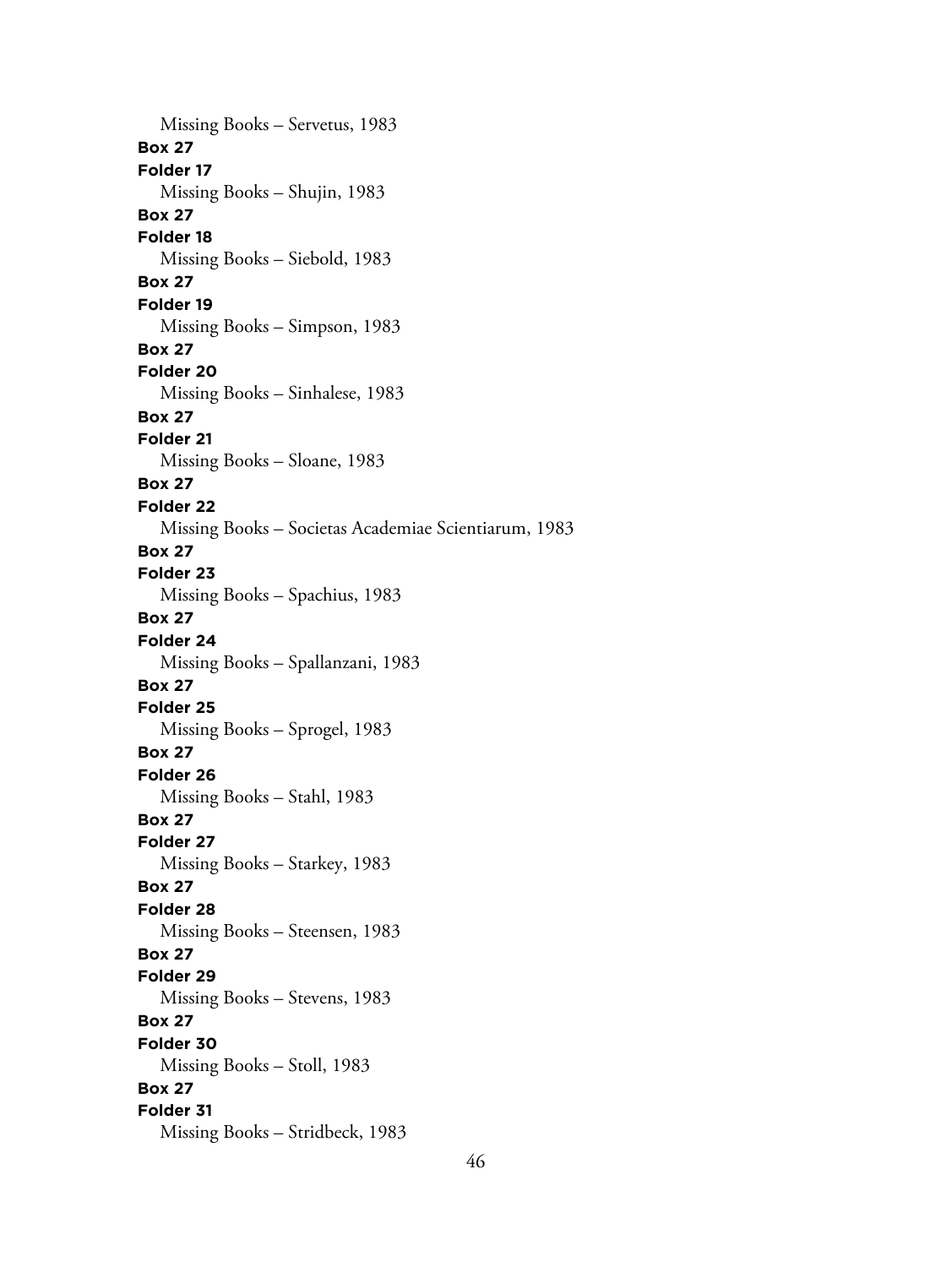**Box 27 Folder 32** Missing Books – Summerside, 1983 **Box 27 Folder 33** Missing Books – Tagalaut, 1983 **Box 27 Folder 34** Missing Books – Thurneisser, 1983 **Box 27 Folder 35** Missing Books – Tib I Yoosuf, 1983 **Box 27 Folder 36** Missing Books – Tissot, 1983 **Box 27 Folder 37** Missing Books – Torrella, 1983 **Box 27 Folder 38** Missing Books – Triller, 1983 **Box 27 Folder 39** Missing Books – Trnka, 1983 **Box 27 Folder 40** Missing Books – True way, 1983 **Box 27 Folder 41** Missing Books – Turner, 1983 **Box 27 Folder 42** Missing Books – Ubaldi, 1983 **Box 27 Folder 43** Missing Books – Valleriola, 1983 **Box 27 Folder 44** Missing Books – Valles, 1983 **Box 27 Folder 45** Missing Books – Valverde, 1983 **Box 27 Folder 46** Missing Books – Varignon, 1983 **Box 27**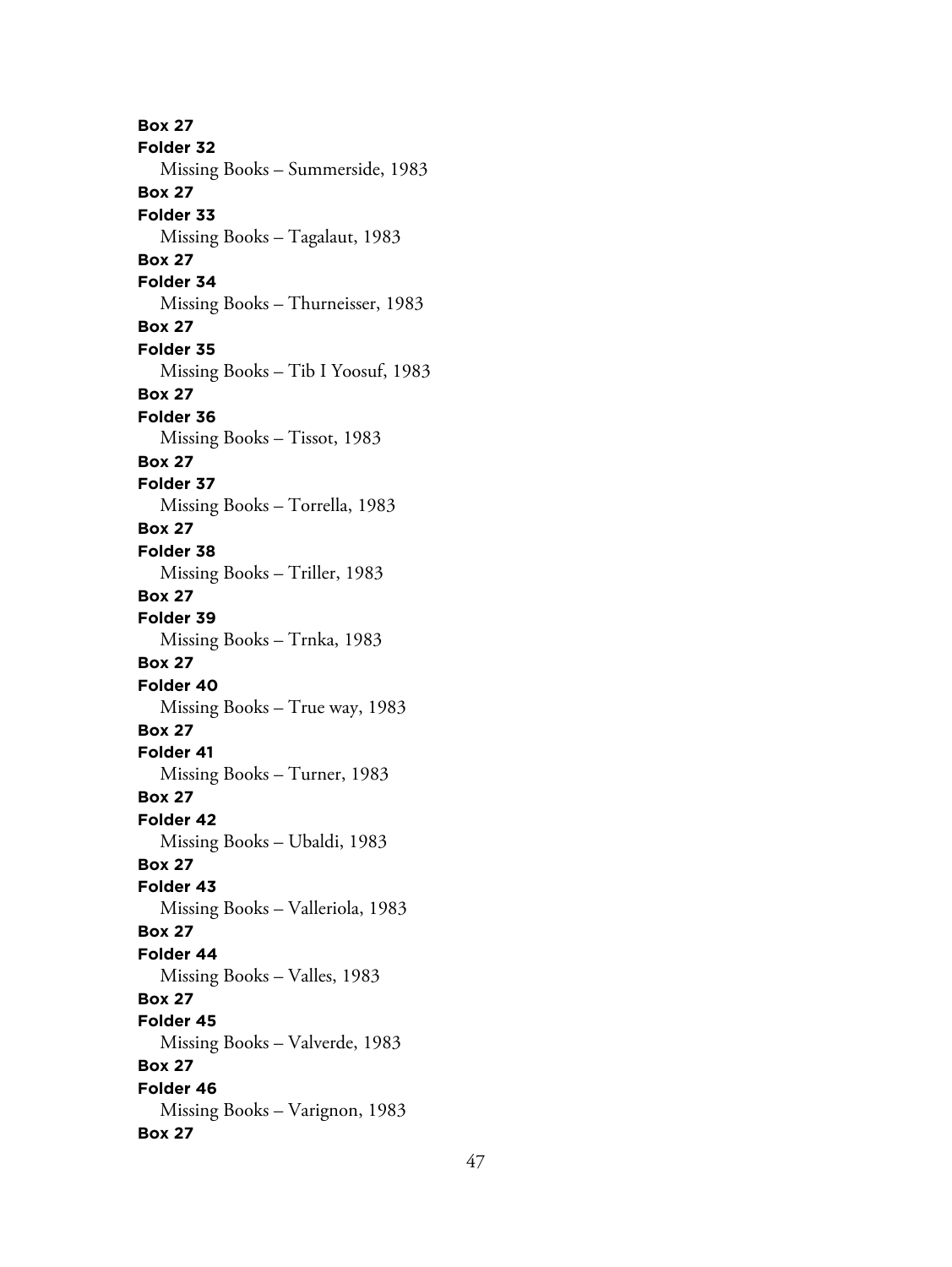**Folder 47** Missing Books – Verheiden, 1983 **Box 27 Folder 48** Missing Books – Vesalius, 1983 **Box 27 Folder 49** Missing Books – Victoricus, 1983 **Box 27 Folder 50** Missing Books – Victoriis, 1983 **Box 27 Folder 51** Missing Books – Villanova, 1983 **Box 27 Folder 52** Missing Books – Virchow, 1983 **Box 27 Folder 53** Missing Books – Walker, 1983 **Box 27 Folder 54** Missing Books – Wall, 1983 **Box 27 Folder 55** Missing Books – Walther, 1983 **Box 27 Folder 56** Missing Books – Warder, 1983 **Box 27 Folder 57** Missing Books – Waters, 1983 **Box 27 Folder 58** Missing Books – Watkins, 1983 **Box 27 Folder 59** Missing Books – Way to Health, 1983 **Box 27 Folder 60** Missing Books – Weidemann, 1983 **Box 27 Folder 61** Missing Books – West, 1983 **Box 27 Folder 62**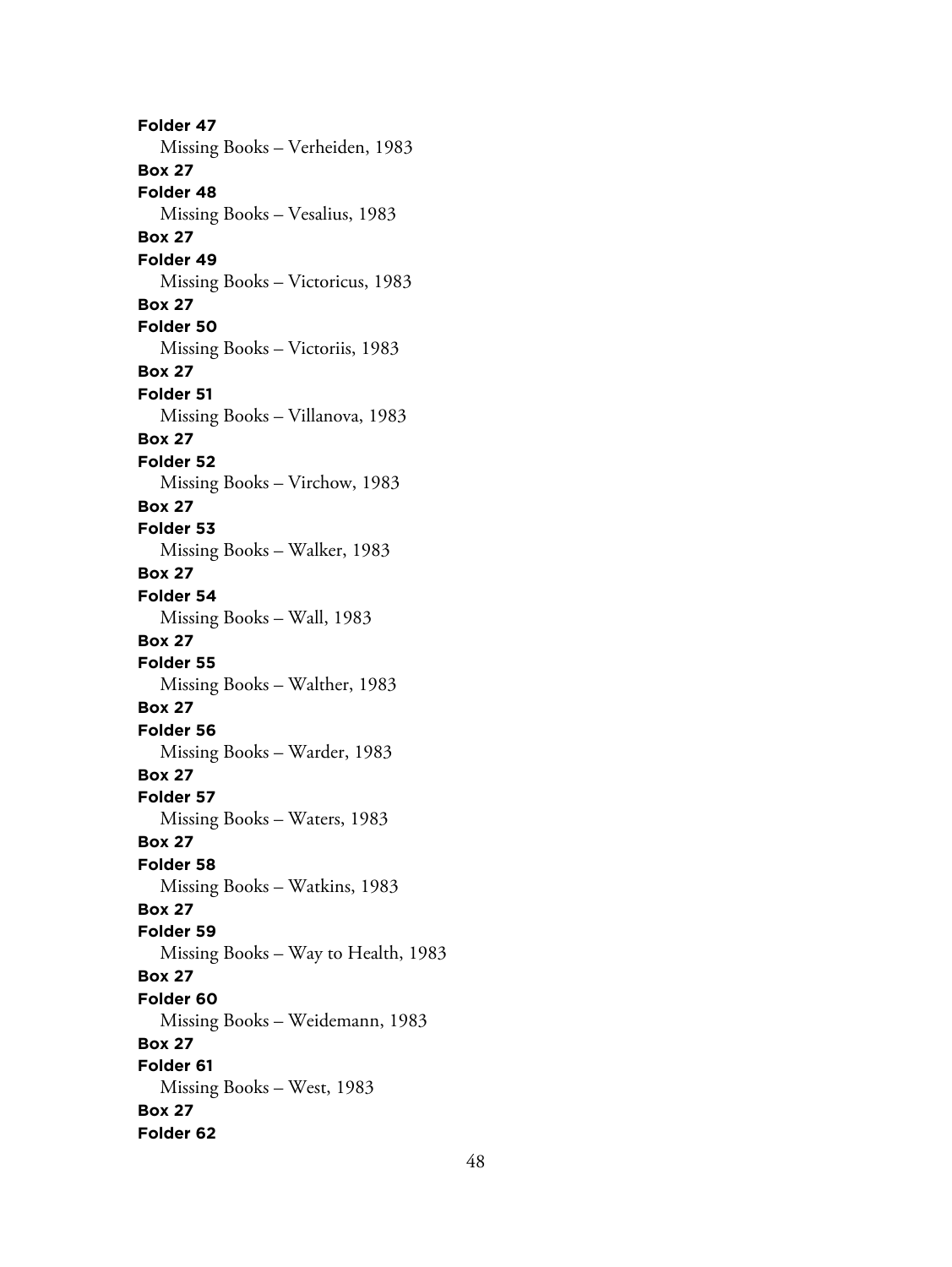Missing Books – Wetmore, 1983 **Box 27 Folder 63** Missing Books – Williamson, 1983 **Box 27 Folder 64** Missing Books – Willis, 1983 **Box 27 Folder 65** Missing Books – Wilson, 1983 **Box 27 Folder 66** Missing Books – Wolley, 1983 **Box 27 Folder 67** Missing Books – Wright, 1983 **Box 27 Folder 68** Missing Books – Wurzburg Universitat, 1983 **Box 27 Folder 69** Missing Books – Yoshitoyo, 1983 **Box 27 Folder 70** Missing Books – Young, 1983 **Box 27 Folder 71** Missing Books – Ziedler, 1983

## **Series III: Audio-Visual**

**Box 28 Folder 1** Compact Disc 1 & 2 – Kathleen A. Zar Symposium, 2009

## **Series IV: Oversized**

# **Box 29 Folder 1** Construction – Materials and Products – 3M Book Detection System –Drawings, 1984 **Box 29 Folder 2** Construction – Materials and Products – Fireshutters – Drawings, 1983 **Box 29 Folder 3** Construction – Materials and Products – Toilet Accessories – Drawings 1983 **Box 29 Folder 4**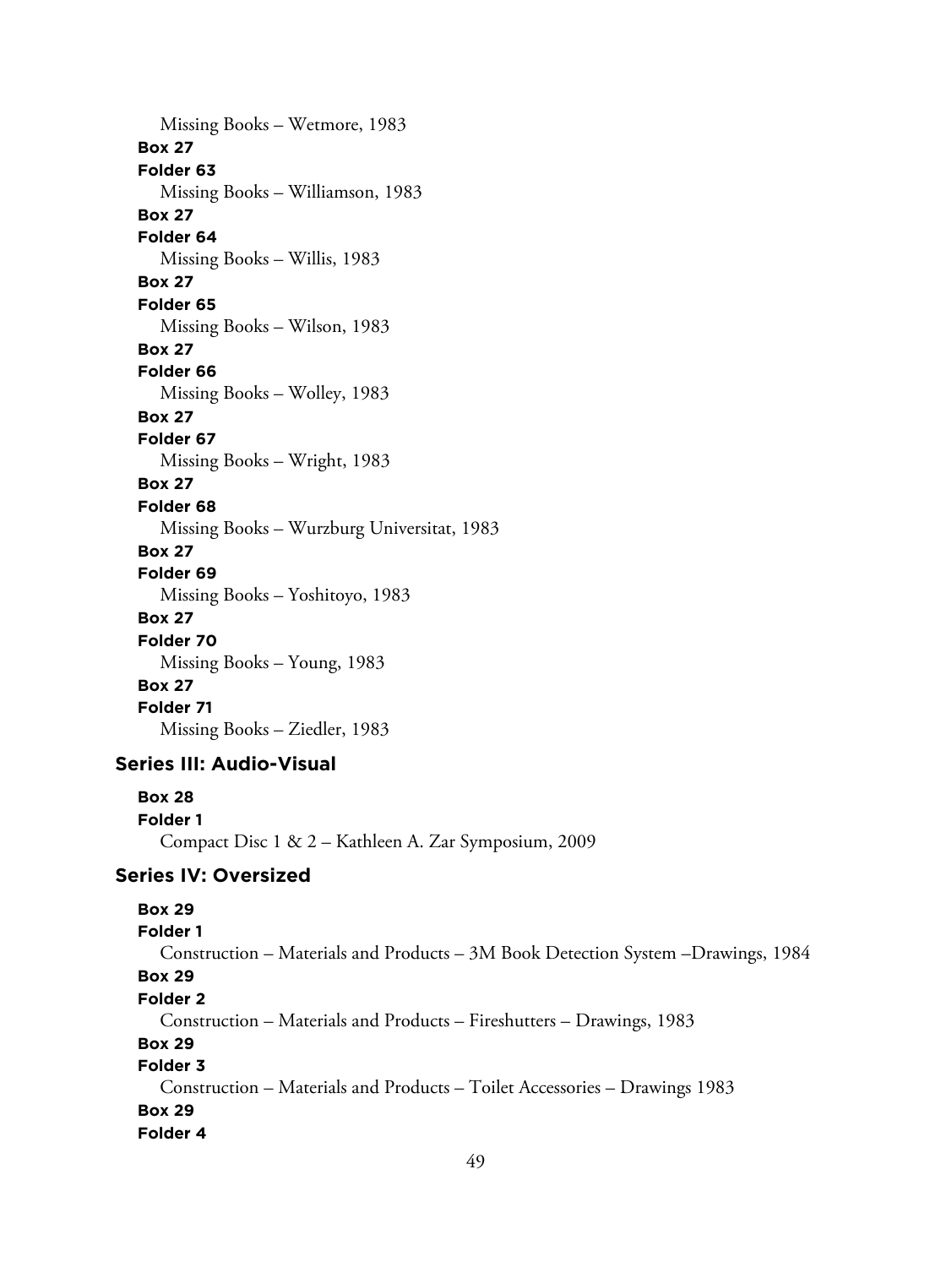Construction – Subcontractors – Andrew McCann Lawn Sprinkler Company – Drawings, 1984 **Box 29 Folder 5** Construction – Subcontractors – Dwyer Products Company – Drawings, 1983-1985 **Box 29 Folder 6** Construction – Subcontractors – Esko & Young Inc. – Roofing Drawings, 1983-1984 **Box 29 Folder 7** Construction – Subcontractors – Forest Security Services – Drawings, 1984-1985 **Box 29 Folder 8** Construction – Subcontractors – Harding and Cogswell – Soffit Plan, 1982-1983 **Box 29 Folder 9** Construction – Subcontractors – Montgomery Elevator Company – Drawings, 1983 **Box 29 Folder 10** Construction – Subcontractors – Schmidt Iron Works – Rolling Doors Drawing, 1983 **Box 29 Folder 11** Construction – Scheduling – Building Schedule, 1984 **Box 30 Folder 1** Construction – Materials and Products – Interior and Exterior Signage, 1984 **Box 30 Folder 2** Construction – Subcontractors – Accurate Partitions Inc., 1982-1983 **Box 30 Folder 3** Construction – Subcontractors – Commonwealth Edison, 1982-1983 **Box 30 Folder 4** Construction – Subcontractors – Engineering Erection Company Inc., 1982-1985 **Box 30 Folder 5** Construction – Subcontractors – Hugh Stubbins & Associates, Inc. – Floor Plans, 1984 **Box 30 Folder 6** Construction – Reports – Site Survey Plans, 1982 **Box 31 Folder 1** Construction – Materials and Products – Revolving Door Diagrams, 1983-1984 **Box 31 Folder 2**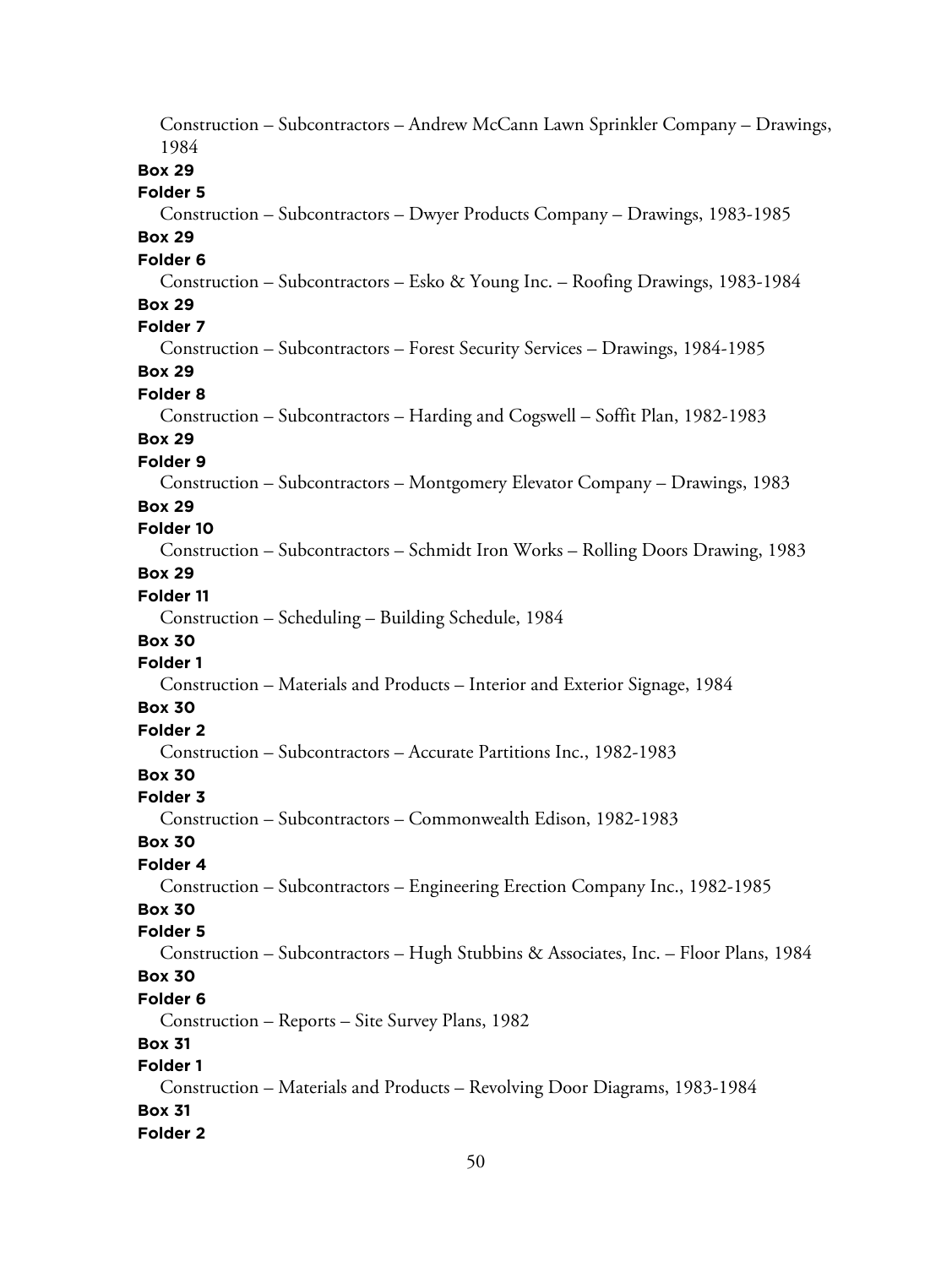Construction – Subcontractors – Alcan United Concrete – Tunnel Blueprints, 1982-1983 **Box 31 Folder 3** Construction – Subcontractors – Commonwealth Edison, 1982-1984 **Box 31 Folder 4** Construction – Subcontractors – Construction Specialties Inc, 1984 **Box 31 Folder 5** Construction – Subcontractors – Harding and Cogswell - Drawings and Diagrams, 1982-1984 **Box 31 Folder 6** Construction – Subcontractors – Premier Electric Company – Drawings, 1983 **Box 31 Folder 7** Construction – Subcontractors – Schmidt Iron Works, 1983 **Box 31 Folder 8** Construction – Subcontractors – Thatcher Engineering Plans, 1983 **Box 31 Folder 9** Construction – Subcontractors – Woodwork Corporation – Diagrams, 1983 **Box 31 Folder 10** Construction – Materials and Products – 3M Book Detection System –Drawings, 1984 **Box 31 Folder 11** Construction – Materials and Products – Acoustics – Drawings, 1983 **Box 31 Folder 12** Construction – Materials and Products – Dock Lifts – Drawings, 1983 **Box 31 Folder 13** Construction – Materials and Products – Fan Housing Drawings, 1983 **Box 31 Folder 14** Construction – Materials and Products – Fire Protection Drawings, 1983 **Box 31 Folder 15** Construction – Materials and Products – General Electric Equipment, 1983 **Box 31 Folder 16** Construction – Sequence and Scheduling Diagram, 1983-1984 **Box 32 Folder 1**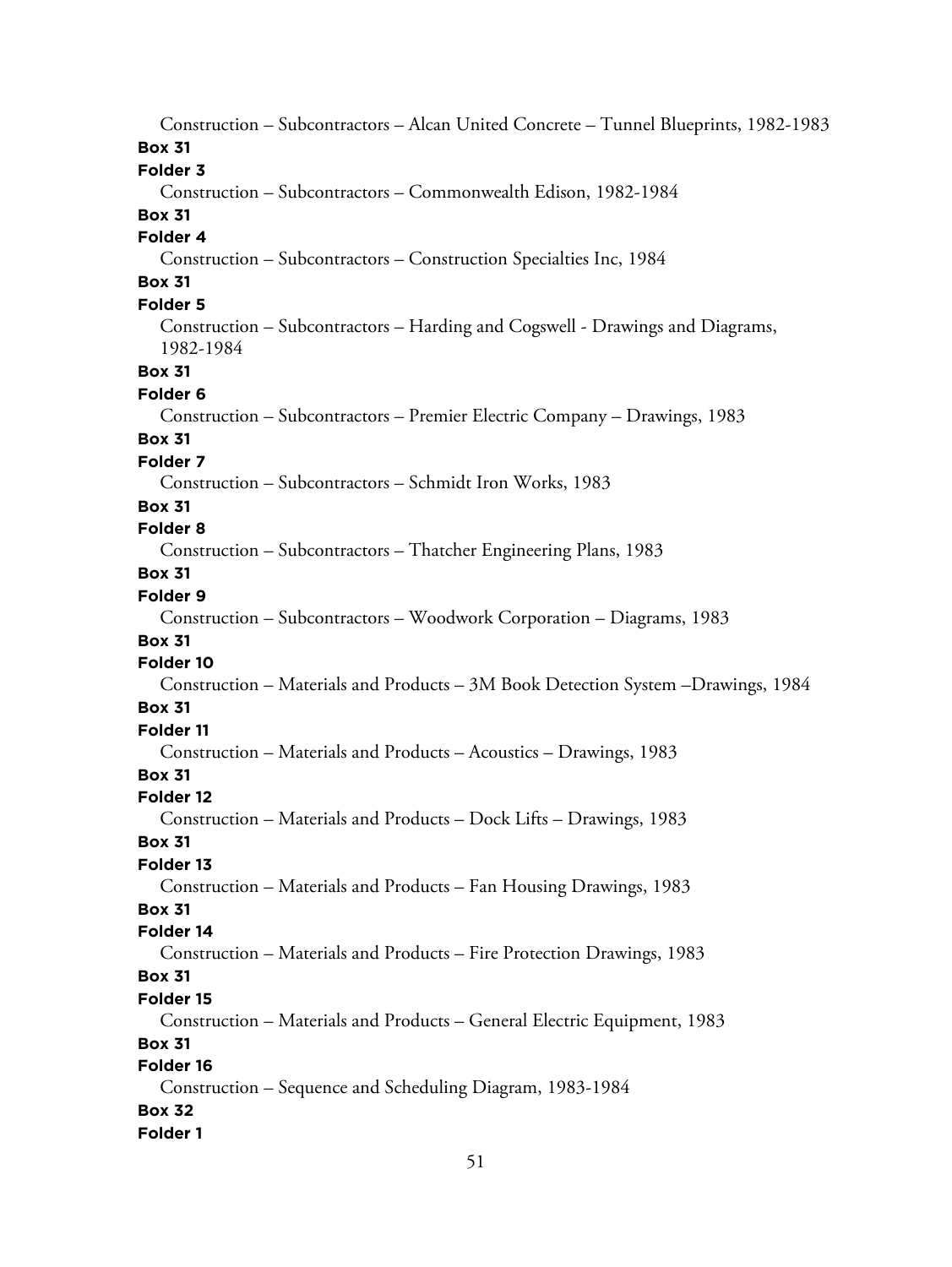Construction – Plans – Building Plans – Commonwealth Edison, 1982-1983 **Box 32 Folder 2** Construction – Plans – Building Plans – Custom Enclosures, 1984 **Box 32 Folder 3** Construction – Plans – Building Plans – Holabird and Roche Architect Floorplans, c.1985-195 **Box 32 Folder 4** Construction – Plans – Building Plans – Space Control Corp., 1983-1984 **Box 32 Folder 5** Construction – Plans – Library Bureau Floor Plans and Diagrams, 1984 **Box 32 Folder 6** Construction – Plans – Air Handling System Blueprints, 1984 **Box 32 Folder 7** Construction – Plans – Dewatering Plan, 1983 **Box 32 Folder 8** Construction – Plans – Glass Rails Plan, 1983 **Box 32 Folder 9** Construction – Plans – Signage Plans, 1983 **Box 32 Folder 10** Construction – Plans – Ventilation Plans, 1982 **Box 32 Folder 11** Construction – Plans – Water Piping Plan, 1984 **Box 32 Folder 12** Construction – Miscellaneous Sketches and Diagrams, 1983-1984 [1/3] **Box 32 Folder 13** Construction – Miscellaneous Sketches and Diagrams, 1983-1984 [2/3] **Box 32 Folder 14** Construction – Miscellaneous Sketches and Diagrams, 1983-1984 [3/3] **Box 33** Plaque – John Crerar Library Directors Office, n.d. **Box 33A** Scrapbook – Photos of Crerar Library, n.d.